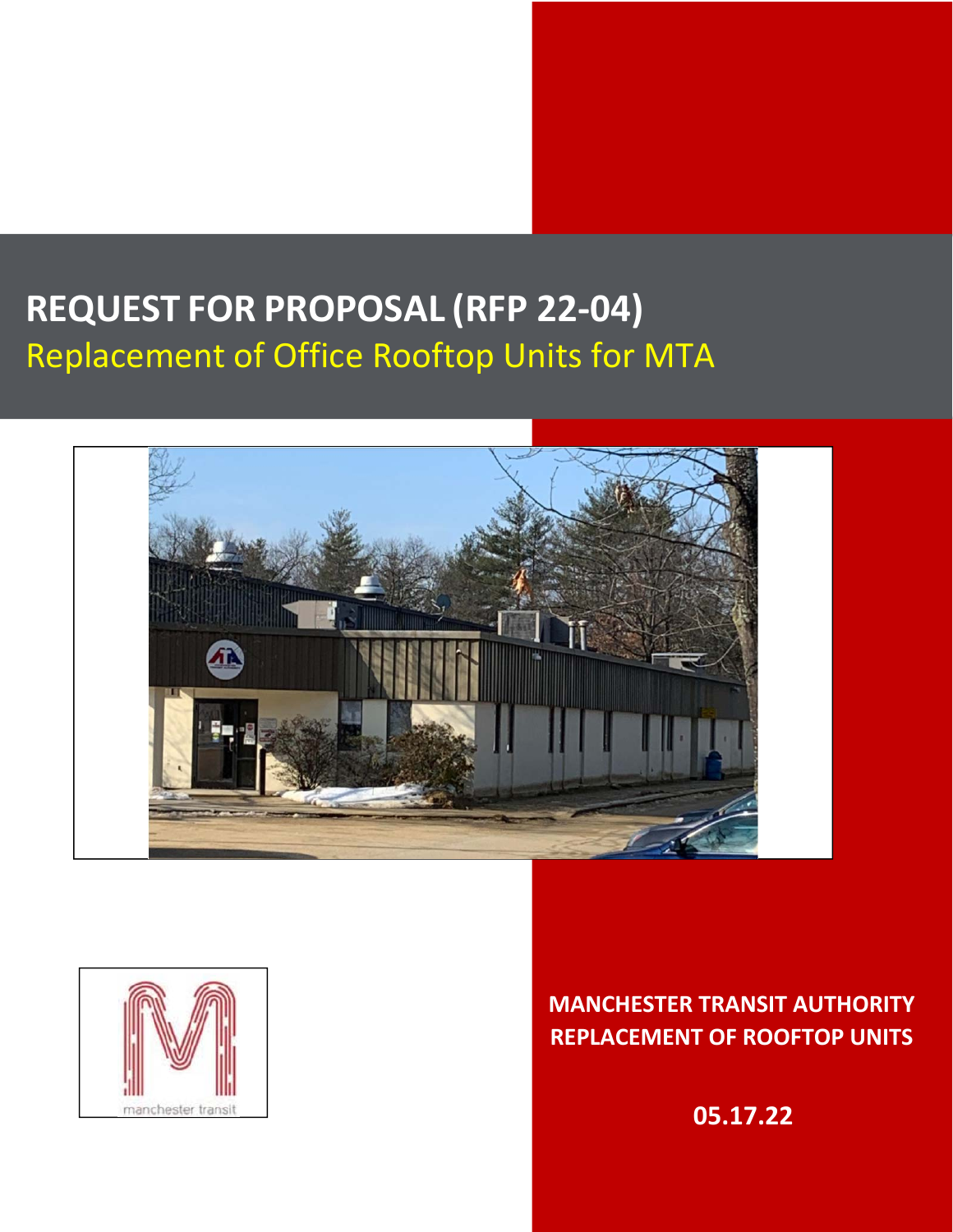### **TABLE OF CONTENTS**

| $\mathbf{I}$ . |              |  |
|----------------|--------------|--|
|                |              |  |
| II.            |              |  |
|                |              |  |
|                | <b>B.</b>    |  |
|                | C.           |  |
|                | D.           |  |
|                | $F_{\perp}$  |  |
|                | F.           |  |
|                | G.           |  |
|                | H.           |  |
|                | $\mathbf{L}$ |  |
| III.           |              |  |
| IV.            |              |  |
| V.             |              |  |
| VI.            |              |  |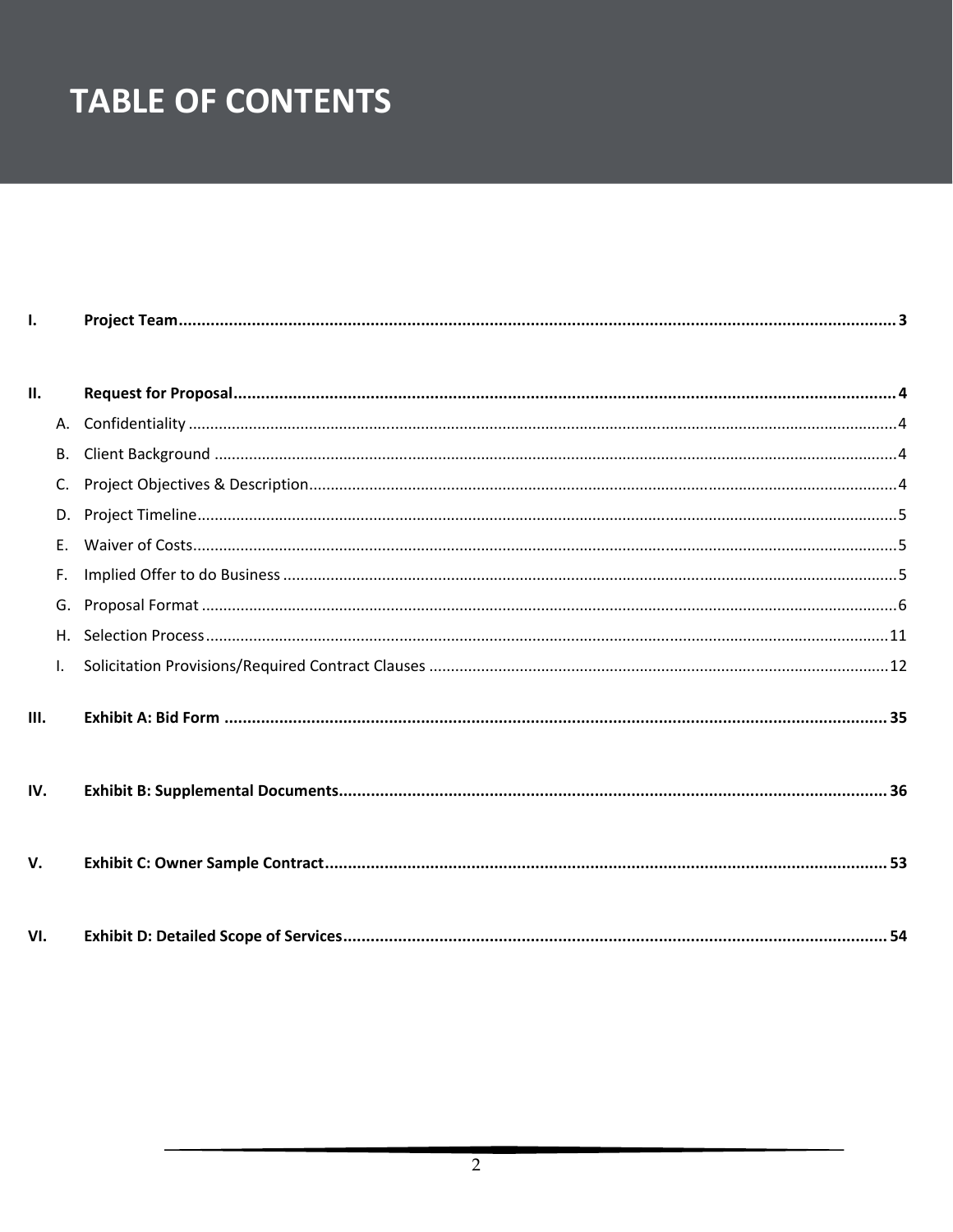### **I. PROJECT TEAM**

.

#### **OWNER**

 **Manchester Transit Authority 110 Elm Street Manchester, NH 03101** 

#### OWNER'S REPRESENTATIVE

 Mark Deflumeri Sr Assistant Director: Maintenance Manchester Transit Authority Phone: 603.623.8801 X 5162

mdeflumeri@mtabus.org

*NOTE: All correspondence, questions, and communication must be in writing to ENERGY SERVICES OF NH Consulting only. Any other attempts at communication, other than with the parties outlined above is grounds for bid disqualification. Please present questions in written form only via email at* mike@energyservicesofnh.com.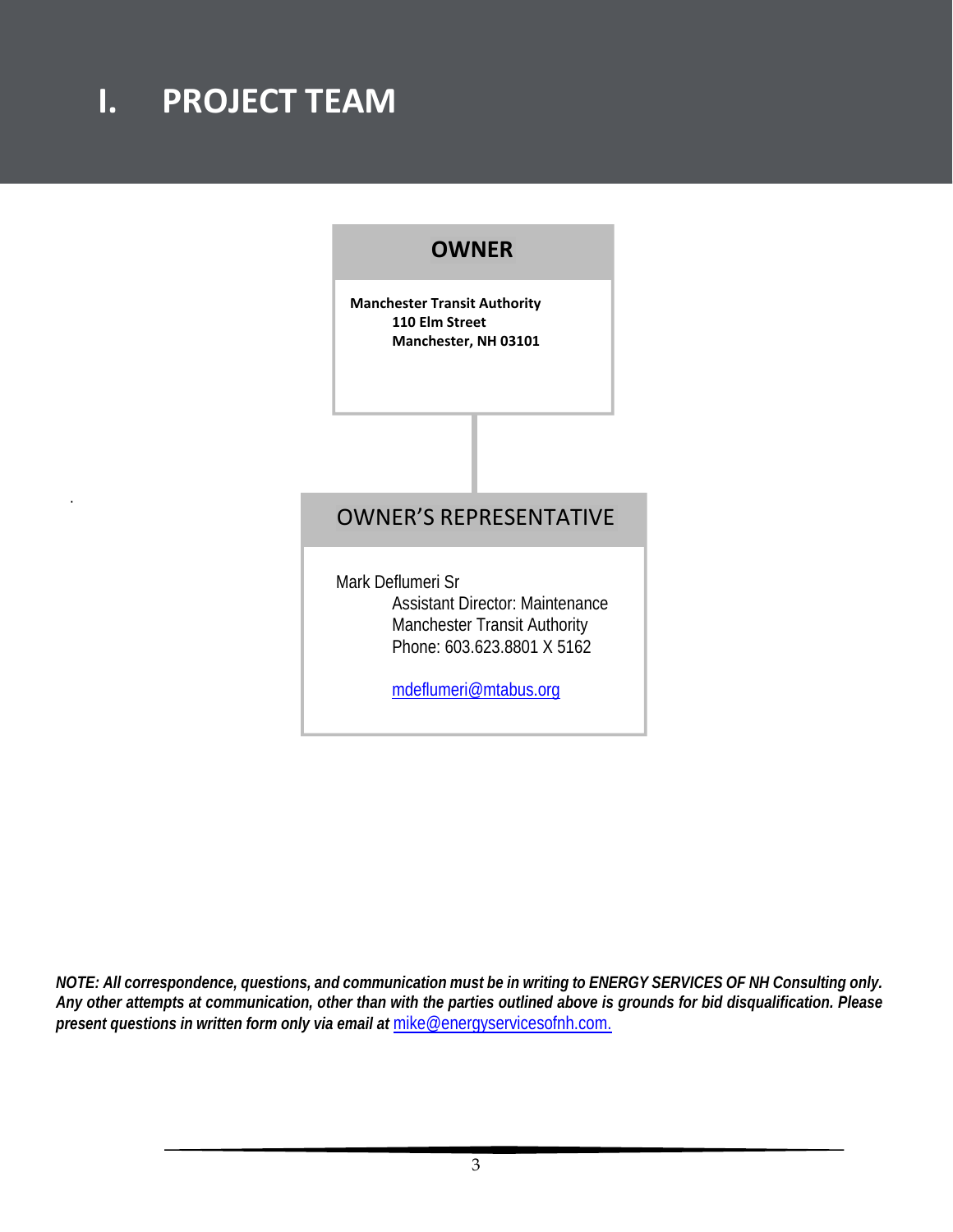#### **II. REQUEST FOR PROPOSAL**

05.17.2022

Project:

RE: Request for Qualifications (RFP) for Replacement of Rooftop Units

Energy Services of NH has been retained by Manchester Transit Authority (MTA) as Owner's Representatives. On behalf MTA, we cordially invite you to submit qualifications for the Replacement of Rooftop Units for office at 110 Elm Street Manchester, NH. Manchester Transit Authority will directly hold the contract for the work and will have all legally binding authority on this project. Energy Services of NH will be responsible in advising the owner throughout the design and construction process.

#### **A. Confidentiality**

This RFP and all accompanying materials contain Manchester Transit Authority's confidential information and are to be treated as such by the Bidder. Bidder acknowledges that this RFP, including without limitation, any addendum or correction to this RFP, or oral information about the RFP are MTA's proprietary and confidential information. **In no event may MTA's proprietary and confidential information be disseminated, copied or made available in any form whatsoever to anyone other than Bidder's authorized employees (on a "need to know" basis) unless express written permission is granted by MTA.** Reproduction, distribution, or disclosure outside Bidder's company is prohibited without Manchester Transit Authority's prior written consent. If Bidder's Proposal Package is to include third-party participation, Bidder must contact ENERGY SERVICES OF NH Consulting to determine the approach for disclosure. MTA asks that the Bidders in receipt of this Request for Proposal destroy this document and its attachments and refrain from retaining any copies once their response is complete, or they have determined that they will provide a ''no-bid" response or otherwise not respond to this invitation.

Further, all questions related to this RFP are to be requested of the Owner Representative, ENERGY SERVICES OF NH Consulting, via email. **Bidders are to refrain from contacting city agencies, subcontractors, suppliers, or other individuals, agencies, organizations for anything related to this project. Failure to follow these rules will result in disqualification.** 

#### **B. Client Background**

The Manchester Transit Authority was established by the State of New Hampshire on May 1st, 1973. The MTA operates Fixed Route, StepSaver, Demand Response (Goffstown, Hooksett, and New Boston), CART Demand Response Service, and student transportation for the City of Manchester.

#### **C. Project Objectives and Description**

The Manchester Transit Authority (MTA) is seeking competitive proposals from qualified, reliable vendors to replace three (3) rooftop ventilation/air-conditioning/heating rooftop units (RTUs) at the MTA Offices, 110 Elm Street, Manchester, New Hampshire, 03101. The successful vendor will be responsible for sizing, removing, and disposing of the existing RTUs, providing the new RTUs, documenting the commissioning of performance consistent with manufacturer specifications and all labor, supervision, materials, equipment, transportation, and services necessary to perform high quality work as further described in the Scope of Work.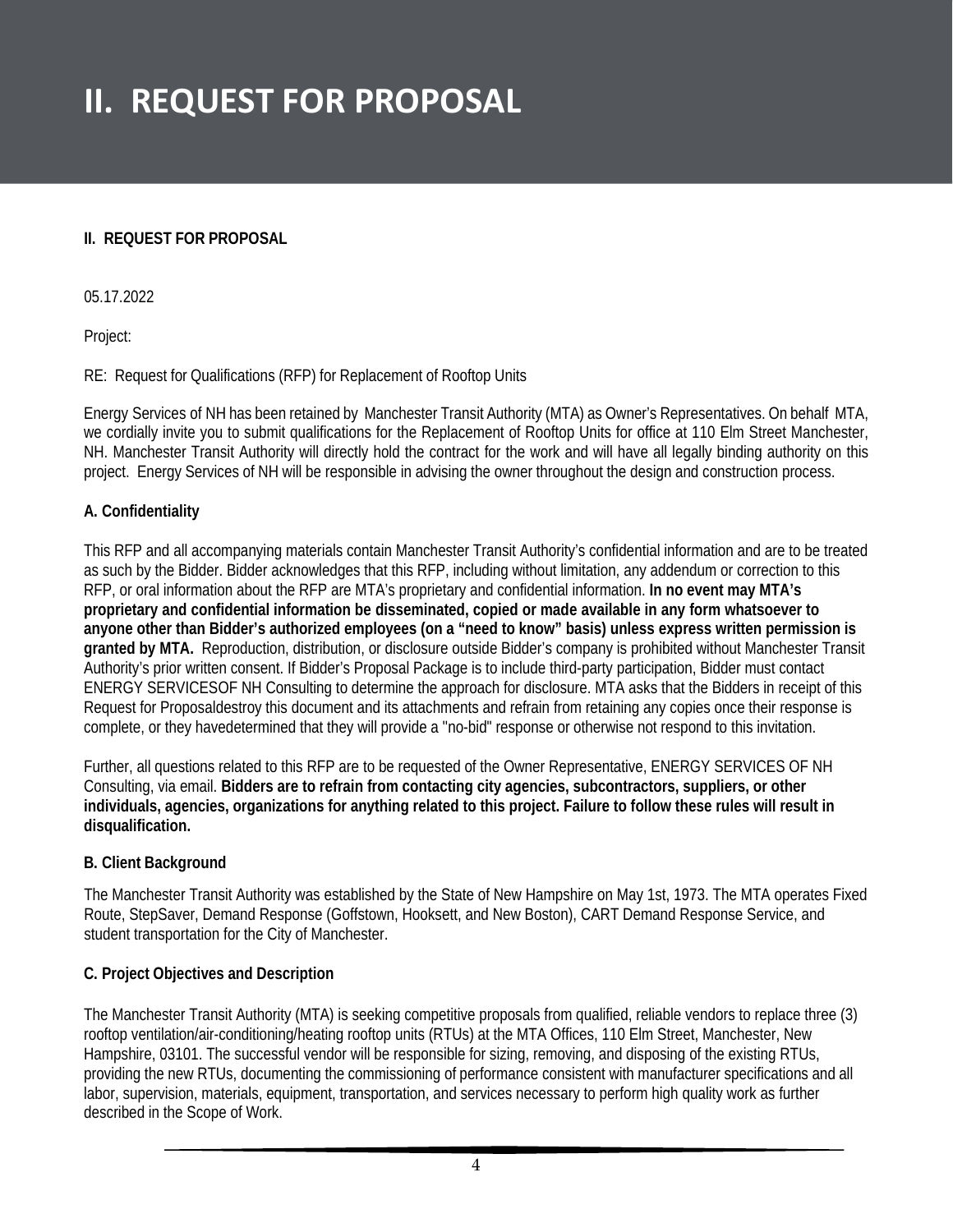The Manchester Transit Authority office opened in May 1972 and is currently operational seven days a week, excluding holidays. The one-level office building is approximately 5,000 square feet and adjoined to the main MTA garage. Replacement units will not require a mechanical stamp if smaller or equal to the existing units in size. The present RTUs were manufactured by York with the following basic specifications for each unit:

Model # D7CG036N07906A Nominal cooling tons: 3 Model # D7CG036N07906A Nominal cooling tons: 3 Model # DH150N204AAA3A Nominal cooling tons: 16 Refrigerant type: R22 Indirect Fired Gas Burner heating capacity: 350 MBH (combined)

Recently these offices had spray foam insulation installed from the wall top plate across the underside of roof to the other top plate. This upgrade to the building envelope needs to be considered when sizing the replacement of the rooftop units. The MTA Office is looking for correctly sized replacement RTUs with non-proprietary maintenance capabilities from reputable manufacturers, MTA Office defined examples being York, Trane, and Carrier or equivalent. The MTA Office encourages Energy Star qualified efficient equipment, materials efficient, and reduced toxic level products where availability, quality, and budget constraints allow. The Scope of Work include providing documentation as needed to qualify for utility incentives.

#### **D. Project Schedule and Timeline**

- a) RFP Issue **on or about 05/20/2022**
- b) Site visit available upon request contact Mark Deflumeri, 603.792.5162 mdeflumeri@mtabus.org
- c) Last day for Questions/Clarifications **06/23/2022**
- d) Proposal's response due **06/27/2022**
- e) Proposal evaluation period **06/27/2022 thru 06/30/2022**
- f) Approved Equals period **thru 06/17/2022**
- g) Approved Equals response due **06/20/2022**
- h) Contract Award **on or about 06/30/2022**
- i) Construction **to be outline by proposal**

#### **E. Waiver of Costs**

Owner appreciates your taking the time to prepare your Proposal Package pursuant to this RFP. Bidder understands that neither Owner or ENERGY SERVICES OF NH have obligation to reimburse any costs associated with the development and presentation of a response to this RFP and these costs shall not be chargeable in any manner to Owner or ENERGY SERVICES OF NH. Materials submitted in response to this RFP will become the property of Owner and shall be returned only at the option of Owner.

#### **F. Implied offer to do business**

This RFP is not an offer to contract. Acceptance of Proposal Package neither commits Owner to award a contract to any bidder, even if all requirements stated in this RFP are provided, nor limits Owner's right to negotiate in its best interest. Owner reserves the right to contract with a Bidder for reasons other than lowest cost.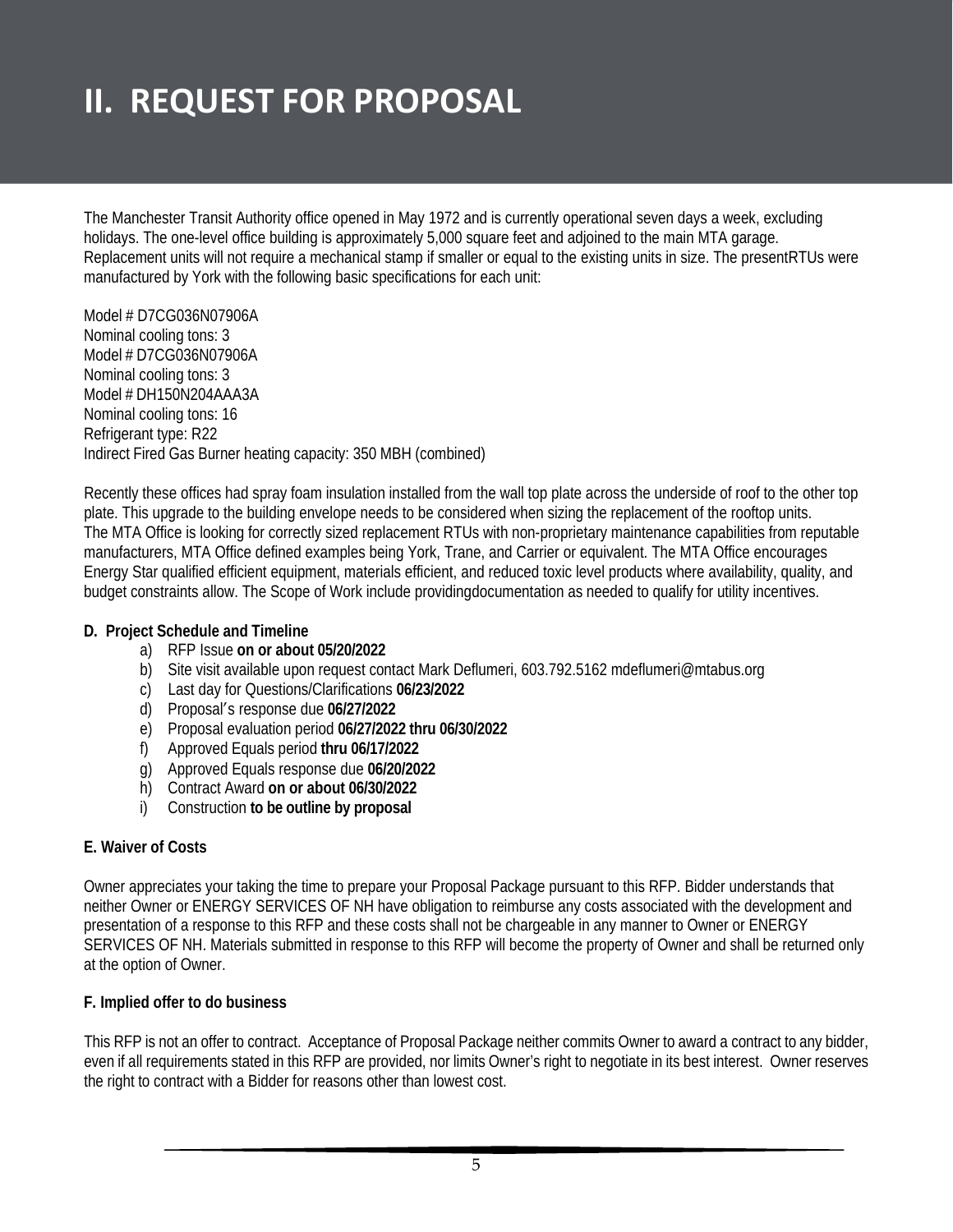#### **G. Proposal Package Format**

Submissions must be outlined as follows:

1. Title Page

The title page should clearly state your company name, contact name and email, mailing address, and telephone number.

- 2. Administrative Complaints and Lawsuits
	- a. Describe any administrative complaints, charges, and or lawsuits in which your company may have been involved as a defendant in the past five years. For any unresolved items provide and attach a copy of the applicable complaint or notice of violation.
- 3. Contract Acceptance
	- a. The sample contract provided will be updated to reflect the most current AIA 2019 revisions, however, most modifications that have been made to the document will remain. Acceptance of contract shall be stated in writing as a part of the RFP response.
- 4. Financials
	- a. Provide 2 full years of financial documentation including 2017, 2018, and YTD 2019 financials.
	- b. The report should include the following:
		- i. Annual turnover total value of sales, before deducting customers' discounts, returns, or allowances
		- ii. Sales 3 Year Growth The Compound Annual Growth Rate of sales over the last 3 years.
		- iii. Current Ratio Total Current Assets divided by Total Current Liabilities
		- iv. Quick Ratio also known as the Acid Test Ratio, is defined as (Cash + Short Term Investments + Accounts Receivable) / Total Current Liabilities
		- v. Debt to Total Equity Ratio Total Debt divided by Total Equity
		- vi. Profit Margin Income before taxes divided by Total Revenue and is expressed as a percentage
		- vii. Return on Common Equity Income Available to Common divided by the Average Common Equity and is expressed as a percentage. Where Average Common Equity = (Beginning Common **Equity** 
			- + Ending Common Equity)/2
- 5. Scope of Work

The Manchester Transit Authority is seeking bids for the design, purchase, delivery, installation, and commissioning of three new rooftop ventilation/air-conditioning/heating systems. The Contractor will also be responsible for the removal and disposal of the existing RTUs.

a. Contractors will conduct a pre-bid site visit and gather information for the development of a Work Plan. As part of the Work Plan and construction activities the Contractor will identify and comply with all applicable federal, state, and local statutes. The Contractor will also comply with applicable terms and conditions of the contract.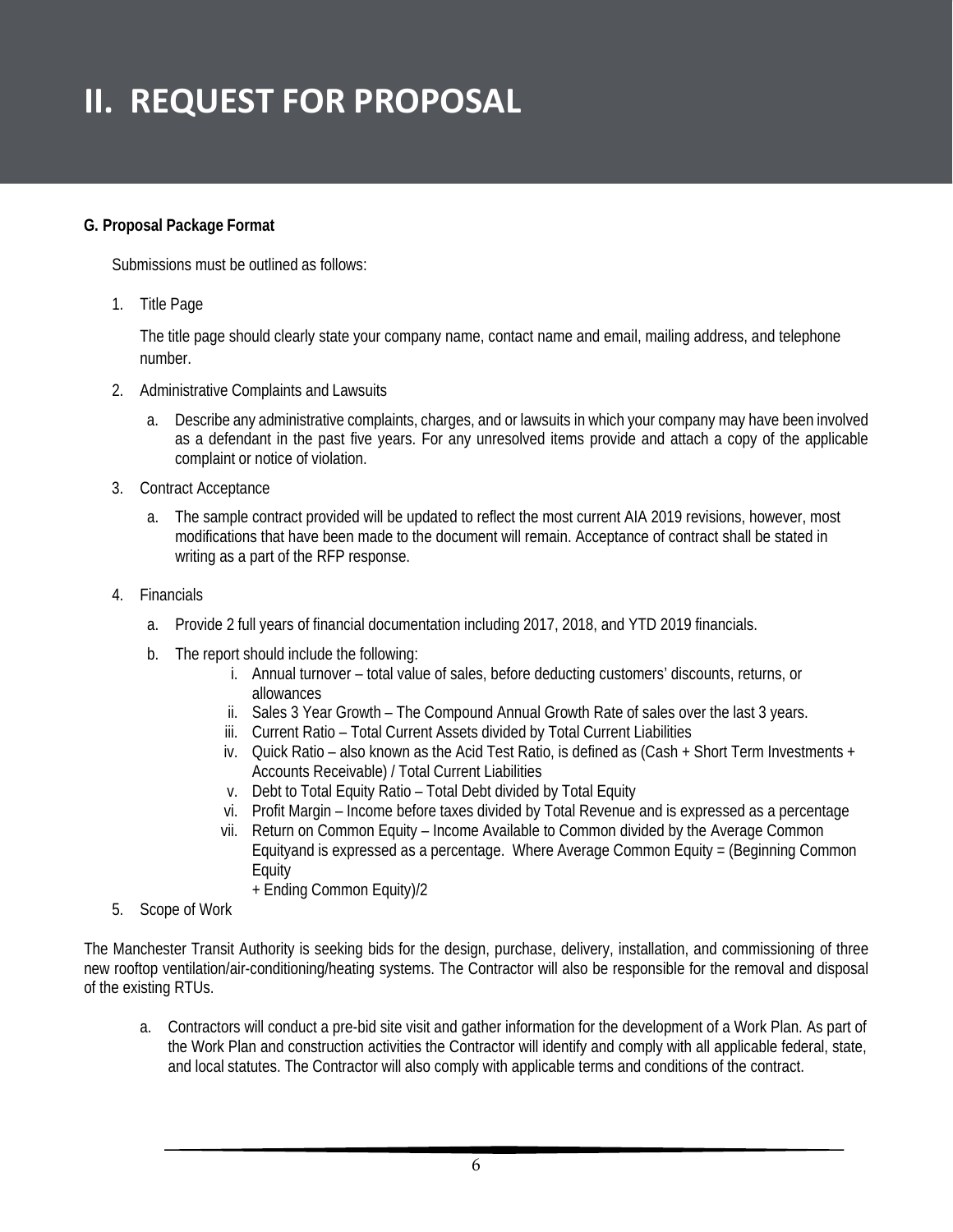- b. The finalized Work Plan and interval construction schedule will be submitted to the Assistant Director: Maintenance for review and approval prior to the start of construction. The Assistant Director: Maintenance will provide to the Contractor any existing drawings/specifications relating to the project.
- c. The Contractor will mobilize construction forces necessary to begin the project within 10 business days after approval of the Work Plan and construction schedule by the Assistant Director: Maintenance.
- d. The Contractor will arrange for the following as needed:
	- i. A secure staging area for storing equipment, materials, tools, and supplies, as the Contractor shall have sole liability for said items, and
	- ii. Access to and provision of utilities as needed for design and construction.
- e. The following documents, plans, and reports will be provided to the F&S Manager:
	- i. Work Schedule, and short interval schedule to include daily and weekly activities,
	- ii. As-built drawings at the end of the project,
	- iii. Hazardous Waste Disposal Certificates as requested or required, and
	- iv. Inspection Reports as completed.
	- v. Provide all documentation needed for project to qualify for NH utility incentives
		- 1. Please see HVAC incentive forms from NH Saves in Exhibit B
- f. The Contractor will immediately notify the Assistant Director: Maintenance of all issues that may result in a project delay and/or impact work quality or safety.
- g. The Assistant Director: Maintenance must be informed of and approve all work done by subcontractors; however, the Manchester Transit Authority will deal only with the Contractor regarding work done and costs incurred by subcontractors.
- h. The Contractor will provide all labor, materials, equipment, accessories, etc., required for the design, purchase, delivery, and installation of two new rooftop ventilation/air-conditioning/warm-up systems. All materials and equipment furnished for this job shall be in current production and shall be of quality material. Used, shopworn, demonstrator, prototype, reconditioned, or discontinued equipment or materials are not acceptable.
- i. All work will be performed in accordance with current applicable building, plumbing, electrical, and HVAC codes. The Contractor will be responsible for obtaining all necessary permits.
- j. The new rooftop units (RTUs) shall be sized to meet the heating, cooling and ventilation loads demonstrated by ASHRAE Manual J, Elite Software or equivalent, whichever best meets the facility needs and budget. The distribution systems will meet design criteria of Distribution system meets ASHRAE Manual D or equivalent. Provide this sizing documentation as part of the bid package.
- k. The Contractor will provide information and assistance with incentives (green initiatives) and/or credits that may be offered by manufacturers, utility companies, state and/or federal agencies.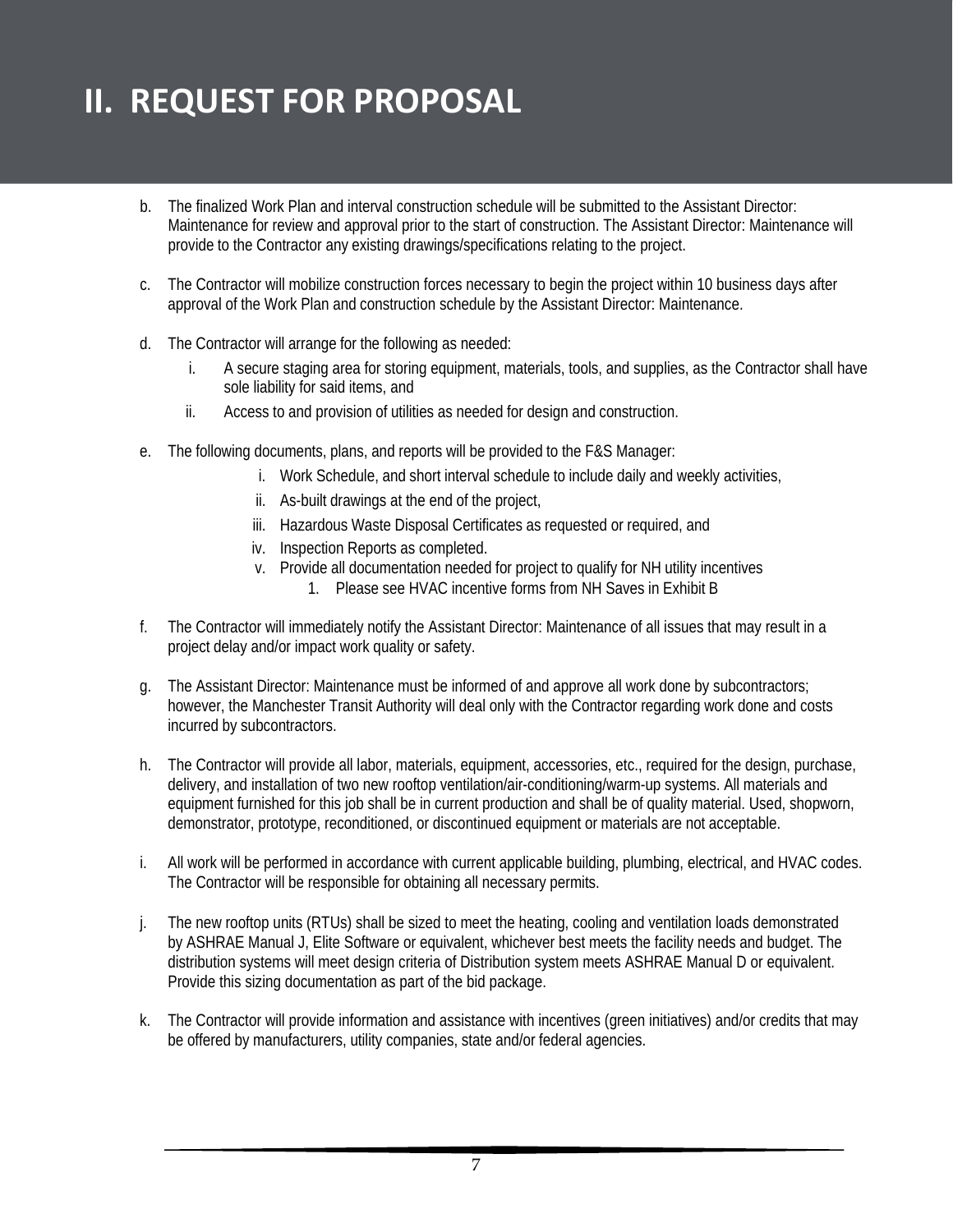- l. The Contractor is responsible for the removal and disposal of the existing RTUs in accordance with local, state and federal regulations, and the Contractor will provide all the necessary equipment, labor, and materials to safely accomplish said removal and disposal. The contractor will recover and dispose of the refrigerant from the existing rooftop units per EPA guidelines.
- m. All goods and/or services shall comply with applicable OSHA regulations in effect at the time goods are shipped and/or the service is performed. Material Safety Data Sheets (MSDS) are required in accordance with applicable regulations. MSDS must be left on site immediately after goods and/or services have been provided.
- n. The Contractor will verify the existing electrical and gas connections to the existing RTUs prior to ordering the new units and shall provide a new fused disconnect switch, fused to provide maximum over-current protection required by the new unit and make additional modifications to the circuit breaker and/or electrical feeders serving the unit if a larger breaker and/or feeders are required.
- o. Any electrical wiring from the source to the newly installed units is the Contractor's responsibility.
- p. The Contractor will disconnect the electrical power to the existing rooftop units.
- q. The Contractor will provide curb adapters and all associated roofing required to install new units on existing roof curbs and provide a weather-tight installation of new units.
- r. All installations will be in accordance with manufacturer's recommendations.
- s. The Contractor is responsible for removing all construction and packing debris from the work site and keeping a clean, safe work area always. Clean up of the work area shall be at no additional cost to the Manchester Transit Authority. If hazardous materials are encountered during execution of the contract, the Contractor will be responsible for removing and disposing said materials in accordance with federal, state and local statutes and codes. The Contractor will provide the Assistant Director: Maintenance with appropriate documentation regarding the disposal of said hazardous materials as requested or required.
- t. Safety signs, barricades, and/or other materials will be erected by the Contractor to warn patrons and staff away from work areas. Safety of patrons, MTA staff, and contractor's employees shall be a priority and shall be the responsibility of the Contractor.
- u. The Contractor must notify the Assistant Director: Maintenance in advance of work that may be disruptive to the normal MTA operations and parking lot traffic flow. Any shutdown of service and/or utilities must be approved : and scheduled with the Assistant Director: Maintenance.
- v. The Contractor is responsible for providing written documentation to the Assistant Director: Maintenance for any work that may affect the Manchester Transit Authority's warranties or existing equipment (for example: roof penetrations). The written documentation must be provided and approved prior to the commencement of work.
- w. The Contractor will be held liable for the cost of repair or replacement of structures, utility systems and any other parts of the facility damaged by the Contractor's acts of negligence or lack of full adherence to the requirements of the Scope contained herein. The Contractor will be held liable for the cost of repair or replacement of building components and/or vehicle(s) damaged by falling/flying equipment and/or debris.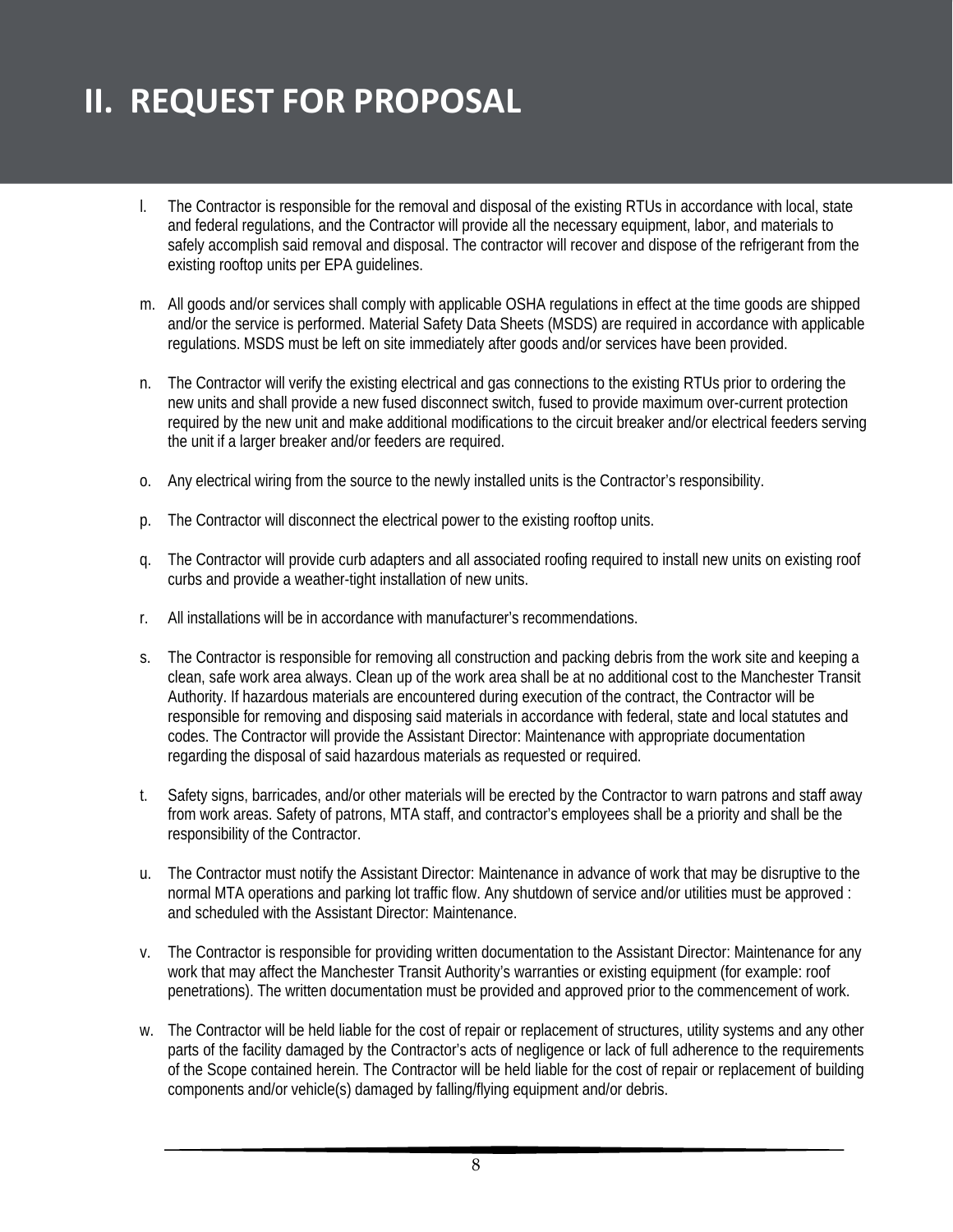- x. The Contractor is responsible for the start-up and commissioning of the RTUs. The commissioning reports to be included as part of the project documentation. Measured equipment performance will be consistent with manufacturer performance specifications. All systems must be fully functional and operational after installation. If follow-up work is required to correct installation, the Manchester Transit Authority shall not be charged.
- y. Warranties for materials, labor, and equipment will be issued in accordance with industry practice. Extended warranties may be requested by the Assistant Director: Maintenance as cost and budget allow.
- z. The Contractor will train key Manchester Transit Authority staff on operation and general maintenance of the units. Prior to leaving the job site, the Contractor shall provide the Assistant Director: Maintenance with all manufacturers' warranty documents upon completion of installation and training.
- aa. The Contractor will respond to inquiries within twenty-four (24) hours and will service any non-working units on the day of the call during the warranty period. The Manchester Transit Authority will not be responsible for any additional costs to repair or replace new equipment or parts that are still under warranty; the Contractor is responsible for all liability.
- bb. Unless otherwise specified, the Contractor shall unconditionally guarantee the labor and the materials used in performance of this contract within the specified guidelines and recommendations of the manufacturer's warranty. If any defects or signs of deterioration are noted which in the Manchester Transit Authority's opinion are due to faulty workmanship or materials, the Contractor shall be notified and shall make the necessary repairs to correct any deficiency in the system at the Contractor's expense.
- 6. Team Background and Project Approach
	- a. Provide a brief history on similar building types or projects, and other qualifications that distinguish your firm and allow you to stand out compared to other in the market relative to this scope of proposed work. (Submit Project Sheets in SECTION 6 – ATTACHMENTS.)
	- b. Provide comparable projects in the last five (5) years and highlight project cost, change orders associated with the project, and planned versus actual schedule completion. Provide client references for at least three (3) of the projects listed.
- 7. Approach to Collaborative Design
	- a. Provide examples and narrative to ensure the budget will be met come time to bid subcontractors.
	- b. Discuss how your team approaches design assist collaboration and teamwork. A fully integrated team approach from client to subcontractors will be necessary for the success of the project. Include how the proposed team will integrate with owner, as well as the rest of the project team.
	- c. Provide feedback on the current design and sequencing to assist the project team with understanding constructability challenges and project 'hot spots'. Tell us if the design can be implemented – or if any changes should be made to add value/ save schedule/ improve quality, etc. Include, with this section, any ideas you may have for value engineering and/or design betterment while maintaining quality and program.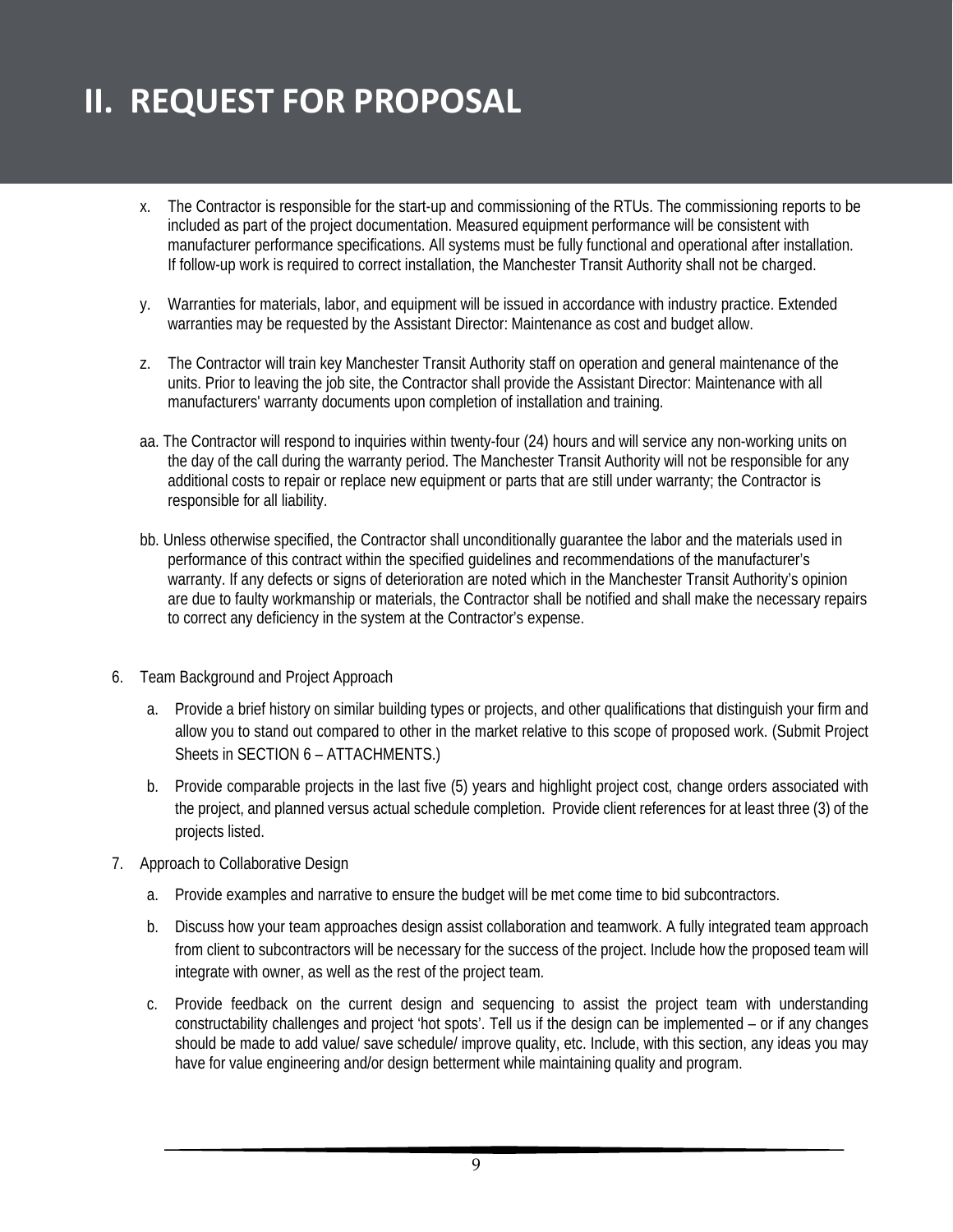- d. Highlight your firm's ability to improve the design and construction process by utilizing technology.
- 8. Site Logistics/Phasing
	- a. The owner would like to understand your firm's ability to creatively manage site logistics and phasing in order to minimize impacts to operations and customers. As such, please provide a proposed phasing and site logistics plan indicating site fencing, walkways, pedestrian & vehicle traffic patterns, lay down areas, etc. to demonstrate your understanding of building these projects on this site.
- 9. Safety
	- a. Please provide your firms approach to safety and include Modification rate as well as any OSHA Violations over the last two years.
- 10. Organization and Staffing
	- a. Within this section provide a Proposed Team Organizational Chart with Staff Time Commitments as well as other commitments the staff proposed currently has. (Submit Resumes in SECTION 6 – ATTACHMENTS)
	- b. Submission of names shall be considered a commitment on the part of the HVAC contractor to retain stated personnel on the project throughout its duration, as approved by the Client. Note - As part of the contract negotiation there willbe a financial penalty for changing accepted and approved personnel on the job without authorization from the Owner. Each substituted team member will be at a cost of \$10,000, which is to be deducted from the fee.
- 11. Schedule
	- a. Provide a narrative to describe a preliminary schedule approach for the project. Overlay the design schedule with early construction work you expect to perform to meet the proposed turn over date.
	- b. Include in this section the experience of the team with the various types of project delivery mentioned in SECTION D – PROJECT SCHEDULE AND TIMELINE of this RFP.
	- c. Provide a graphical representation of the overall construction schedule, including required early packages, and a preliminary work plan that aligns with project milestones.
	- d. Alternate schedule approach, should the outlined approach not be feasible, what would be your proposed project schedule and how will that affect the project milestones and building opening date?
- 12. Attachments
	- a. Project Sheets: Experience listed should be within the last five (5) years and should distinguish between new construction and renovation; project budget – total and per square foot, project construction duration, year the project was completed, internal staff assigned to the projects and their responsibilities, and a client reference with contact information for each representative project.
	- b. Resumes for all team members, including at least three (3) client references for each. Project references should be of a similar size and scope of the project described.
	- c. Manufacturer specification sheets for equipment and AHRI certifications
		- i. While the exact model numbers won't be known at the time of proposal, please provide manufacturer specification sheets that demonstrate the minimum performance specification for what the equipment selection will be. Equipment to be specified to qualify for NH Saves rebates and have variable speed drive blowers.
	- d. Installed cost quote all Labor, Materials, Permits, Disposal of existing equipment and construction debris.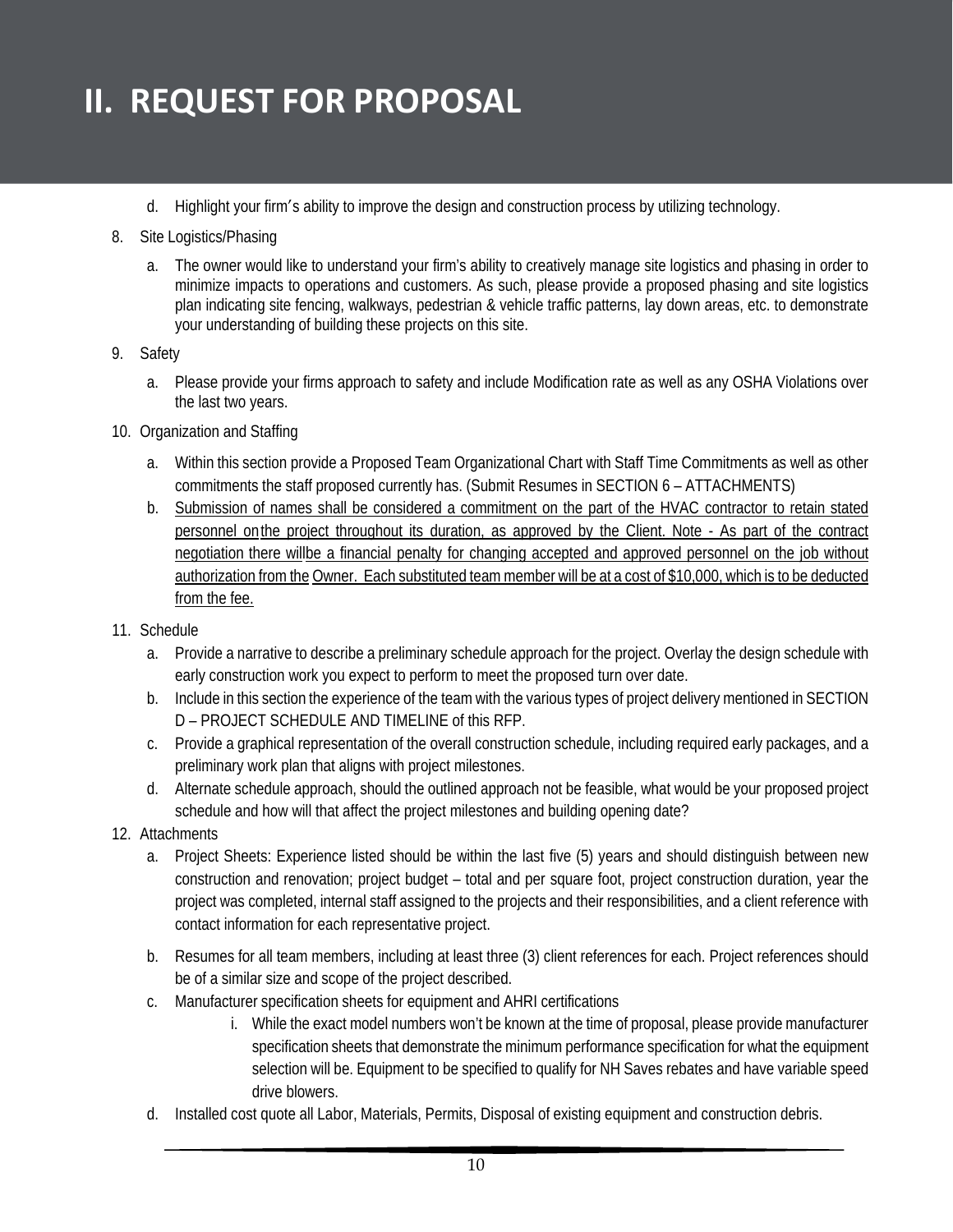#### **H. Selection Process**

Any questions or details regarding the response to the proposals should be coordinated through ENERGY SERVICES OF NH Project PM, at PO Box 311 Goffstown, NH, telephone 603-494-2080 or email at mike@energyservicesnh.com. All questions relating to this RFP should be sent via e-mail and they will be responded to in a timely fashion and sent to all companies proposing on this RFP. Qualifications will be accepted electronically: follow-up hard copies can be submitted, if deemed necessary. Please do not contact Owner or other team personnel directly.

The schedule for submission and the procedure for selecting a bidders list for the RFP will be per the dates highlighted below:

- i) One (1) electronic copy, addressed to ENERGY SERVICES OF NH Project PM by **06/27/2022 5:00PM** Submit to mike@energyservicesnh.com (No hard copies are required)
- j) **Award Week of 06/30/2022**

The Proposal Package opening shall be private. The basis for selection will include, but not limited to:

- a) The firm's general approach and methodology for projects of this type
- b) Firm's experience with sustainable construction
- c) Available project staff
- d) Similar project types
- e) Reference checks

#### **RFP Scoring Matrix**

|                                                             |                                          | Scoring will be rank order             |
|-------------------------------------------------------------|------------------------------------------|----------------------------------------|
|                                                             |                                          | comparing results each qualified       |
| Category                                                    | Selection criteria                       | bidder using criteria shown            |
| Price cost quote all Labor, Materials, Permits, Disposal of |                                          |                                        |
| existing equipment and construction debris                  |                                          | Lowest price will get highest score    |
|                                                             |                                          |                                        |
|                                                             | Where $kWh = $0.18$ , Therm = \$1.50 and |                                        |
|                                                             | heating and cooling temp is 70° heating  |                                        |
| Performance Specification of equipment with estimated       | load 200,000 btu/h cooling load 100,000  | Lowest operating cost will get highest |
| annual operating cost in electricity and natural gas        | btu/h <sup>*</sup>                       | score                                  |
|                                                             |                                          |                                        |
| Comprehensiveness of work plan, equipment sizing for        |                                          |                                        |
| heating and cooling, implementation plan, commissioning     | Scored by bid selection committee. The   |                                        |
| plan                                                        | best package will get the highest score  | Best package will get higest score     |
|                                                             |                                          |                                        |
| Warranty how long is equipment covered? When is labor       | Length of 100% equipment + labor         |                                        |
| included? Is the value of the equiment pro rated during     | coverage where the highest score is the  |                                        |
| warranty? If yes when does prorating start?                 | longest coverage                         | Best Warranty will get highest score   |

#### **Highest total score wins!**

\* These loads are for the purpose of this selection criteria and should not be used for equipment design.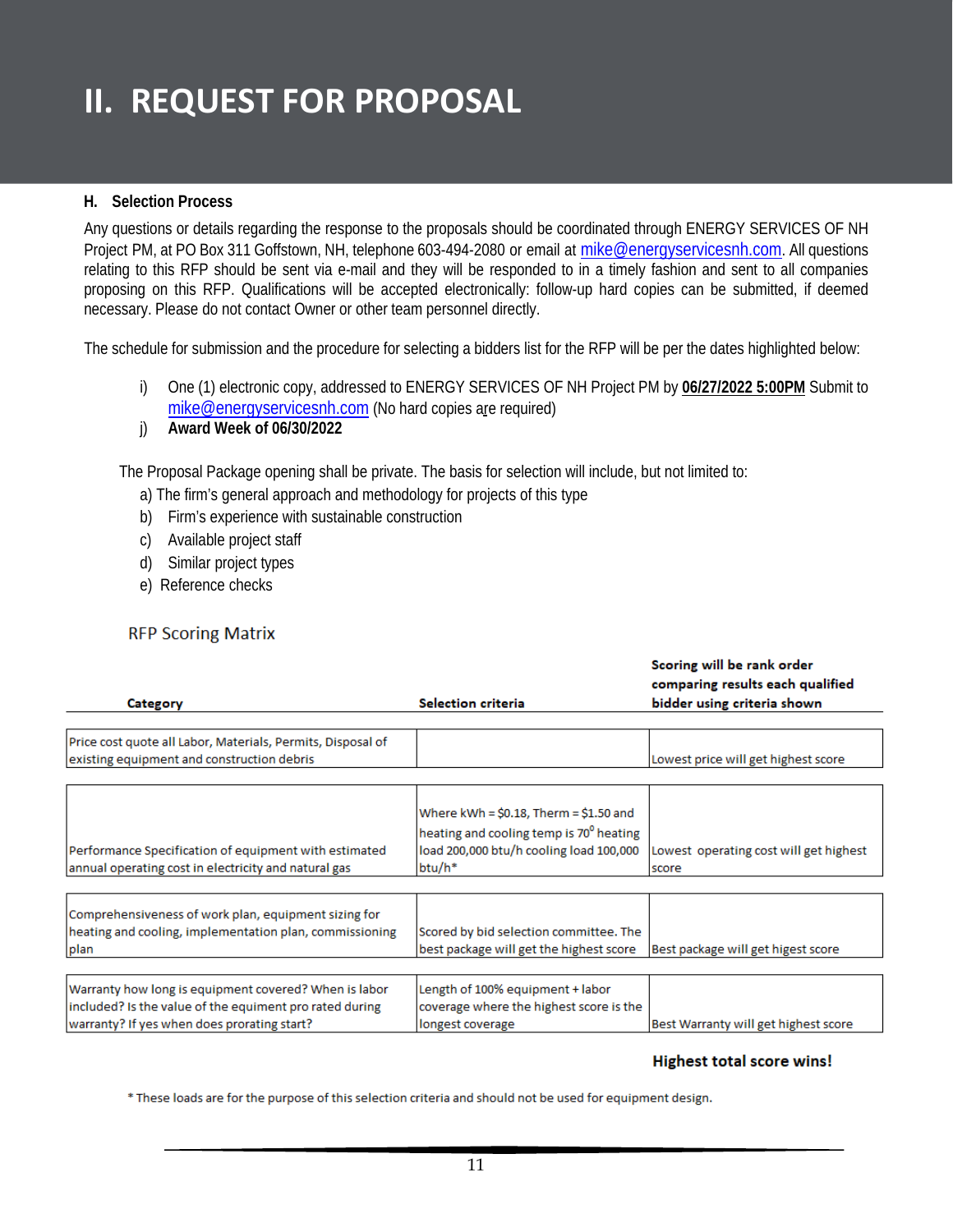#### **MTA PROPOSAL SECTION NUMBER 2**

#### **SOLICITATION PROVISIONS/REQUIRED CONTRACT CLAUSES**

#### **Federal Clauses**

Please note that many Federal Clauses will only apply to procurements with a total value (not per vehicle) that meets certain thresholds. Please refer to the below descriptions to determine if a particular clause is applicable. As MTA cannot know the total proposed costs, it has included all such Federal Clauses. If the total costs for the proposal is under the listed threshold, those clauses so noted will not apply and need not be completed.

#### **2.1 Fly America Requirements**

Applicability – all contracts involving transportation of persons or property, by air between the U.S. and/or places outside the U.S. These requirements do not apply to micro-purchases (\$3,000 or less, except for construction contracts over \$2,000). Contractor shall comply with 49 USC 40118 (the "Fly America" Act) in accordance with General Services Administration regulations 41 CFR 301-10, stating that recipients and subrecipients of Federal funds and their contractors are required to use US Flag air carriers for US Government-financed international air travel and transportation of their personal effects or property, to the extent such service is available, unless travel by foreign air carrier is a matter of necessity, as defined by the Fly America Act. Contractor shall submit, if a foreign air carrier was used, an appropriate certification or memorandum adequately explaining why service by a US flag air carrier was not available or why it was necessary to use a foreign air carrier and shall, in any event, provide a certificate of compliance with the Fly America requirements. Contractor shall include the requirements of this section in all subcontracts that may involve international air transportation.

#### **2.2 Buy America Requirements (Rolling Stock)**

Construction Contracts and Acquisition of Goods or Rolling Stock (valued at more than \$150,000)

Contractor shall comply with 49 USC 5323(j) and 49 CFR 661, as amended by 2 CFR Part 200 stating that Federal funds may not be obligated unless steel, iron and manufactured products used in FTA-funded projects are produced in the United States, unless a waiver has been granted by FTA or the product is subject to a general waiver. General waivers are listed in 49 CFR 661.7, and include software, microcomputer equipment and small purchases (currently less than \$150,000) made with capital, operating or planning funds. Separate requirements for rolling stock are stated at 5323(j)(2)(C) and 49 CFR 661.11 and as amended by Map-21 (5325). Rolling stock must be manufactured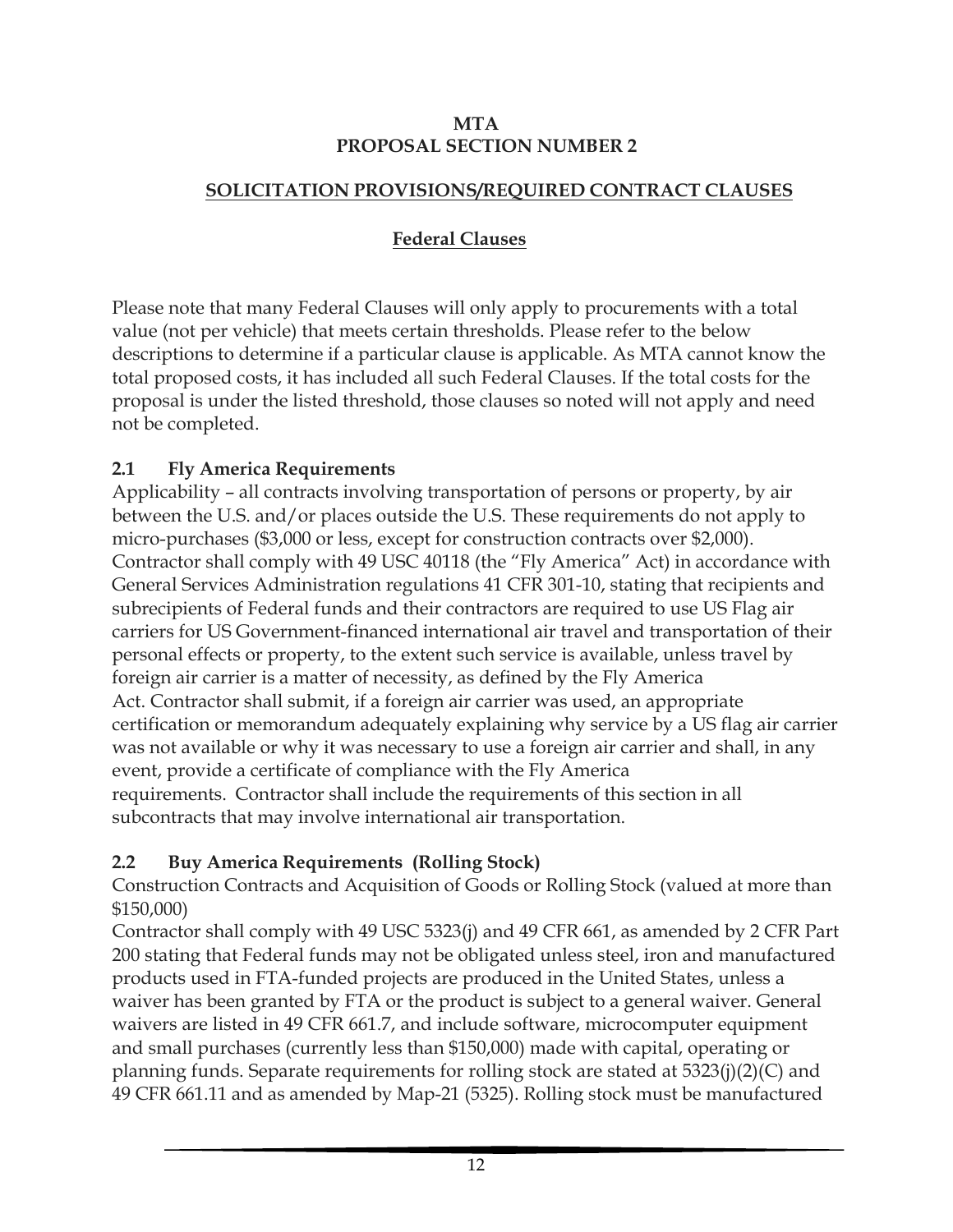in the US and have a minimum 60% domestic content and adhere to contract term limitations. A bidder or offeror shall submit appropriate Buy America certification to the recipient with all bids on FTA-funded contracts, except those subject to a general waiver. Proposals not accompanied by a completed Buy America certification shall be rejected as nonresponsive. This requirement does not apply to lower tier subcontractors.

#### **2.3 Cargo Preference**

Contracts involving equipment, materials or commodities which may be transported by ocean vessels. These requirements do not apply to micro-purchases (\$3,000 or less, except for construction contracts over \$2,000). Contractor shall: a. use privately owned US-Flag commercial vessels to ship at least 50% of the gross tonnage (computed separately for dry bulk carriers, dry cargo liners and tankers) involved, whenever shipping any equipment, material or commodities pursuant to the underlying contract to the extent such vessels are available at fair and reasonable rates for US flag commercial vessels; b. furnish within 20 working days following the loading date of shipments originating within the US or within 30 working days following the loading date of shipments originating outside the US, a legible copy of a rated, "on-board" commercial bill-of-lading in English for each shipment of cargo described herein to the Division of National Cargo, Office of Market Development, Maritime Administration, Washington, DC 20590 and to the recipient (through contractor in the case of a subcontractor's bill-of-lading.); c. include these requirements in all subcontracts issued pursuant to this contract when the subcontract involves the transport of equipment, material or commodities by ocean vessel.

#### **2.4 Energy Conservation**

All Contracts except micro-purchases (\$3,000 or less, except for construction contracts over \$2,000) Contractor shall comply with mandatory standards and policies relating to energy efficiency, stated in the state energy conservation plan issued in compliance with the Energy Policy & Conservation Act.

#### **2.5 Clean Water**

All Contracts and Subcontracts over \$100,000

Contractor shall comply with all applicable standards, orders or regulations issued pursuant to the Federal Water Pollution Control Act, as amended, 33 USC 1251 et seq. Contractor shall report each violation to the recipient and understands and agrees that the recipient shall, in turn, report each violation as required to FTA and the

appropriate EPA Regional Office. Contractor shall include these requirements in each subcontract exceeding

\$100,000 financed in whole or in part with FTA assistance.

#### **2.6 Bus Testing**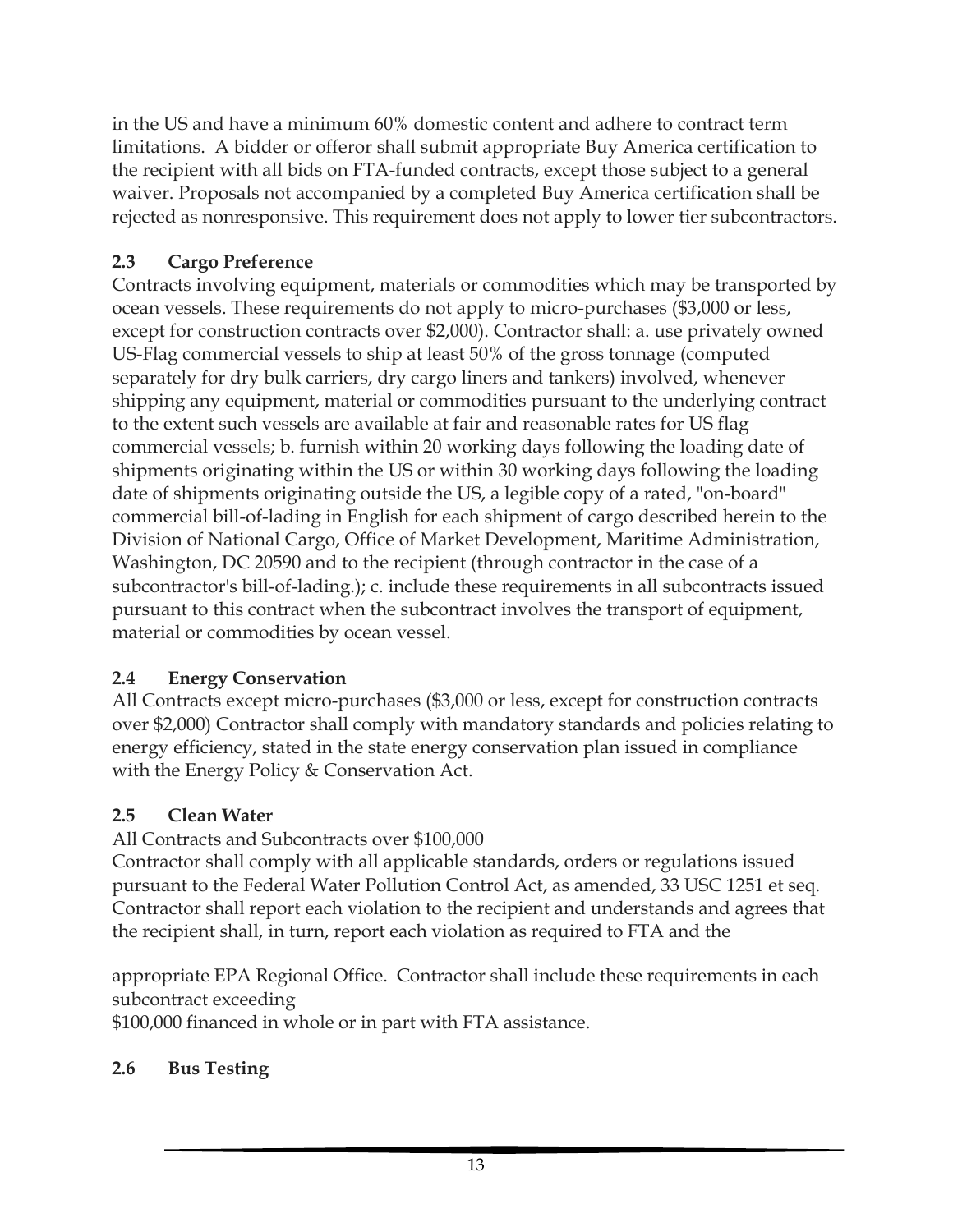Contractor [manufacturer] shall comply with 49 USC A5323(c) and FTA's implementing regulation 49 CFR 665, to the extent they are consistent with 49 U.S.C. § 5318(e), as amended; and shall perform the following:

1) A manufacturer of a new bus model or a bus produced with a major change in components or configuration shall provide a copy of the final test report to the recipient prior to the recipient's final acceptance of the first vehicle.

2) A manufacturer who releases a report under para. 1 above shall provide notice to the operator of the testing facility that the report is available to the public.

3) If the manufacturer represents that the vehicle was previously tested, the vehicle being sold should have the identical configuration and major components as the vehicle in the test report, which must be provided to the recipient prior to the recipient's final acceptance of the first vehicle. If configuration or components are not identical, the manufacturer shall provide a description of the change and the manufacturer's basis for concluding that it is not a major change requiring additional testing.

4) If the manufacturer represents that the vehicle is "grandfathered" (has been used in mass transit service in the US before Oct. 1, 1988, and is currently being produced without a major change in configuration or components), the manufacturer shall provide the name and address of the recipient of such a vehicle and the details of that vehicle's configuration and major components.

#### **2.7 Pre-Award & Post Delivery Audit Requirements**

Pre-Award & Post-Delivery Audit Requirements - Applicability – Rolling Stock/Turnkey

Contractor shall comply with 49 USC 5323(l) and FTA's implementing regulation 49 CFR 663 and submit the following certifications:

1) Buy America Requirements: Contractor shall complete and submit a declaration certifying either compliance or noncompliance with Buy America. If contractor certifies compliance with Buy America, it shall submit documentation listing:

A. Component and subcomponent parts of the rolling stock to be purchased identified by manufacturer of the parts, their country of origin and costs; and B. The location of the final assembly point for the rolling stock, including a description of the activities that will take place at the final assembly point and the cost of final assembly.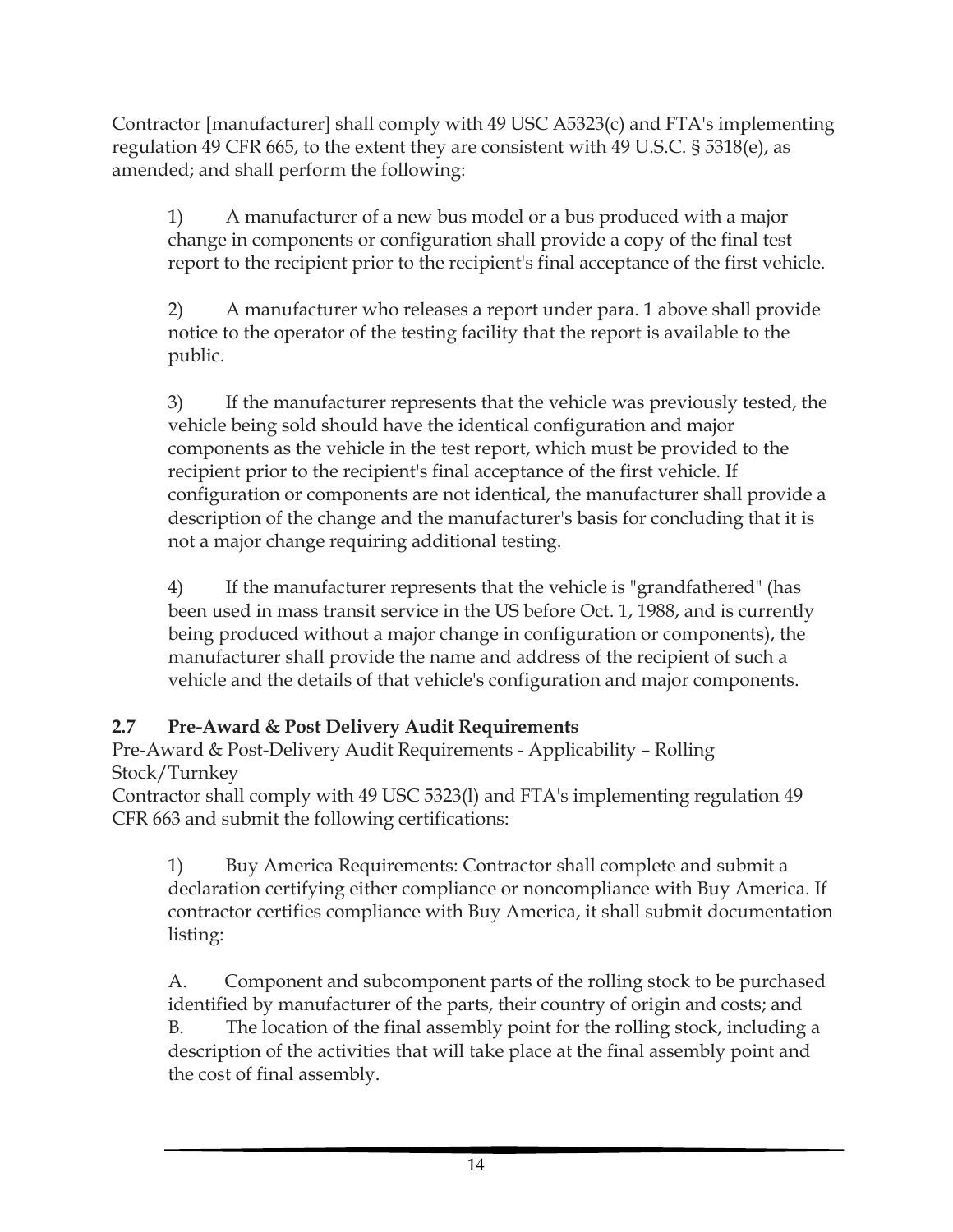C. Solicitation Specification Requirements: Contractor shall submit evidence that it will be capable of meeting the bid specifications.

D. Federal Motor Vehicle Safety Standards (FMVSS): Contractor shall submit 1) manufacturer's FMVSS self- certification sticker information that the vehicle complies with relevant FMVSS or 2) manufacturer's certified statement that the buses will not be subject to FMVSS regulations.

#### **2.8 Lobbying**

Construction/Architectural and Engineering/Acquisition of Rolling Stock/Professional Service Contract/Operational

Service Contract/Turnkey contracts over \$100,000

Byrd Anti-Lobbying Amendment, 31 U.S.C. 1352, as amended by the Lobbying Disclosure Act of 1995, P.L. 104-65 [to be codified at 2 U.S.C. § 1601, et seq.] - Contractors who apply or bid for an award of \$100,000 or more shall file the certification required by 49 CFR part 20, "New Restrictions on Lobbying." Each tier certifies to the tier above that it will not and has not used Federal appropriated funds to pay any person or organization for influencing or attempting to influence an officer or employee of any agency, a member of Congress, officer or employee of Congress, or an employee of a member of Congress in connection with obtaining any Federal contract, grant or any other award covered by 31 U.S.C. 1352. Each tier shall also disclose the name of any registrant under the Lobbying Disclosure Act of 1995 who has made lobbying contacts on its behalf with non- Federal funds with respect to that Federal contract, grant or award covered by 31 U.S.C. 1352. Such disclosures are forwarded from tier to tier up to the recipient.

#### **2.9 Access to Records and Reports**

Applicability – As shown below. These requirements do not apply to micro-purchases (\$3,000 or less, except for construction contracts over \$2,000) The following access to records requirements apply to this Contract:

1. Where the purchaser is not a State but a local government and is an FTA recipient or a subgrantee of FTA recipient in accordance with 49 CFR 18.36(i), contractor shall provide the purchaser, the FTA, the US Comptroller General or their authorized representatives access to any books, documents, papers and contractor records which are pertinent to this contract for the purposes of making audits, examinations, excerpts and transcriptions. Contractor shall also, pursuant to 49 CFR 633.17, provide authorized FTA representatives, including any PMO contractor, access to contractor's records and construction sites pertaining to a capital project, defined at 49 USC 5302(a)1, which is receiving FTA assistance through the programs described at 49 USC 5307, 5309 or 5311.

2. Where the purchaser is a State and is an FTA recipient or a subgrantee of FTA recipient in accordance with 49 CFR 633.17, contractor shall provide the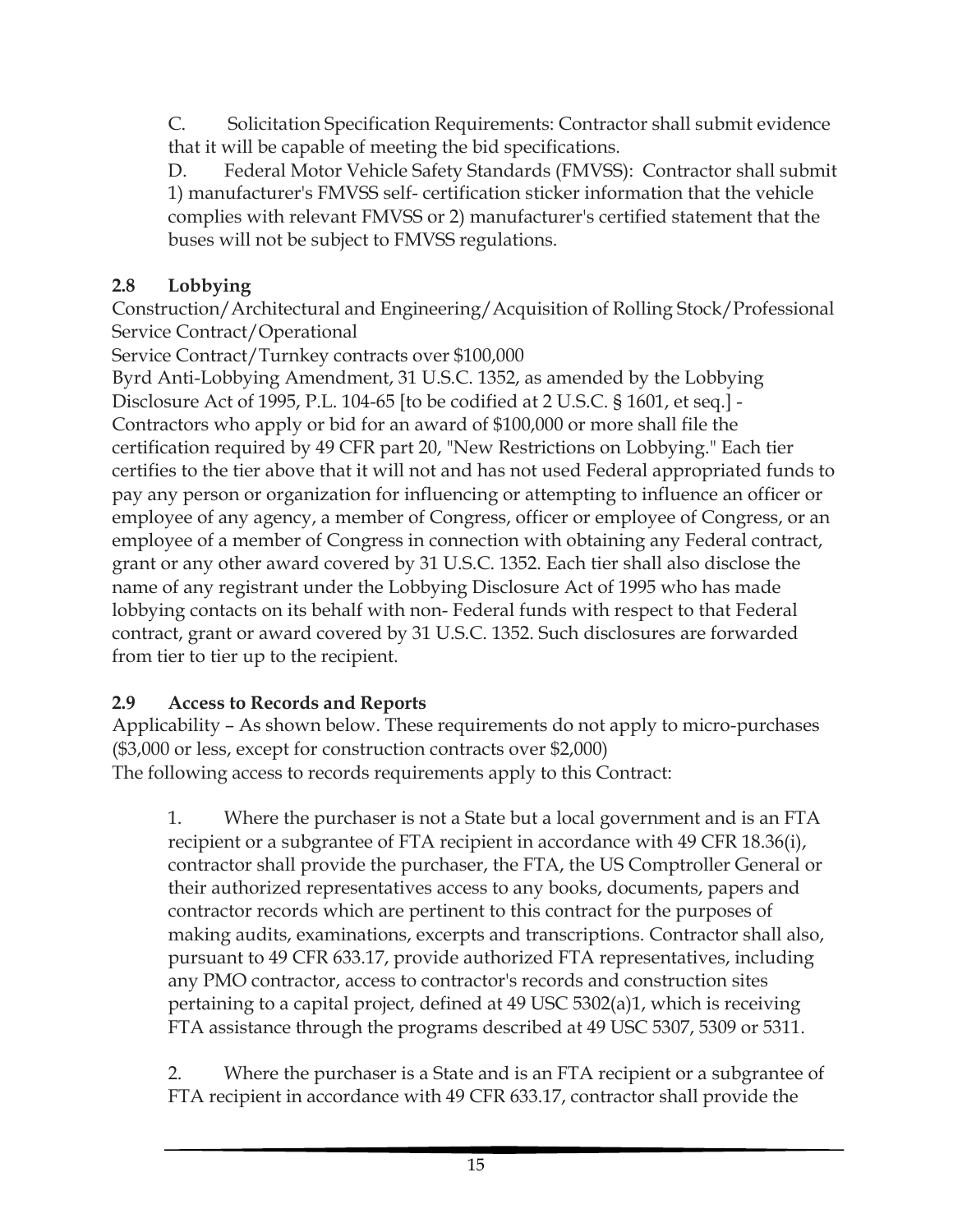purchaser, authorized FTA representatives, including any PMO Contractor, access to contractor's records and construction sites pertaining to a capital project, defined at 49 USC 5302(a)1, which receives FTA assistance through the programs described at 49 USC 5307, 5309 or 5311. By definition, a capital project excludes contracts of less than the simplified acquisition threshold currently set at \$100,000.

3. Where the purchaser enters into a negotiated contract for other than a small purchase or under the simplified acquisition threshold and is an institution of higher education, a hospital or other non-profit organization and is an FTA recipient or a subgrantee of FTA recipient in accordance with 49 CFR 19.48, contractor shall provide the purchaser, the FTA, the US Comptroller General or their authorized representatives, access to any books, documents, papers and record of the contractor which are directly pertinent to this contract for the purposes of making audits, examinations, excerpts and transcriptions.

4. Where a purchaser which is an FTA recipient or a subgrantee of FTA recipient in accordance with 49 USC 5325(a) enters into a contract for a capital project or improvement (defined at 49 USC 5302(a)1) through other than competitive bidding, contractor shall make available records related to the contract to the purchaser, the Secretary of USDOT and the US Comptroller General or any authorized officer or employee of any of them for the purposes of conducting an audit and inspection.

5. Contractor shall permit any of the foregoing parties to reproduce by any means whatsoever or to copy excerpts and transcriptions as reasonably needed.

6. Contractor shall maintain all books, records, accounts and reports required under this contract for a period of not less than three (3) years after the date of termination or expiration of this contract, except in the event of litigation or settlement of claims arising from the performance of this contract, in which case contractor agrees to maintain same until the recipient, FTA Administrator, US Comptroller General, or any of their authorized representatives, have disposed of all such litigation, appeals, claims or exceptions related thereto. Re: 49 CFR 18.39(i)(11).

FTA does not require the inclusion of these requirements in subcontracts.

#### **2.10 Federal Changes**

All Contracts except micro-purchases (\$3,000 or less, except for construction contracts over \$2,000)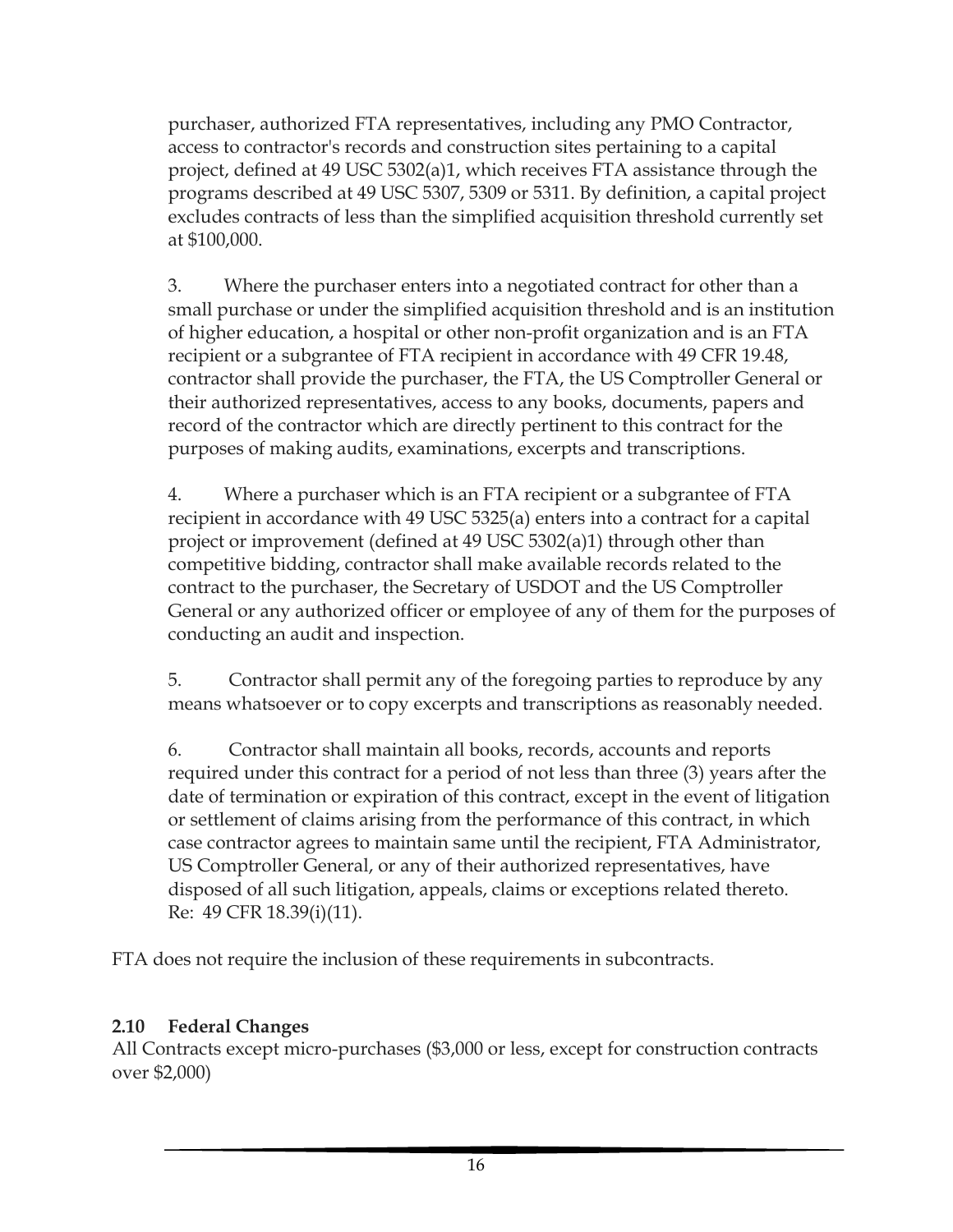Contractor shall comply with all applicable FTA regulations, policies, procedures and directives, including without limitation those listed directly or by reference in the Master Agreement between the purchaser and FTA, as they may be amended or promulgated from time to time during the term of the contract. Contractor's failure to comply shall constitute a material breach of the contract.

#### **2.11 Clean Air**

1) Contractor shall comply with all applicable standards, orders or regulations pursuant to the Clean Air Act, 42 USC 7401 et seq. Contractor shall report each violation to the recipient and understands and agrees that the recipient will, in turn, report each violation as required to FTA and the appropriate EPA Regional Office. Applies to contracts exceeding \$100,000.

2) Contractor shall include these requirements in each subcontract exceeding \$100,000 financed in whole or in part with FTA assistance.

#### **2.12 Contract Work Hours & Safety Standards Act**

Applicability – Contracts over \$100,000

(1) Overtime requirements - No contractor or subcontractor contracting for any part of the contract work which may require or involve the employment of laborers or mechanics shall require or permit any such laborer or mechanic in any workweek in which he or she is employed on such work to work in excess of 40 hours in such workweek unless such laborer or mechanic receives compensation at a rate not less than one and one-half times the basic rate of pay for all hours worked in excess of 40 hours in such workweek.

(2) Violation; liability for unpaid wages; liquidated damages - In the event of any violation of the clause set forth in para. (1) of this section, contractor and any subcontractor responsible therefore shall be liable for the unpaid wages. In addition, such contractor and subcontractor shall be liable for liquidated damages. Such liquidated damages shall be computed with respect to each individual laborer or mechanic, including watchmen and guards, employed in violation of the clause set forth in para. (1) of this section, in the sum of \$10 for each calendar day on which such individual was required or permitted to work in excess of the standard workweek of 40 hours without payment of the overtime wages required by the clause set forth in para. (1) of this section.

(3) Withholding for unpaid wages and liquidated damages - the recipient shall upon its own action or upon written request of USDOL withhold or cause to be withheld, from any moneys payable on account of work performed by contractor or subcontractor under any such contract or any other Federal contract with the same prime contractor, or any other federally-assisted contract subject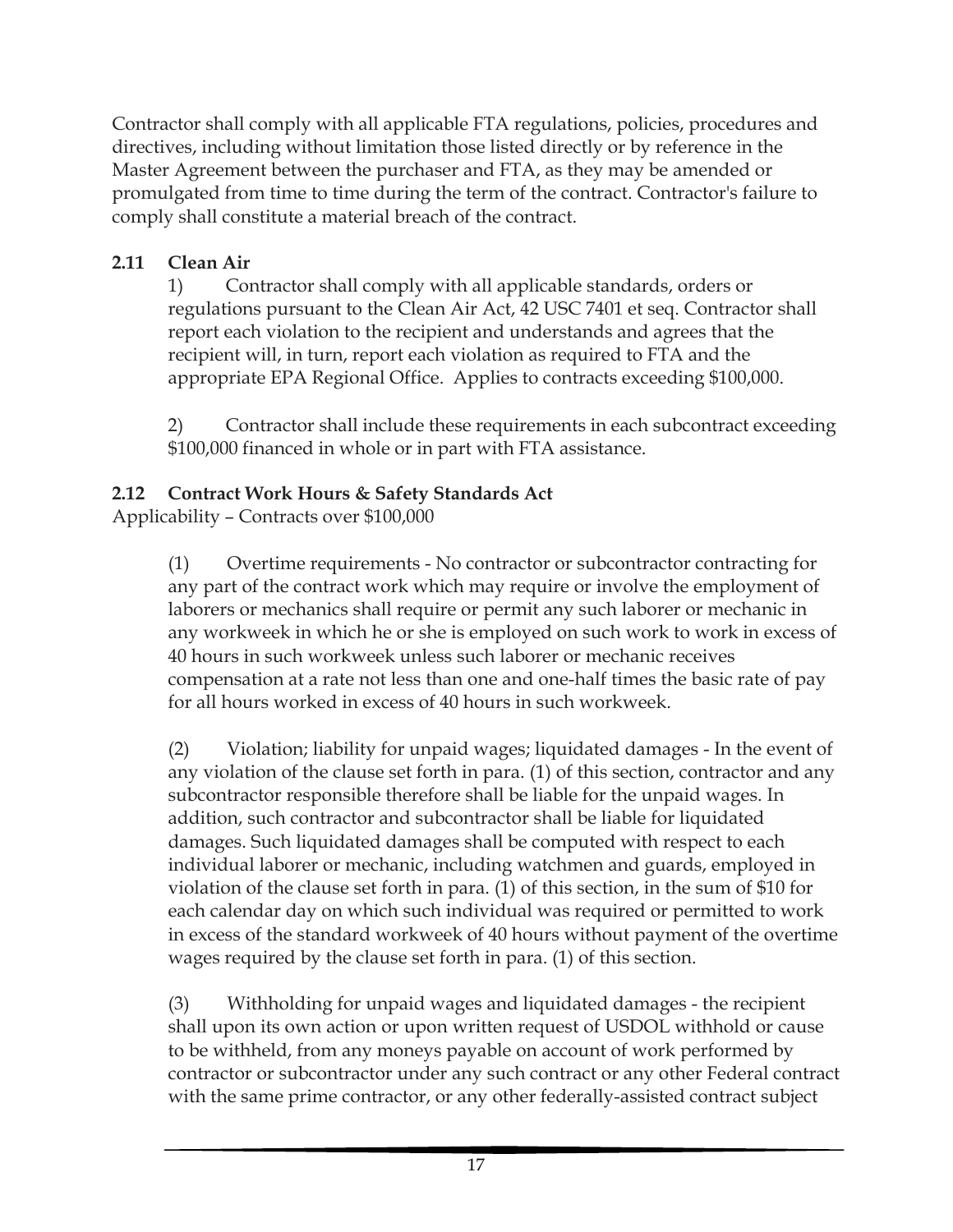to the Contract Work Hours & Safety Standards Act, which is held by the same prime contractor, such sums as may be determined to be necessary to satisfy any liabilities of such contractor or subcontractor for unpaid wages and liquidated damages as provided in the clause set forth in para. (2) of this section.

(4) Subcontracts - Contractor or subcontractor shall insert in any subcontracts the clauses set forth in this section and also a clause requiring the subcontractors to include these clauses in any lower tier subcontracts. Prime contractor shall be responsible for compliance by any subcontractor or lower tier subcontractor with the clauses set forth in this section.

#### **2.13 No Government Obligation to Third Parties**

Applicability – All contracts except micro-purchases (\$3,000 or less, except for construction contracts over \$2,000)

(1) The recipient and contractor acknowledge and agree that, notwithstanding any concurrence by the US Government in or approval of the solicitation or award of the underlying contract, absent the express written consent by the US Government, the US Government is not a party to this contract and shall not be subject to any obligations or liabilities to the recipient, the contractor, or any other party (whether or not a party to that contract) pertaining to any matter resulting from the underlying contract.

(2) Contractor agrees to include the above clause in each subcontract financed in whole or in part with FTA assistance. It is further agreed that the clause shall not be modified, except to identify the subcontractor who will be subject to its provisions.

2.14 Program Fraud and False or Fraudulent Statements or Related Acts Applicability – All contracts except micro-purchases (\$3,000 or less, except for construction contracts over \$2,000) (1) Contractor acknowledges that the provisions of the Program Fraud Civil Remedies Act of 1986, as amended, 31 USC 3801 et seq. and USDOT regulations, "Program Fraud Civil Remedies," 49 CFR 31, apply to its actions pertaining to this project. Upon execution of the underlying contract, contractor certifies or affirms the truthfulness and accuracy of any statement it has made, it makes, it may make, or causes to be made, pertaining to the underlying contract or FTA assisted project for which this contract work is being performed. In addition to other penalties that may be applicable, contractor further acknowledges that if it makes, or causes to be made, a false, fictitious, or fraudulent claim, statement, submittal, or certification, the US Government reserves the right to impose the penalties of the Program Fraud Civil Remedies Act (1986) on contractor to the extent the US Government deems appropriate.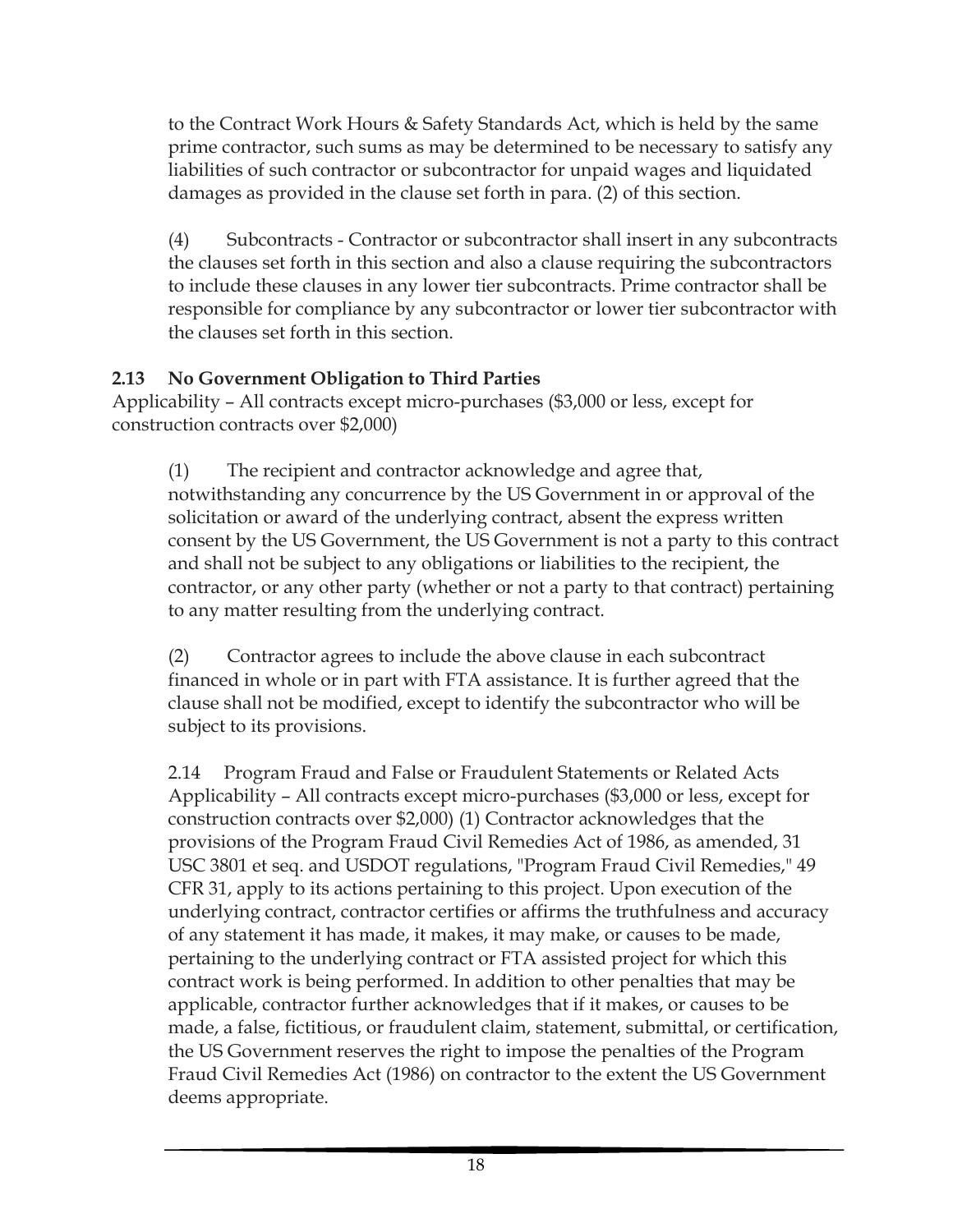(2) If contractor makes, or causes to be made, a false, fictitious, or fraudulent claim, statement, submittal, or certification to the US Government under a contract connected with a project that is financed in whole or in part with FTA assistance under the authority of 49 USC 5307, the Government reserves the right to impose the penalties of 18 USC 1001 and 49 USC 5307(n)(1) on contractor, to the extent the US Government deems appropriate.

(3) Contractor shall include the above two clauses in each subcontract financed in whole or in part with FTA assistance. The clauses shall not be modified, except to identify the subcontractor who will be subject to the provisions.

#### **2.15 Termination**

Applicability – All Contracts over \$10,000, except contracts with nonprofit organizations and institutions of higher learning, where the threshold is \$100,000

a. Termination for Convenience (General Provision) the recipient may terminate this contract, in whole or in part, at any time by written notice to contractor when it is in the recipient's best interest. Contractor shall be paid its costs, including contract close-out costs, and profit on work performed up to the time of termination. Contractor shall promptly submit its termination claim to the recipient. If contractor is in possession of any of the recipient's property, contractor shall account for same, and dispose of it as the recipient directs.

b. Termination for Default [Breach or Cause] (General Provision) If contractor does not deliver items in accordance with the contract delivery schedule, or, if the contract is for services, and contractor fails to perform in the manner called for in the contract, or if contractor fails to comply with any other provisions of the contract, the recipient may terminate this contract for default. Termination shall be effected by serving a notice of termination to contractor setting forth the manner in which contractor is in default. Contractor shall only be paid the contract price for supplies delivered and accepted, or for services performed in accordance with the manner of performance set forth in the contract. If it is later determined by the recipient that contractor had an excusable reason for not performing, such as a strike, fire, or flood, events which are not the fault of or are beyond the control of contractor, the recipient, after setting up a new delivery or performance schedule, may allow contractor to continue work, or treat the termination as a termination for convenience.

c. Opportunity to Cure (General Provision) the recipient in its sole discretion may, in the case of a termination for breach or default, allow contractor an appropriately short period of time in which to cure the defect. In such case, the notice of termination shall state the time period in which cure is permitted and other appropriate conditions. If contractor fails to remedy to the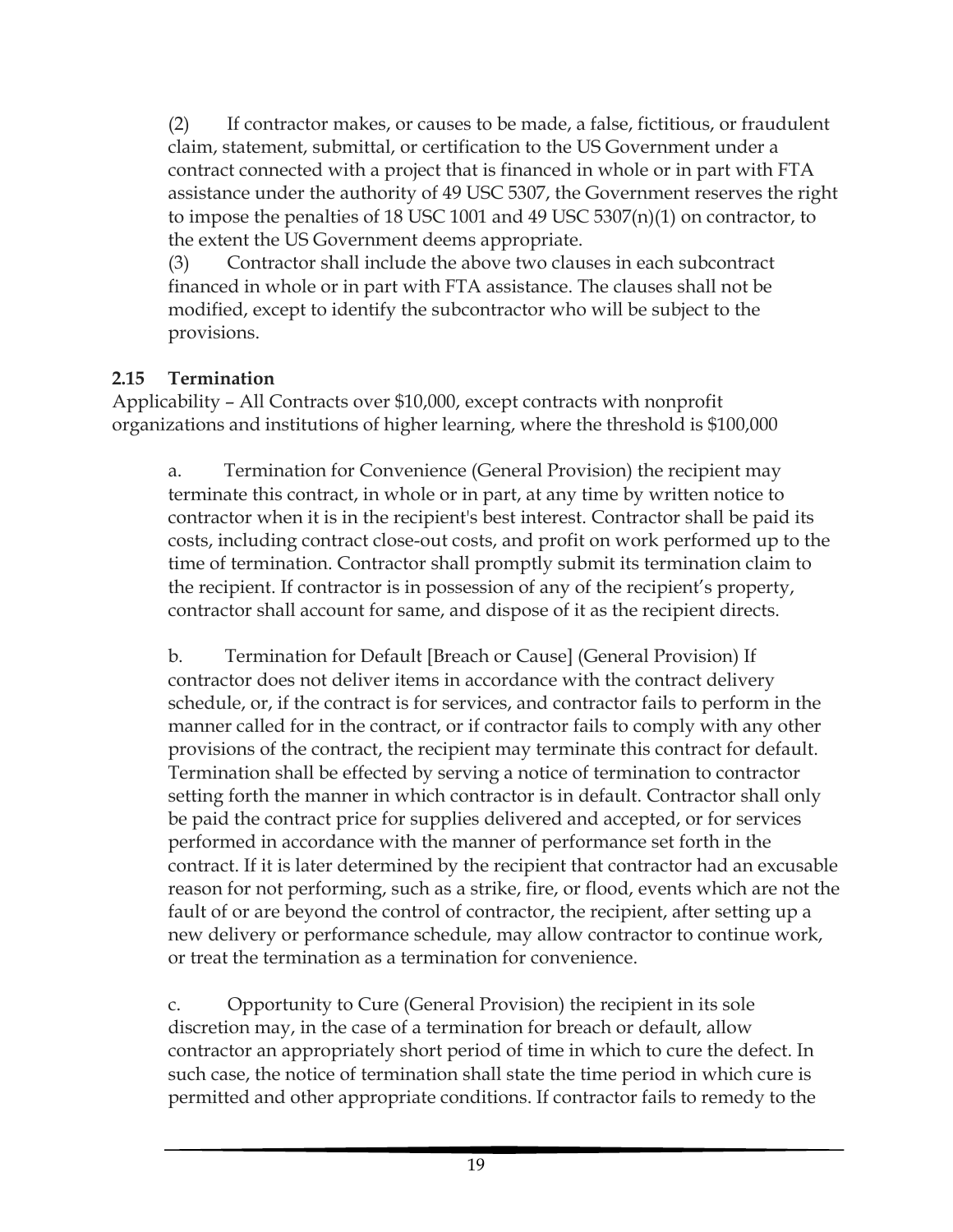recipient's satisfaction the breach or default or any of the terms, covenants, or conditions of this Contract within ten (10) days after receipt by contractor or written notice from the recipient setting forth the nature of said breach or default, the recipient shall have the right to terminate the Contract without any further obligation to contractor. Any such termination for default shall not in any way operate to preclude the recipient from also pursuing all available remedies against contractor and its sureties for said breach or default.

d. Waiver of Remedies for any Breach In the event that the recipient elects to waive its remedies for any breach by contractor of any covenant, term or condition of this Contract, such waiver by the recipient shall not limit its remedies for any succeeding breach of that or of any other term, covenant, or condition of this Contract.

e. Termination for Convenience (Professional or Transit Service Contracts) the recipient, by written notice, may terminate this contract, in whole or in part, when it is in the recipient's interest. If the contract is terminated, the recipient shall be liable only for payment under the payment provisions of this contract for services rendered before the effective date of termination.

f. Termination for Default (Supplies and Service) If contractor fails to deliver supplies or to perform the services within the time specified in this contract or any extension or if the contractor fails to comply with any other provisions of this contract, the recipient may terminate this contract for default. The recipient shall terminate by delivering to contractor a notice of termination specifying the nature of default. Contractor shall only be paid the contract price for supplies delivered and accepted, or services performed in accordance with the manner or performance set forth in this contract.

If, after termination for failure to fulfill contract obligations, it is determined that contractor was not in default, the rights and obligations of the parties shall be the same as if termination had been issued for the recipient's convenience.

g. Termination for Default (Transportation Services) If contractor fails to pick up the commodities or to perform the services, including delivery services, within the time specified in this contract or any extension or if contractor fails to comply with any other provisions of this contract, the recipient may terminate this contract for default. The recipient shall terminate by delivering to contractor a notice of termination specifying the nature of default. Contractor shall only be paid the contract price for services performed in accordance with the manner of performance set forth in this contract.

If this contract is terminated while contractor has possession of the recipient goods, contractor shall, as directed by the recipient, protect and preserve the goods until surrendered to the recipient or its agent. Contractor and the recipient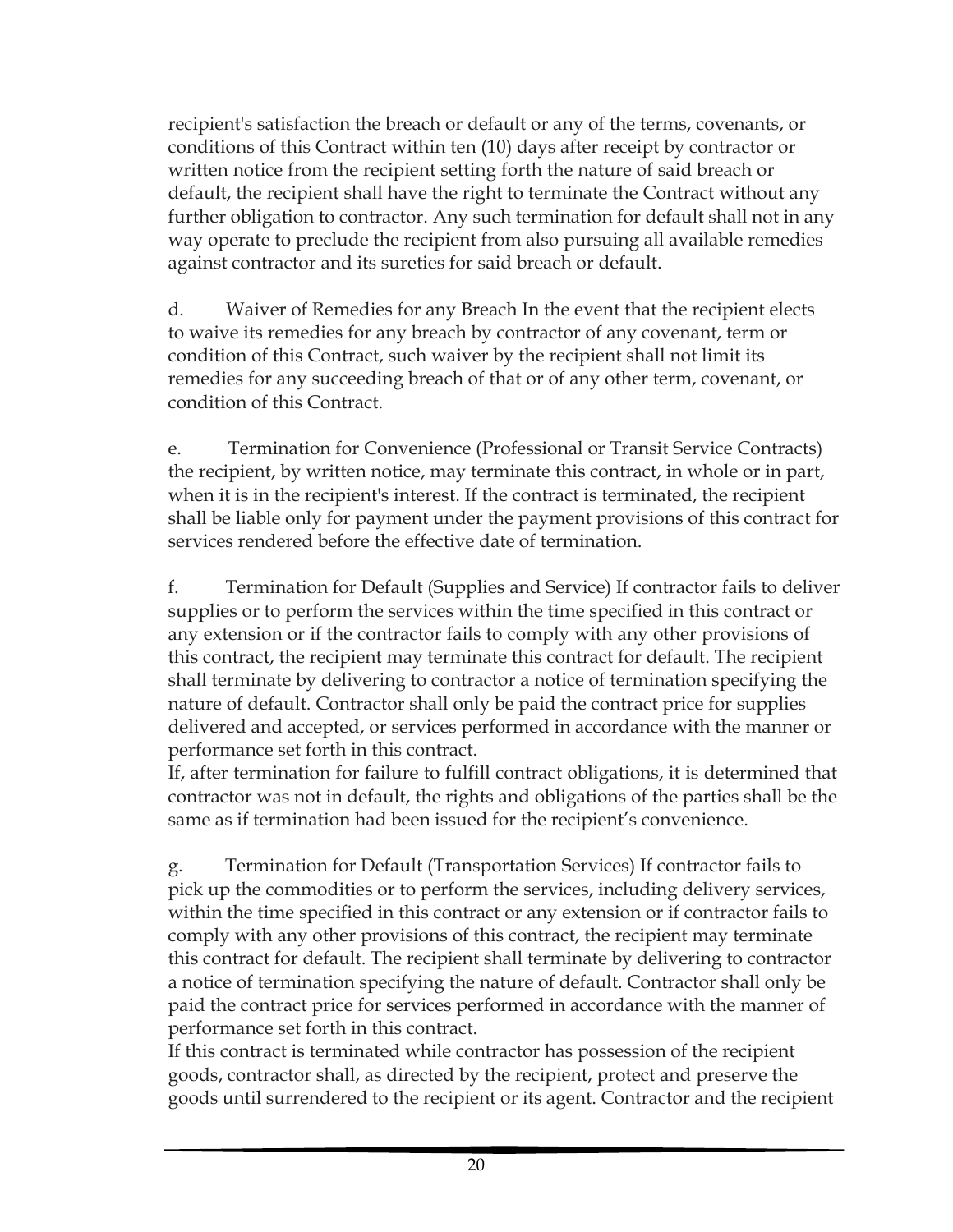shall agree on payment for the preservation and protection of goods. Failure to agree on an amount shall be resolved under the Dispute clause. If, after termination for failure to fulfill contract obligations, it is determined that contractor was not in default, the rights and obligations of the parties shall be the same as if termination had been issued for the recipient's convenience.

h. Termination for Default (Construction) If contractor refuses or fails to prosecute the work or any separable part, with the diligence that will insure its completion within the time specified, or any extension, or fails to complete the work within this time, or if contractor fails to comply with any other provisions of this contract, the recipient may terminate this contract for default. the recipient shall terminate by delivering to contractor a notice of termination specifying the nature of default. In this event, the recipient may take over the work and compete it by contract or otherwise, and may take possession of and use any materials, appliances, and plant on the work site necessary for completing the work. Contractor and its sureties shall be liable for any damage to the recipient resulting from contractor's refusal or failure to complete the work within specified time, whether or not contractor's right to proceed with the work is terminated. This liability includes any increased costs incurred by the recipient in completing the work.

Contractor's right to proceed shall not be terminated nor shall contractor be charged with damages under this clause if:

1. Delay in completing the work arises from unforeseeable causes beyond the control and without the fault or negligence of contractor. Examples of such causes include: acts of God, acts of the recipient, acts of another contractor in the performance of a contract with the recipient, epidemics, quarantine restrictions, strikes, freight embargoes; and

2. Contractor, within 10 days from the beginning of any delay, notifies the recipient in writing of the causes of delay. If in the recipient's judgment, delay is excusable, the time for completing the work shall be extended. The recipient's judgment shall be final and conclusive on the parties, but subject to appeal under the Disputes clauses.

If, after termination of contractor's right to proceed, it is determined that contractor was not in default, or that the delay was excusable, the rights and obligations of the parties will be the same as if termination had been issued for the recipient's convenience.

i. Termination for Convenience or Default (Architect & Engineering) the recipient may terminate this contract in whole or in part, for the recipient's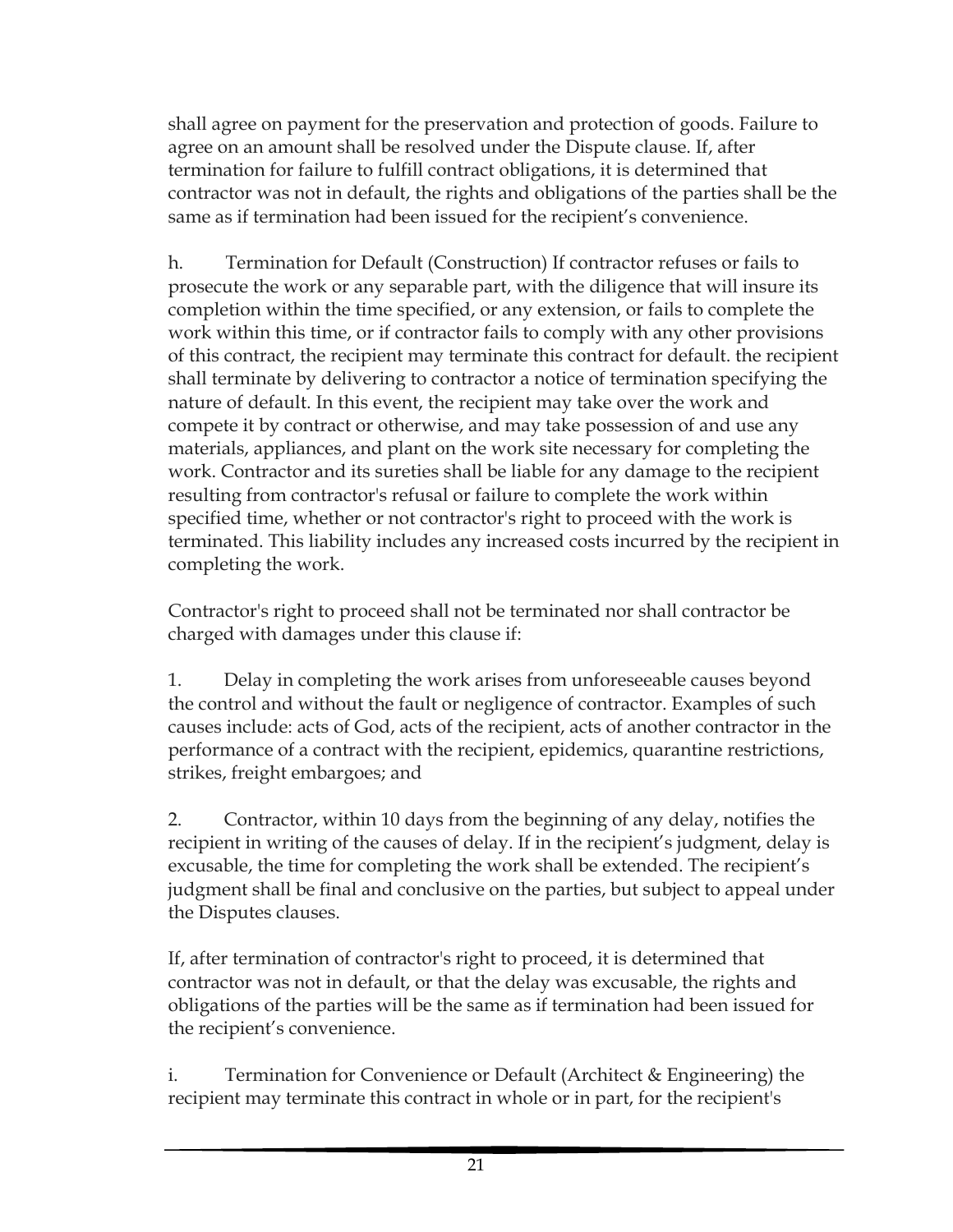convenience or because of contractor's failure to fulfill contract obligations. The recipient shall terminate by delivering to contractor a notice of termination specifying the nature, extent, and effective date of termination. Upon receipt of the notice, contractor shall (1) immediately discontinue all services affected (unless the notice directs otherwise), and (2) deliver to the recipient all data, drawings, specifications, reports, estimates, summaries, and other information and materials accumulated in performing this contract, whether completed or in process. If termination is for the recipient's convenience, it shall make an equitable adjustment in the contract price but shall allow no anticipated profit on unperformed services. If termination is for contractor's failure to fulfill contract obligations, the recipient may complete the work by contact or otherwise and contractor shall be liable for any additional cost incurred by the recipient. If, after termination for failure to fulfill contract obligations, it is determined that contractor was not in default, the rights and obligations of the parties shall be the same as if termination had been issued for the recipient's convenience.

j. Termination for Convenience or Default (Cost-Type Contracts) the recipient may terminate this contract, or any portion of it, by serving a notice or termination on contractor. The notice shall state whether termination is for convenience of the recipient or for default of contractor. If termination is for default, the notice shall state the manner in which contractor has failed to perform the requirements of the contract. Contractor shall account for any property in its possession paid for from funds received from the recipient, or property supplied to contractor by the recipient. If termination is for default, the recipient may fix the fee, if the contract provides for a fee, to be paid to contractor in proportion to the value, if any, of work performed up to the time of termination. Contractor shall promptly submit its termination claim to the recipient and the parties shall negotiate the termination settlement to be paid to contractor. If termination is for the recipient's convenience, contractor shall be paid its contract close- out costs, and a fee, if the contract provided for payment of a fee, in proportion to the work performed up to the time of termination.

If, after serving a notice of termination for default, the recipient determines that contractor has an excusable reason for not performing, such as strike, fire, flood, events which are not the fault of and are beyond the control of contractor, the recipient, after setting up a new work schedule, may allow contractor to continue work, or treat the termination as a termination for convenience.

#### 2.16 Government Wide Debarment and Suspension (Non Procurement) Applicability – Contracts over \$25,000

This contract is a covered transaction for purposes of 49 CFR Part 29. As such, the contractor is required to verify that none of the contractors, its principals, as defined at 49 CFR 29.995, or affiliates, as defined at 49 CFR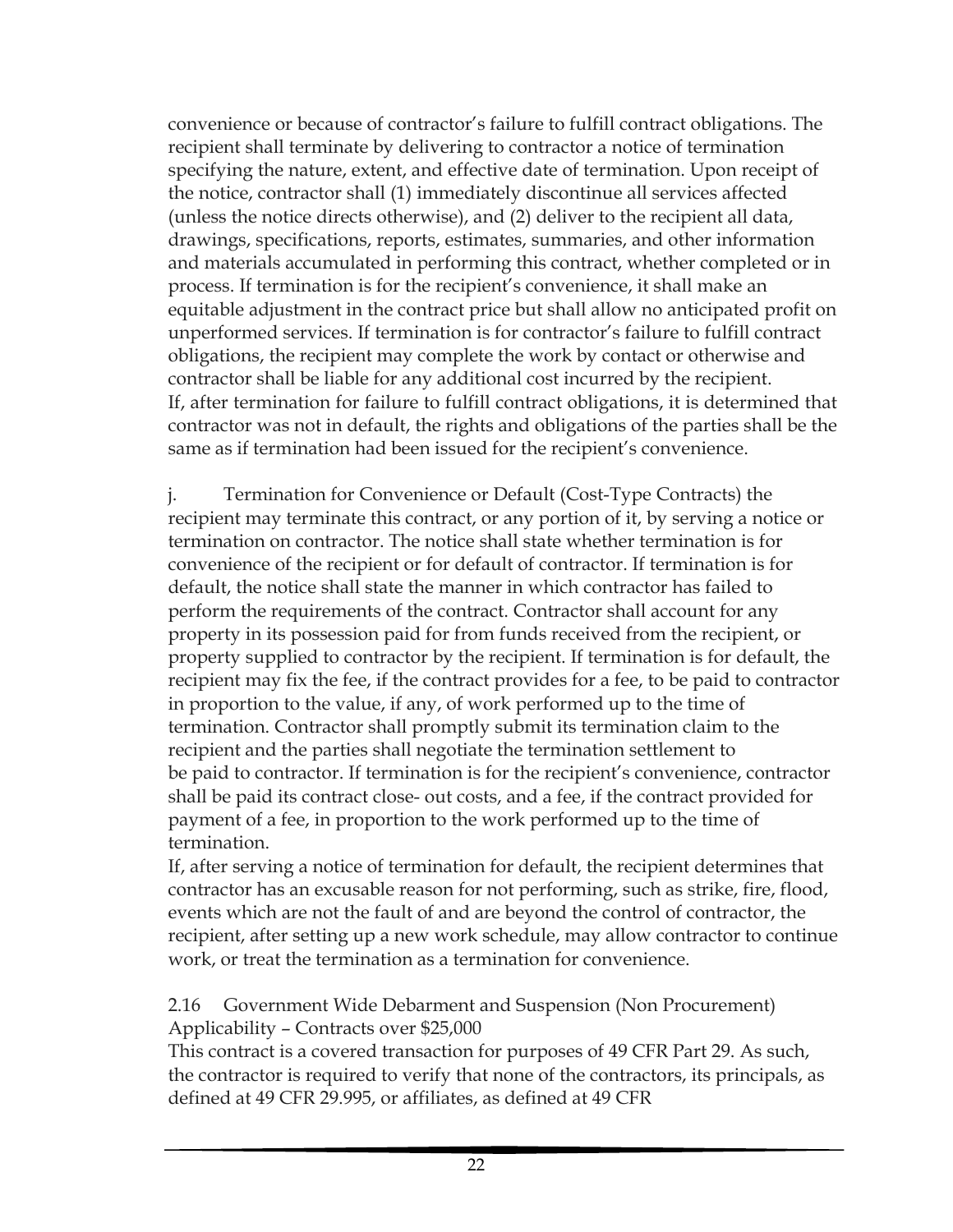29.905, are excluded or disqualified as defined at 49 CFR 29.940 and 29.945. The contractor is required to comply with 49 CFR 29, Subpart C and must include the requirement to comply with 49 CFR 29, Subpart C in any lower tier covered transaction it enters into.

By signing and submitting its bid or proposal, the bidder or proposer certifies as follows:

The certification in this clause is a material representation of fact relied upon by the recipient. If it is later determined that the bidder or proposer knowingly rendered an erroneous certification, in addition to remedies available to the recipient, the Federal Government may pursue available remedies, including but not limited to suspension and/or debarment. The bidder or proposer agrees to comply with the requirements of 49 CFR 29, Subpart C while this offer is valid and throughout the period of any contract that may arise from this offer. The bidder or proposer further agrees to include a provision requiring such compliance in its lower tier covered transactions.

#### 2.17 Contracts Involving Federal Privacy Act Requirements

When a grantee maintains files on drug and alcohol enforcement activities for FTA, and those files are organized so that information could be retrieved by personal identifier, the Privacy Act requirements apply to all contracts except micro-purchases (\$3,000 or less, except for construction contracts over \$2,000)

The following requirements apply to the Contractor and its employees that administer any system of records on behalf of the Federal Government under any contract:

(1) The Contractor agrees to comply with, and assures the compliance of its employees with, the information restrictions and other applicable requirements of the Privacy Act of 1974, 5 U.S.C. § 552a. Among other things, the Contractor agrees to obtain the express consent of the Federal Government before the Contractor or its employees operate a system of records on behalf of the Federal Government. The Contractor understands that the requirements of the Privacy Act, including the civil and criminal penalties for violation of that Act, apply to those individuals involved, and that failure to comply with the terms of the Privacy Act may result in termination of the underlying contract.

(2) The Contractor also agrees to include these requirements in each subcontract to administer any system of records on behalf of the Federal Government financed in whole or in part with Federal assistance provided by FTA.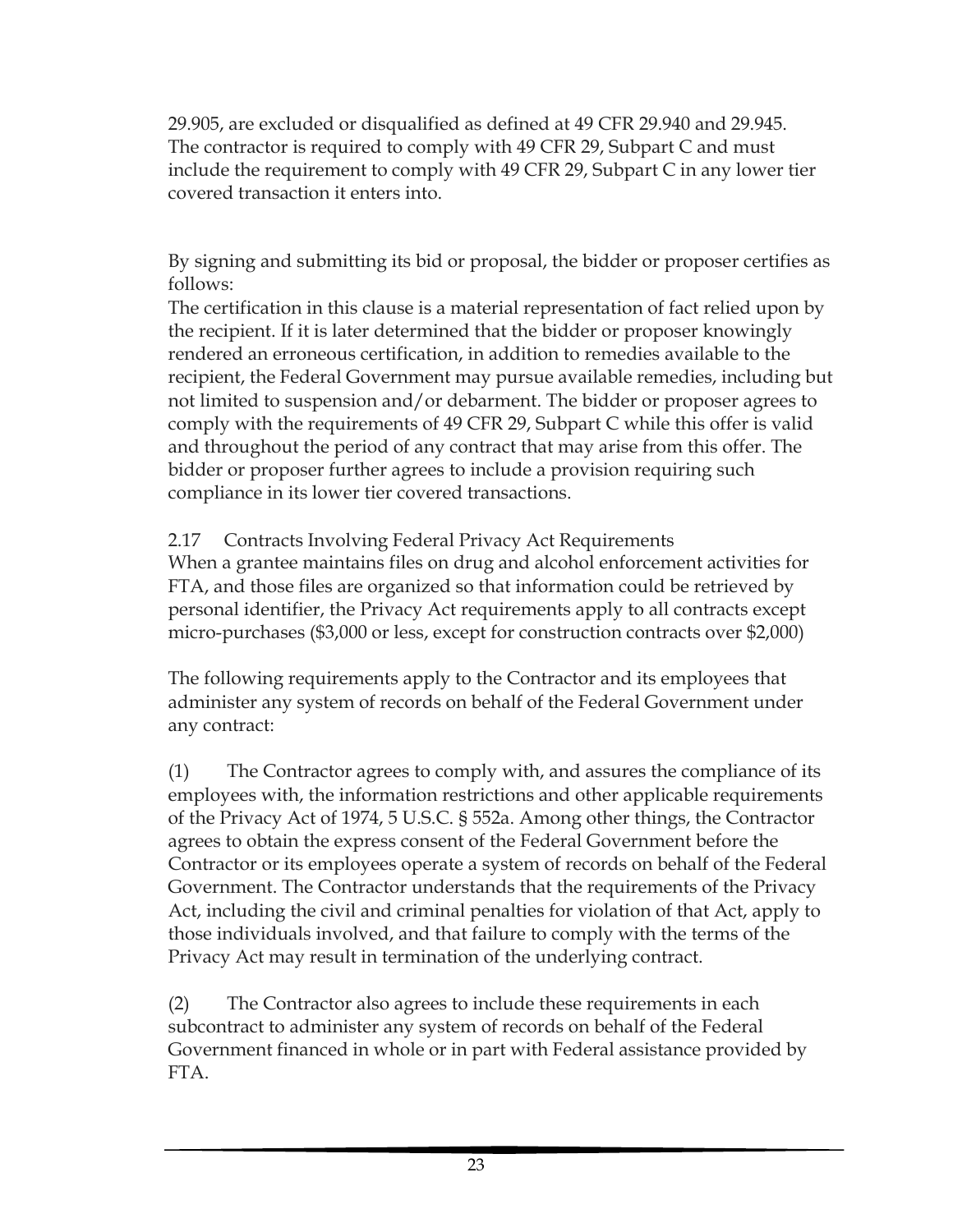#### **2.18 Civil Rights Requirements**

All contracts except micro-purchases (\$3,000 or less, except for construction contracts over \$2,000) The following requirements apply to the underlying contract:

The Recipient understands and agrees that it must comply with applicable Federal civil rights laws and regulations, and follow applicable Federal guidance, except as the Federal Government determines otherwise in writing. Specifically:

a. Nondiscrimination in Federal Public Transportation Programs. The Recipient agrees to, and assures that each Third Party Participant will, comply with Federal transit law, 49 U.S.C. § 5332 (FTA's "Nondiscrimination" statute): (1) FTA's "Nondiscrimination" statute prohibits discrimination on the basis of: (a) Race, (b) Color, (c) Religion, (d) National origin, (e) Sex, (f) Disability, or (g) Age, and (2) The FTA "Nondiscrimination" statute's prohibition against discrimination includes: (a) Exclusion from participation, (b) Denial of program benefits, or (c) Discrimination, including discrimination in employment or business opportunity,

b. Nondiscrimination – Title VI of the Civil Rights Act. The Recipient agrees to, and assures that each Third Party Participant will: (1) Prohibit discrimination based on: (a) Race, (b) Color, or (c) National origin, (2) Comply with: (a) Title VI of the Civil Rights Act of 1964, as amended, 42 U.S.C. § 2000d et seq., (b) U.S. DOT regulations, "Nondiscrimination in Federally-Assisted Programs of the Department of Transportation – Effectuation of Title VI of the Civil Rights Act of 1964," 49 C.F.R. part 21, and (c) Federal transit law, specifically 49 U.S.C. § 5332, as stated in the preceding section a, and (3) Except as FTA determines otherwise in writing, follow: (a) The most recent edition of FTA Circular 4702.1, "Title VI and Title VI-Dependent Guidelines for Federal Transit Administration Recipients," to the extent consistent with applicable Federal laws, regulations, and guidance. (b) U.S. DOJ, "Guidelines for the enforcement of Title VI, Civil Rights Act of 1964," 28 C.F.R. § 50.3, and (c) Other applicable Federal guidance that may be issued,

c. Equal Employment Opportunity. (1) Federal Requirements and Guidance. The Recipient agrees to, and assures that each Third Party Participant will, prohibit discrimination on the basis of race, color, religion, sex, or national origin, and: (a) Comply with Title VII of the Civil Rights Act of 1964, as amended, 42 U.S.C. § 2000e et seq., (b) Facilitate compliance with Executive Order No. 11246, "Equal Employment Opportunity," as amended by Executive Order No. 11375, "Amending Executive Order No. 11246, Relating to Equal Employment Opportunity," 42 U.S.C. § 2000e note, (c) Comply with Federal transit law, specifically 49 U.S.C. § 5332, as stated in section a, and (d) Comply with other applicable EEO laws and regulations, as provided in Federal guidance, including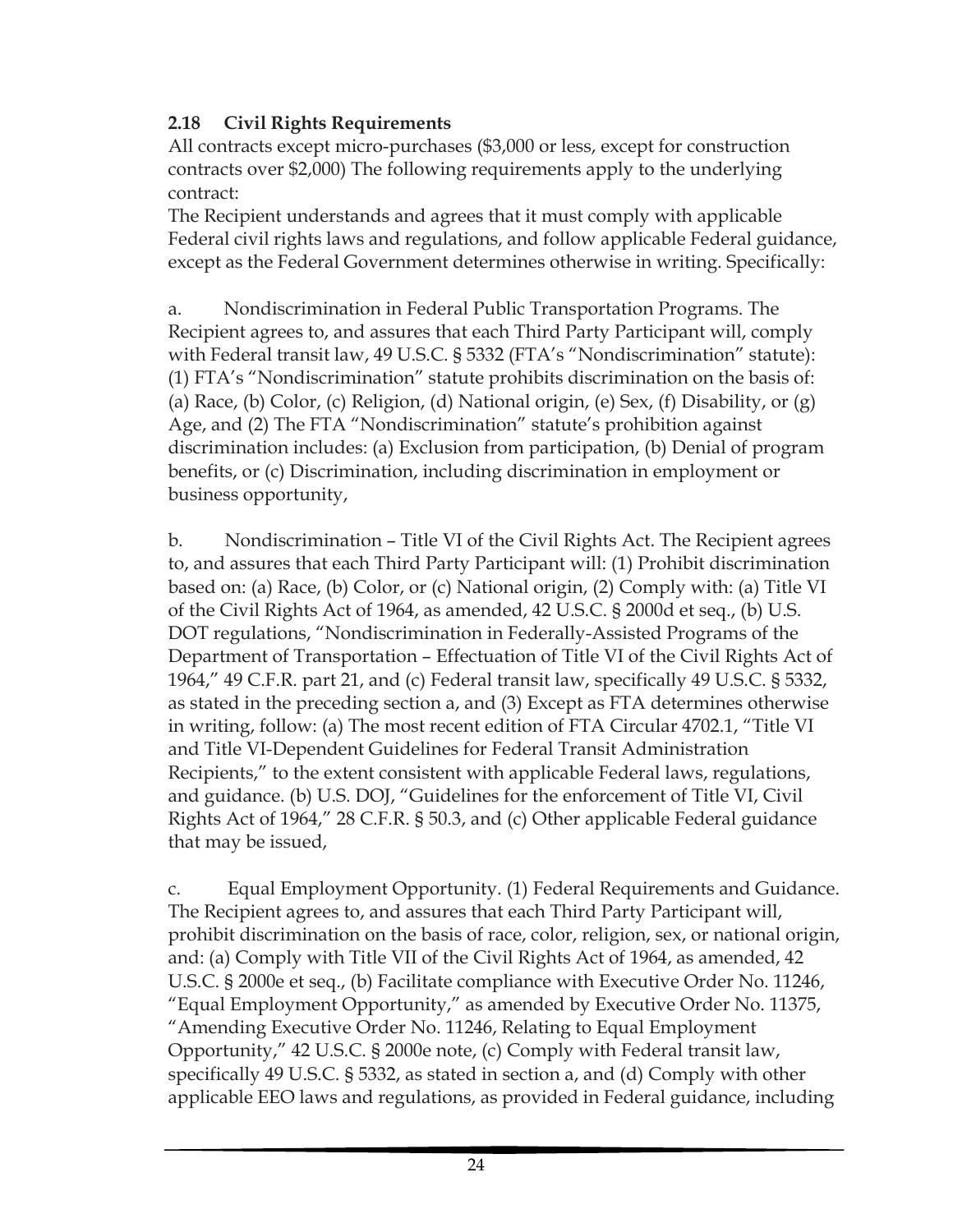laws and regulations prohibiting discrimination on the basis of disability, except as the Federal Government determines otherwise in writing, (2) General. The Recipient agrees to: (a) Ensure that applicants for employment are employed and employees are treated during employment without discrimination on the basis of their: 1 Race, 2 Color, 3 Religion, 4 Sex, 5 Disability, 6 Age, or 7 National origin, (b) Take affirmative action that includes, but is not limited to: 1 Recruitment advertising, 2 Recruitment, 3 Employment, 4 Rates of pay, 5 Other forms of compensation, 6 Selection for training, including apprenticeship, 7 Upgrading, 8 Transfers, 9 Demotions, 10 Layoffs, and 11 Terminations, and (3) Equal Employment Opportunity Requirements for Construction Activities. In addition to the foregoing, when undertaking "construction" as recognized by the U.S. Department of Labor (U.S. DOL), the Recipient agrees to comply, and assures the compliance of each Third Party Participant, with: (a) U.S. DOL regulations, "Office of Federal Contract Compliance Programs, Equal Employment Opportunity, Department of Labor," 41 C.F.R. chapter 60, and (b) Executive Order No. 11246, "Equal Employment Opportunity," as amended by Executive Order No. 11375, "Amending Executive Order No. 11246, Relating to Equal Employment Opportunity," 42 U.S.C. § 2000e note,

d. Disadvantaged Business Enterprise. To the extent authorized by applicable Federal law, the Recipient agrees to facilitate, and assures that each Third Party Participant will facilitate, participation by small business concerns owned and controlled by socially and economically disadvantaged individuals, also referred to as "Disadvantaged Business Enterprises" (DBEs), in the Project as follows: (1) Requirements. The Recipient agrees to comply with: (a) Section 1101(b) of MAP-21, 23 U.S.C. § 101 note, (b) U.S. DOT regulations, "Participation by Disadvantaged Business Enterprises in Department of Transportation Financial Assistance Programs," 49 C.F.R. part 26, and (c) Federal transit law, specifically 49 U.S.C. § 5332, as stated in section a, (2) Assurance. As required by 49 C.F.R. § 26.13(a), the Recipient provides assurance that: The Recipient shall not discriminate on the basis of race, color, national origin, or sex in the award and performance of any DOT-assisted contract or in the administration of its DBE program or the requirements of 49 C.F.R. part 26. The Recipient shall take all necessary and reasonable steps under 49 C.F.R. part 26 to ensure nondiscrimination in the award and administration of DOT-assisted contracts. The Recipient's DBE program, as required by 49 C.F.R. part 26 and as approved by DOT, is incorporated by reference in this agreement. Implementation of this program is a legal obligation and failure to carry out its terms shall be treated as a violation of this agreement. Upon notification to the Recipient of its failure to carry out its approved program, the Department may impose sanctions as provided for under 49 C.F.R. part 26 and may, in appropriate cases, refer the matter for enforcement under 18 U.S.C. § 1001 and/or the Program Fraud Civil Remedies Act of 1986, 31 U.S.C. § 3801 et seq.,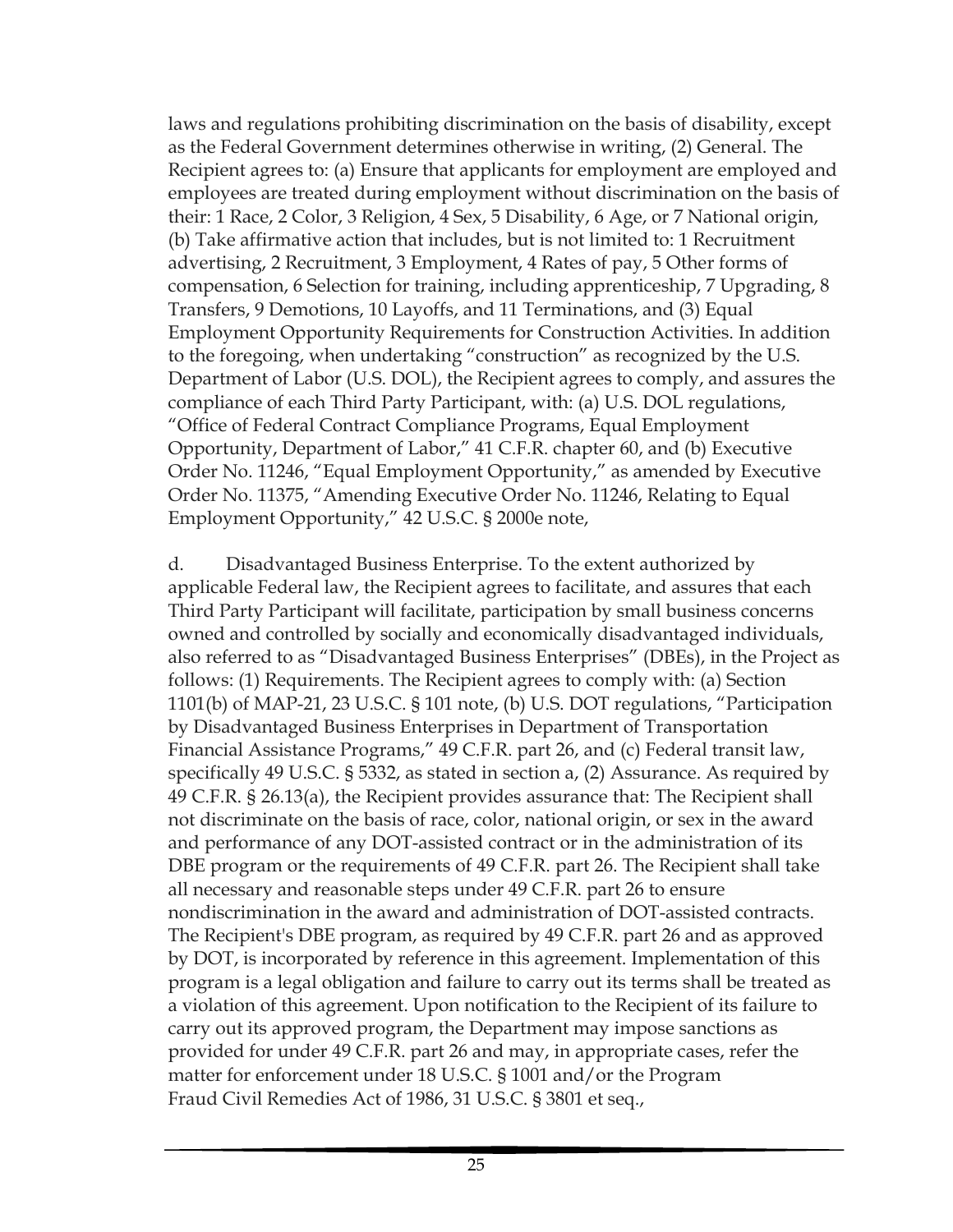e. Nondiscrimination on the Basis of Sex. The Recipient agrees to comply with Federal prohibitions against discrimination on the basis of sex, including: (1) Title IX of the Education Amendments of 1972, as amended, 20 U.S.C. § 1681 et seq., (2) U.S. DOT regulations, "Nondiscrimination on the Basis of Sex in Education Programs or Activities Receiving Federal Financial Assistance," 49 C.F.R. part 25, and (3) Federal transit law, specifically 49 U.S.C. § 5332, as stated in section a,

f. Nondiscrimination on the Basis of Age. The Recipient agrees to comply with Federal prohibitions against discrimination on the basis of age, including: (1) The Age Discrimination in Employment Act (ADEA), 29 U.S.C. §§ 621 – 634, which prohibits discrimination on the basis of age, (2) U.S. Equal Employment Opportunity Commission (U.S. EEOC) regulations, "Age Discrimination in Employment Act," 29 C.F.R. part 1625, which implements the ADEA, (3) The Age Discrimination Act of 1975, as amended, 42 U.S.C. § 6101 et seq., which prohibits discrimination against individuals on the basis of age in the administration of programs or activities receiving Federal funds, (4) U.S. Health and Human Services regulations, "Nondiscrimination on the Basis of Age in Programs or Activities Receiving Federal Financial Assistance," 45 C.F.R. part 90, which implements the Age Discrimination Act of 1975, and

(5) Federal transit law, specifically 49 U.S.C. § 5332, as stated in section a,

g. Nondiscrimination on the Basis of Disability. The Recipient agrees to comply with the following Federal prohibitions pertaining to discrimination against seniors or individuals with disabilities: (1) Federal laws, including: (a) Section 504 of the Rehabilitation Act of 1973, as amended, 29 U.S.C. § 794, which prohibits discrimination on the basis of disability in the administration of federally funded programs or activities, (b) The Americans with Disabilities Act of 1990 (ADA), as amended, 42 U.S.C. § 12101 et seq., which requires that accessible facilities and services be made available to individuals with disabilities, (c) The Architectural Barriers Act of 1968, as amended, 42 U.S.C. § 4151 et seq., which requires that buildings and public accommodations be accessible to individuals with disabilities, (d) Federal transit law, specifically 49 U.S.C. § 5332, which now includes disability as a prohibited basis for discrimination, and (e) Other applicable laws and amendments pertaining to access for elderly individuals or individuals with disabilities, (2) Federal regulations, including: (a) U.S. DOT regulations, "Transportation Services for Individuals with Disabilities (ADA)," 49 C.F.R. part 37, (b) U.S. DOT regulations, "Nondiscrimination on the Basis of Disability in Programs and Activities Receiving or Benefiting from Federal Financial Assistance," 49 C.F.R. part 27, (c) U.S. DOT regulations, "Transportation for Individuals with Disabilities: Passenger Vessels," 49 C.F.R. part 39, (d) Joint U.S. Architectural and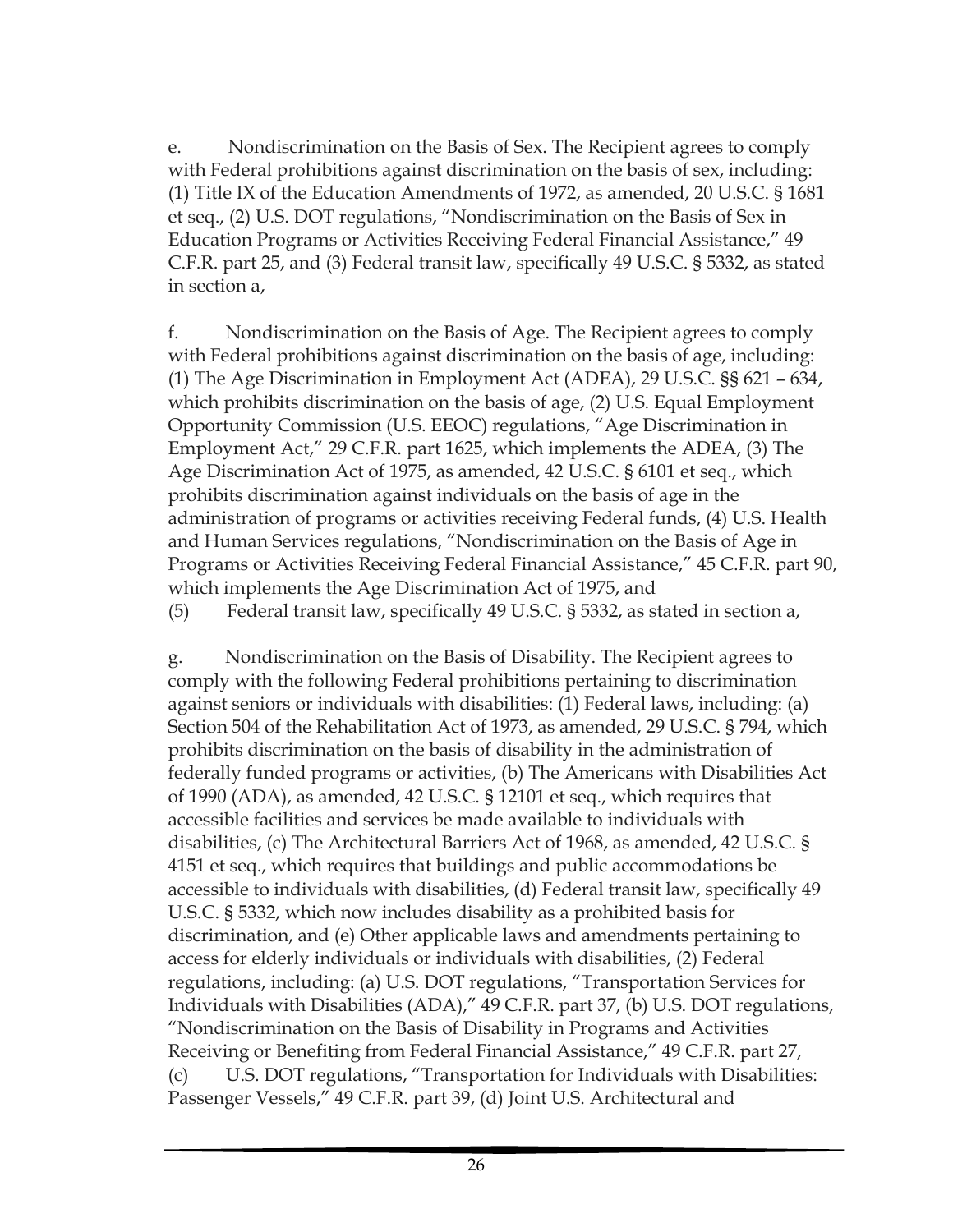Transportation Barriers Compliance Board (U.S. ATBCB) and U.S. DOT regulations, "Americans With Disabilities (ADA) Accessibility Specifications for Transportation Vehicles," 36 C.F.R. part 1192 and 49 C.F.R. part 38, (e) U.S. DOJ regulations, "Nondiscrimination on the Basis of Disability in State and Local Government Services," 28 C.F.R. part 35, (f) U.S. DOJ regulations, "Nondiscrimination on the Basis of Disability by Public Accommodations and in Commercial Facilities," 28 C.F.R. part 36, (g) U.S. EEOC, "Regulations to Implement the Equal Employment Provisions of the Americans with Disabilities Act," 29 C.F.R. part 1630, (h) U.S. Federal Communications Commission regulations, "Telecommunications Relay Services and Related Customer Premises Equipment for Persons with Disabilities," 47 C.F.R. part 64, Subpart F, (i) U.S. ATBCB regulations, "Electronic and Information Technology Accessibility Standards," 36 C.F.R. part 1194, and (j) FTA regulations, "Transportation for Elderly and Handicapped Persons," 49 C.F.R. part 609, and (3) Other applicable Federal civil rights and nondiscrimination guidance,

h. Drug or Alcohol Abuse - Confidentiality and Other Civil Rights Protections. The Recipient agrees to comply with the confidentiality and civil rights protections of: (1) The Drug Abuse Office and Treatment Act of 1972, as amended, 21 U.S.C. § 1101 et seq., (2) The Comprehensive Alcohol Abuse and Alcoholism Prevention, Treatment and Rehabilitation Act of 1970, as amended, 42 U.S.C. § 4541 et seq., and (3) The Public Health Service Act, as amended, 42 U.S.C. §§ 290dd – 290dd-2,

i. Access to Services for People with Limited English Proficiency. Except as the Federal Government determines otherwise in writing, the Recipient agrees to promote accessibility of public transportation services to people whose understanding of English is limited by following: 1) Executive Order No. 13166, "Improving Access to Services for Persons with Limited English Proficiency," August 11, 2000, 42 U.S.C. § 2000d-1 note, and (2) U.S. DOT Notice, "DOT Policy Guidance Concerning Recipients' Responsibilities to Limited English Proficiency (LEP) Persons," 70 Fed. Reg. 74087, December 14, 2005,

j. Environmental Justice. Except as the Federal Government determines otherwise in writing, the Recipient agrees to promote environmental justice by following: (1) Executive Order No. 12898, "Federal Actions to Address Environmental Justice in Minority Populations and Low-Income Populations," February 11, 1994, 42 U.S.C. § 4321 note, as well as facilitating compliance with that Executive Order, and (2) DOT Order 5610.2, "Department of

Transportation Actions To Address Environmental Justice in Minority Populations and Low-Income Populations,"62 Fed. Reg. 18377, April 15, 1997,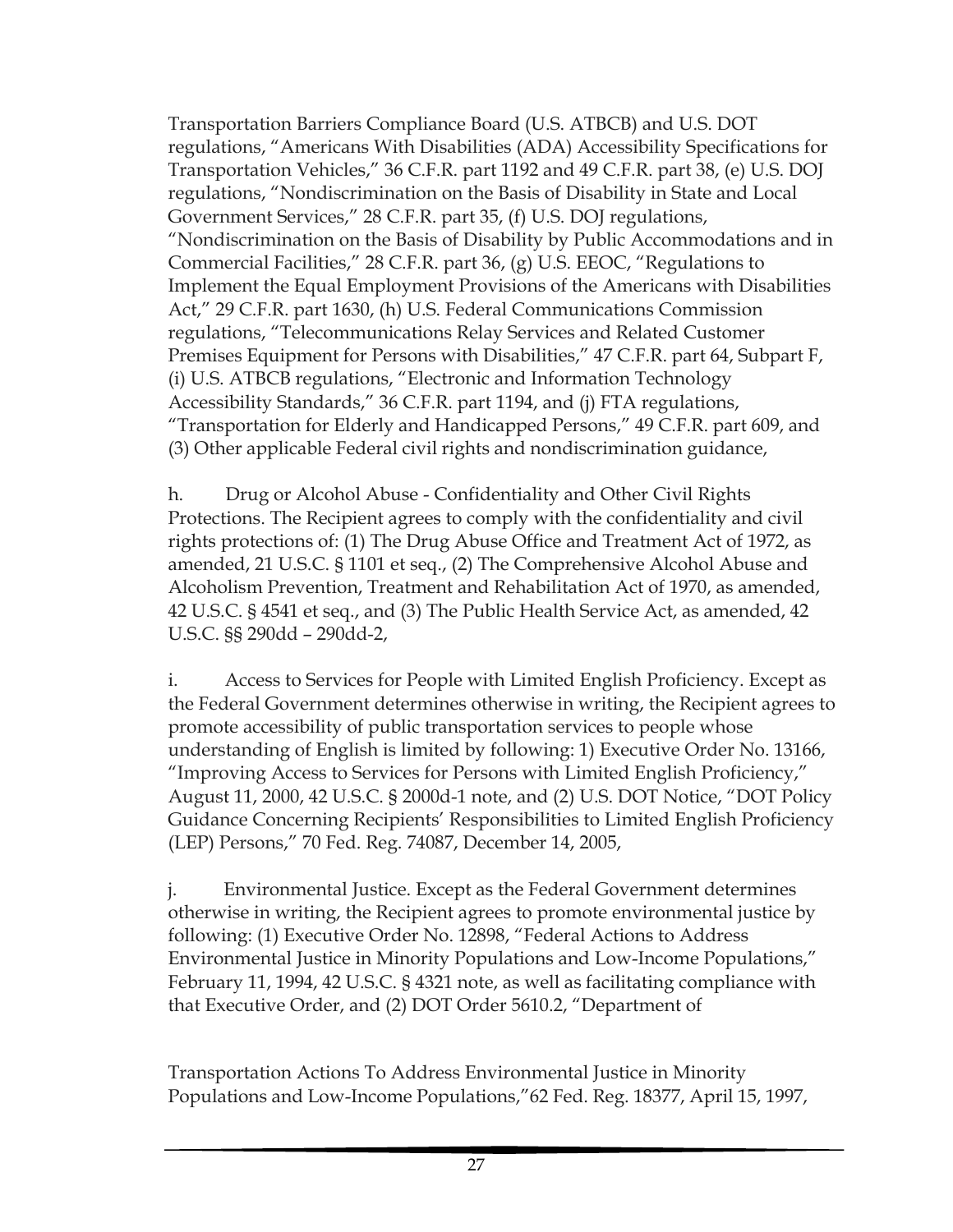and (3) The most recent and applicable edition of FTA Circular 4703.1, "Environmental Justice Policy Guidance for Federal Transit Administration Recipients," August 15, 2012, to the extent consistent with applicable Federal laws, regulations, and guidance, and

k. Other Nondiscrimination Laws. Except as the Federal Government determines otherwise in writing, the Recipient agrees to: (1) Comply with other applicable Federal nondiscrimination laws and regulations, and (2) Follow Federal guidance prohibiting discrimination.

l. Contractor shall include these requirements in each subcontract financed in whole or in part with FTA assistance, modified only if necessary to identify the affected parties.

#### **2.19 Breaches and Dispute Resolution**

All contracts over \$100,000

Disputes arising in the performance of this contract which are not resolved by agreement of the parties shall be decided in writing by the recipient's authorized representative. This decision shall be final and conclusive unless within ten (10) days from the date of receipt of its copy, contractor mails or otherwise furnishes a written appeal to the recipient's CEO. In connection with such appeal, contractor shall be afforded an opportunity to be heard and to offer evidence in support of its position. The decision of the recipient's CEO shall be binding upon contractor and contractor shall abide by the decision.

Performance During Dispute - Unless otherwise directed by the recipient, contractor shall continue performance under this contract while matters in dispute are being resolved.

Claims for Damages - Should either party to the contract suffer injury or damage to person or property because of any act or omission of the party or of any of his employees, agents or others for whose acts he is legally liable, a claim for damages therefore shall be made in writing to such other party within ten days after the first observance of such injury or damage.

Remedies - Unless this contract provides otherwise, all claims, counterclaims, disputes and other matters in question between the recipient and contractor arising out of or relating to this agreement or its breach will be decided by arbitration if the parties mutually agree, or in a court of competent jurisdiction within the residing State.

Rights and Remedies - Duties and obligations imposed by the contract documents and the rights and remedies available thereunder shall be in addition to and not a limitation of any duties, obligations, rights and remedies otherwise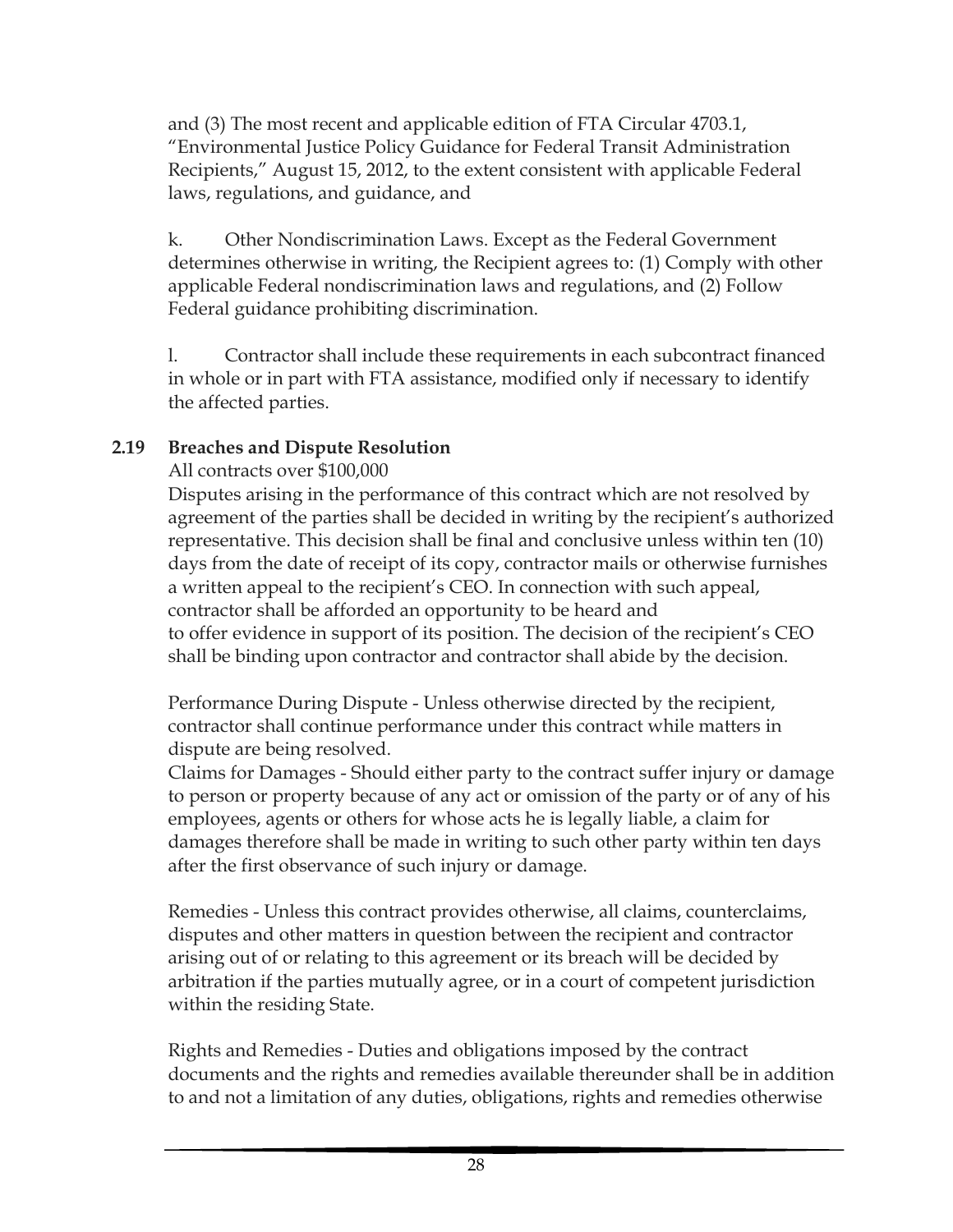imposed or available by law. No action or failure to act by the recipient or contractor shall constitute a waiver of any right or duty afforded any of them under the contract, nor shall any such action or failure to act constitute an approval of or acquiescence in any breach thereunder, except as may be specifically agreed in writing.

#### **2.20 Disadvantaged Business Enterprise**

Contracts over \$3,000 awarded on the basis of a bid or proposal offering to use DBEs

a. This contract is subject to the requirements of Title 49, Code of Federal Regulations, Part 26, Participation by Disadvantaged Business Enterprises in Department of Transportation Financial Assistance Programs. The national goal for participation of Disadvantaged Business Enterprises (DBE) is 10%. The recipient's overall goal for DBE participation is listed elsewhere. If a separate contract goal for DBE participation has been established for this procurement, it is listed elsewhere.

b. The contractor shall not discriminate on the basis of race, color, religion, national origin or sex in the performance of this contract. The contractor shall carry out applicable requirements of 49 CFR Part 26 in the award and administration of this contract. Failure by the contractor to carry out these requirements is a material breach of this contract, which may result in the termination of this contract or such other remedy as the municicpal corporation deems appropriate. Each subcontract the contractor signs with a subcontractor must include the assurance in this paragraph (see 49 CFR 26.13(b)).

c. If a separate contract goal has been established, Bidders/offerors are required to document sufficient DBE participation to meet these goals or, alternatively, document adequate good faith efforts to do so, as provided for in 49 CFR 26.53.

d. If no separate contract goal has been established, the successful bidder/offeror will be required to report its DBE participation obtained through race-neutral means throughout the period of performance.

e. The contractor is required to pay its subcontractors performing work related to this contract for satisfactory performance of that work no later than 30 days after the contractor's receipt of payment for that work from the recipient. In addition, the contractor may not hold retainage from its subcontractors or must return any retainage payments to those subcontractors within 30 days after the subcontractor's work related to this contract is satisfactorily completed or must return any retainage payments to those subcontractors within 30 days after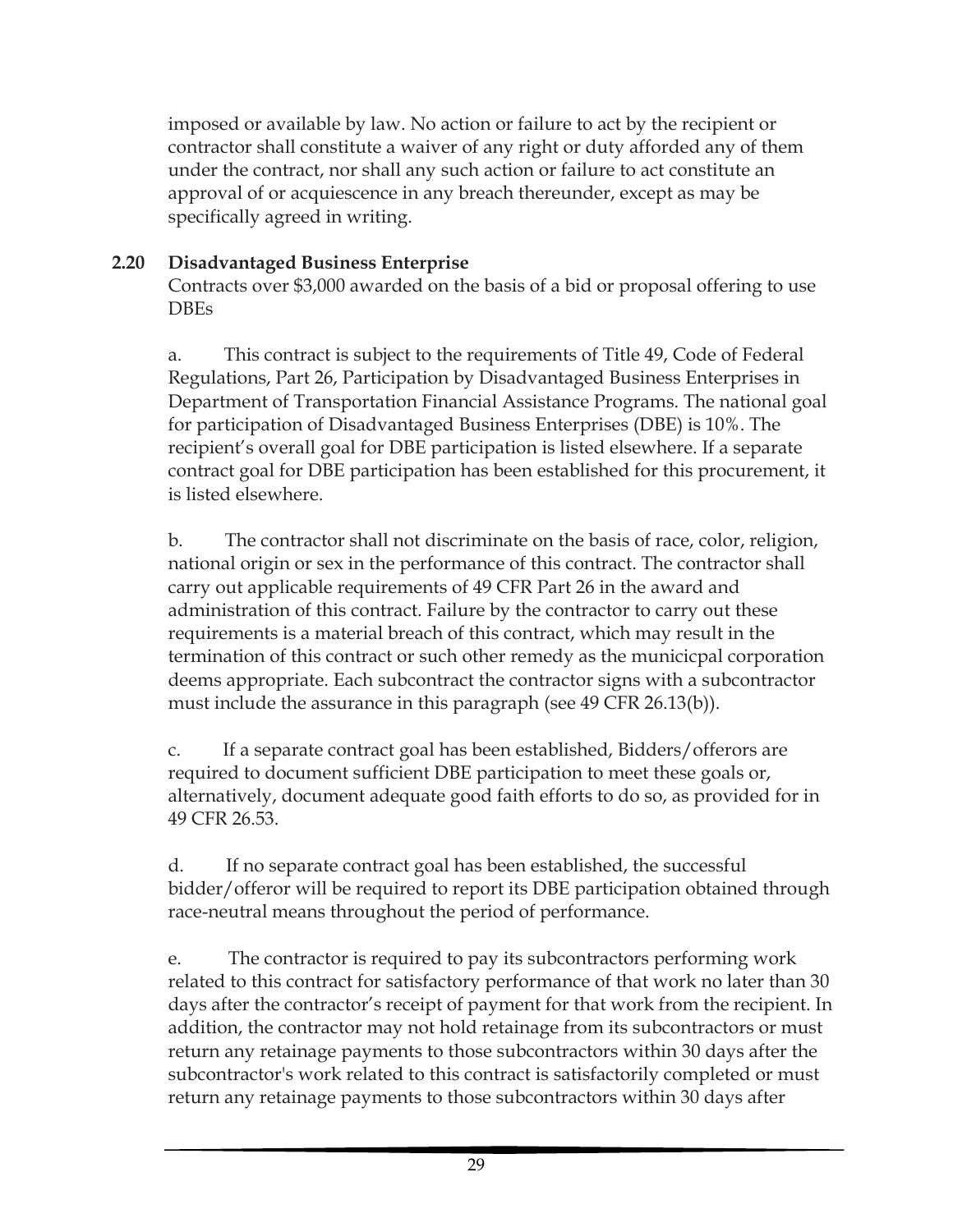incremental acceptance of the subcontractor's work by the recipient and contractor's receipt of the partial retainage payment related to the subcontractor's work.

f. The contractor must promptly notify the recipient whenever a DBE subcontractor performing work related to this contract is terminated or fails to complete its work, and must make good faith efforts to engage another DBE subcontractor to perform at least the same amount of work. The contractor may not terminate any DBE subcontractor and perform that work through its own forces or those of an affiliate without prior written consent of the recipient.

2.21 Incorporation of Federal Transit Administration (FTA) Terms All contracts except micro-purchases (\$3,000 or less, except for construction contracts over \$2,000)

The preceding provisions include, in part, certain Standard Terms & Conditions required by USDOT, whether or not expressly stated in the preceding contract provisions. All USDOT-required contractual provisions, as stated in FTA Circular 4220.1F, are hereby incorporated by reference. Anything to the contrary herein notwithstanding, all FTA mandated terms shall be deemed to control in the event of a conflict with other provisions contained in this Agreement. The contractor shall not perform any act, fail to perform any act, or refuse to comply with any request that would cause the recipient to be in violation of FTA terms and conditions.

#### **2.22 Other Federal Requirements**

The following requirements are not federal clauses.

Full and Open Competition In accordance with 49 U.S.C. § 5325(a) all procurement transactions shall be conducted in a manner that provides full and open competition.

Prohibition Against Exclusionary or Discriminatory Specifications Apart from inconsistent requirements imposed by Federal statute or regulations, the contractor shall comply with the requirements of 49 USC 5323(h)(2) by refraining from using any FTA assistance to support procurements using exclusionary or discriminatory specifications.

#### Conformance with ITS National Architecture

Contractor shall conform, to the extent applicable, to the National Intelligent Transportation Standards architecture as required by SAFETEA-LU Section 5307(c), 23 U.S.C. Section 512 and as amended by MAP-21 23 U.S.C. § 517(d), note and follow the provisions of FTA Notice, "FTA National Architecture Policy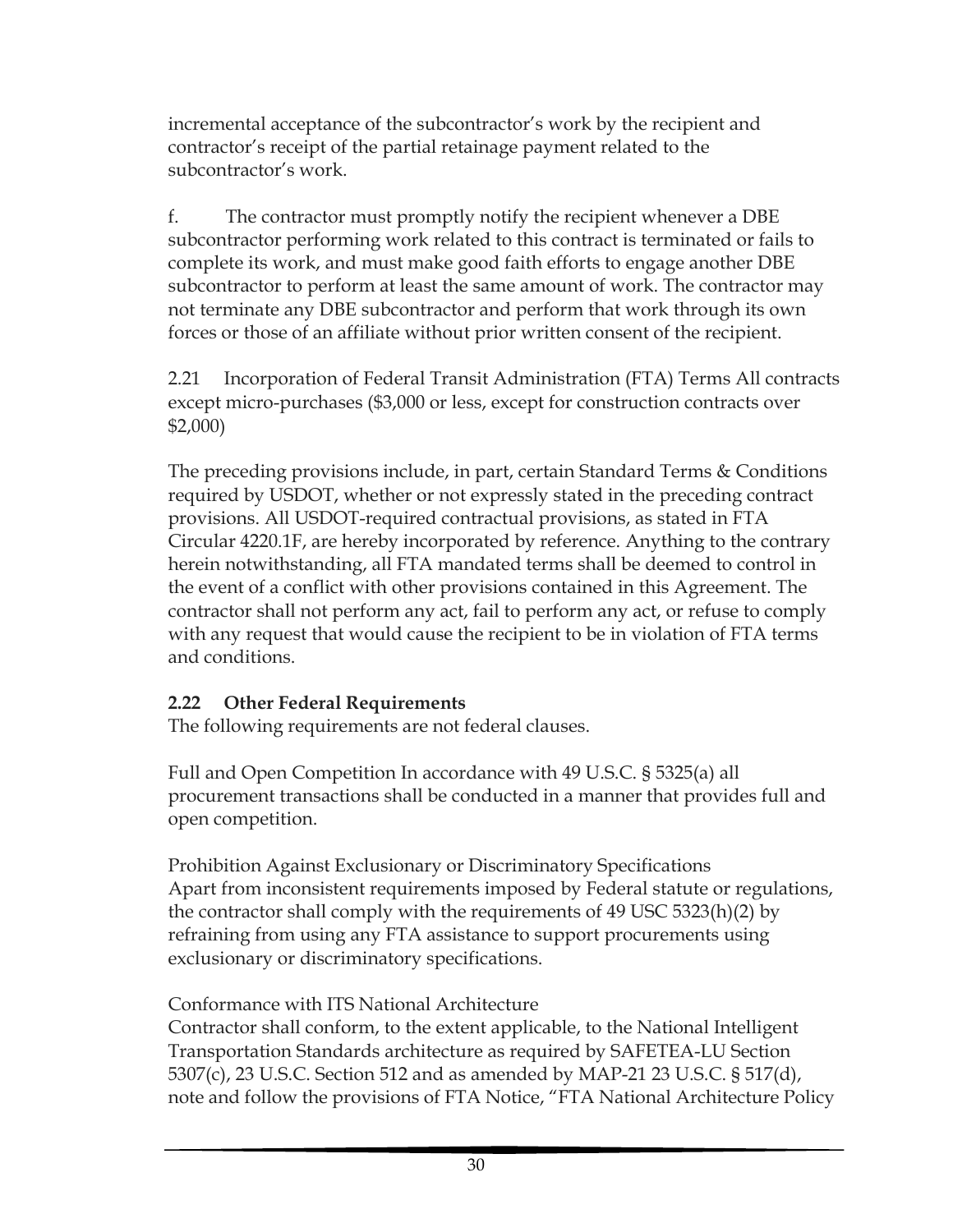on Transit Projects," 66 Fed. Reg.1455 etseq., January 8, 2001, and any other implementing directives FTA may issue at a later date, except to the extent FTA determines otherwise in writing.

#### Access Requirements for Persons with Disabilities

Contractor shall comply with 49 USC 5301(d), stating Federal policy that the elderly and persons with disabilities have the same rights as other persons to use mass transportation services and facilities and that special efforts shall be made in planning and designing those services and facilities to implement that policy. Contractor shall also comply with all applicable requirements of Sec. 504 of the Rehabilitation Act (1973), as amended, 29 USC 794, which prohibits discrimination on the basis of handicaps, and the Americans with Disabilities Act of 1990 (ADA), as amended, 42 USC 12101 et seq., which requires that accessible facilities and services be made available to persons with disabilities, including any subsequent amendments thereto.

#### Notification of Federal Participation

To the extent required by law, in the announcement of any third party contract award for goods and services (including construction services) having an aggregate value of \$500,000 or more, contractor shall specify the amount of Federal assistance to be used in financing that acquisition of goods and services and to express that amount of Federal assistance as a percentage of the total cost of the third party contract.

#### Interest of Members or Delegates to Congress

No members of, or delegates to, the US Congress shall be admitted to any share or part of this contract nor to any benefit arising therefrom.

#### Ineligible Contractors and Subcontractors

Any name appearing upon the Comptroller General's list of ineligible contractors for federally-assisted contracts shall be ineligible to act as a subcontractor for contractor pursuant to this contract. If contractor is on the Comptroller General's list of ineligible contractors for federally financed or assisted construction, the recipient shall cancel, terminate or suspend this contract.

#### Other Contract Requirements

To the extent not inconsistent with the foregoing Federal requirements, this contract shall also include those provisions attached hereto, and shall comply with the recipient's Procurement Guidelines, available upon request from the recipient.

Compliance with Federal Regulations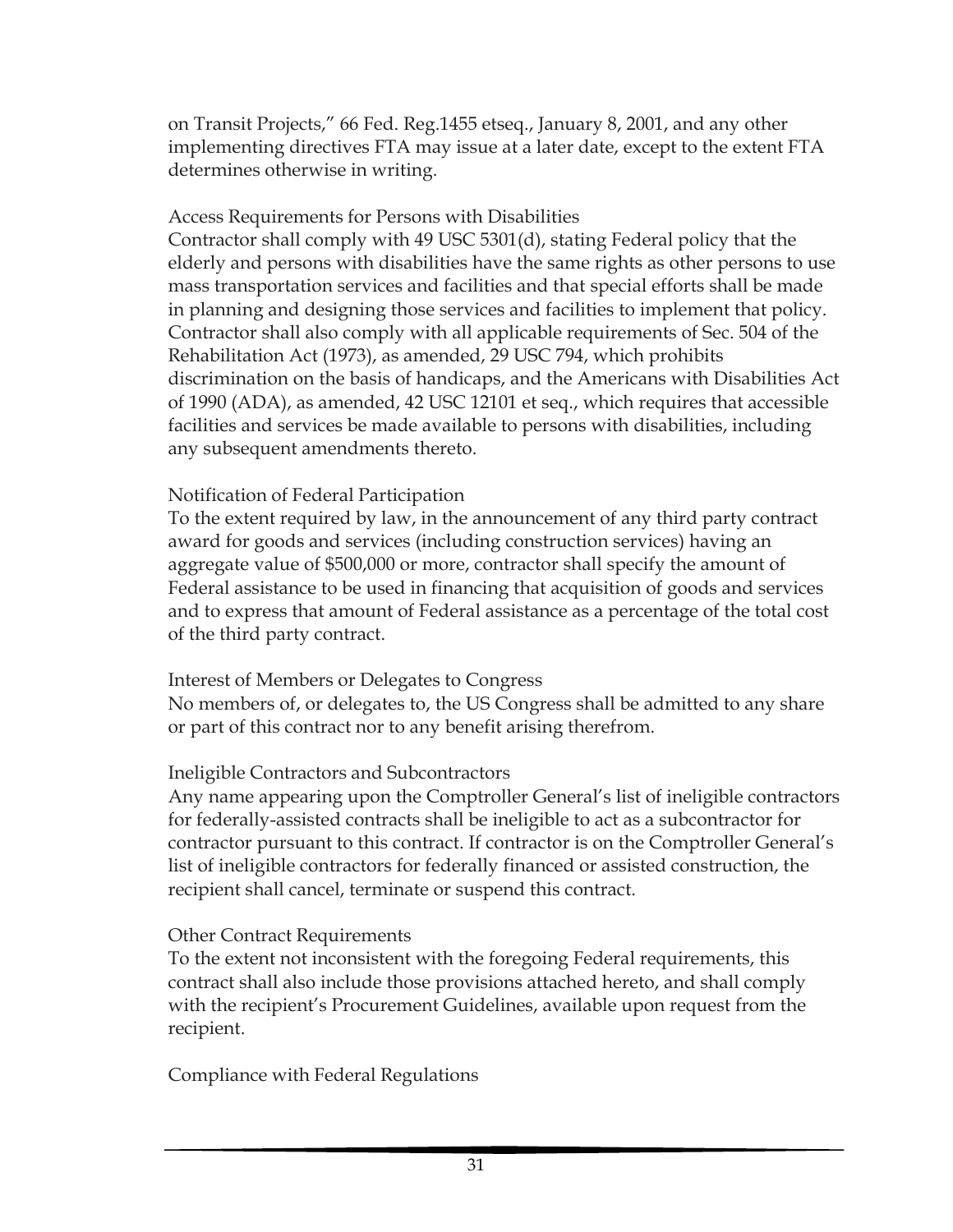Any contract entered pursuant to this solicitation shall contain the following provisions: All USDOT-required contractual provisions, as set forth in FTA Circular 4220.1F, are incorporated by reference. Anything to the contrary herein notwithstanding, FTA mandated terms shall control in the event of a conflict with other provisions contained in this Agreement. Contractor shall not perform any act, fail to perform any act, or refuse to comply with any grantee request that would cause the recipient to be in violation of FTA terms and conditions. Contractor shall comply with all applicable FTA regulations, policies, procedures and directives, including, without limitation, those listed directly or incorporated by reference in the Master Agreement between the recipient and FTA, as may be amended or promulgated from time to time during the term of this contract. Contractor's failure to so comply shall constitute a material breach of this contract.

#### **Real Property**

Any contract entered into shall contain the following provisions: Contractor shall at all times comply with all applicable statutes and USDOT regulations, policies, procedures and directives governing the acquisition, use and disposal of real property, including, but not limited to, 29 CFR 18.31, 49 CFR 24 Subpart B, FTA Circular

5010.1D, and FTA Master Agreement, as they may be amended or promulgated during the term of this contract. Contractor's failure to so comply shall constitute a material breach of this contract.

#### **Access to Services for Persons with Limited English Proficiency**

To the extent applicable and except to the extent that FTA determines otherwise in writing, the Recipient agrees to comply with the policies of Executive Order No. 13166, "Improving Access to Services for Persons with Limited English Proficiency," 42 U.S.C. § 2000d 1 note, and with the provisions of U.S. DOT Notice, "DOT Guidance to Recipients on Special Language Services to Limited English Proficient (LEP) Beneficiaries," 70 Fed. Reg. 74087, December 14, 2005.

#### **Environmental Justice**

The Recipient agrees to comply with the policies of Executive Order No. 12898, "Federal Actions to Address Environmental Justice in Minority Populations and Low Income Populations," 42 U.S.C. § 4321 note, except to the extent that the Federal Government determines otherwise in writing.

#### **Environmental Protections**

Compliance is required with any applicable Federal laws imposing environmental and resource conservation requirements for the project. Some, but not all, of the major Federal laws that may affect the project include: the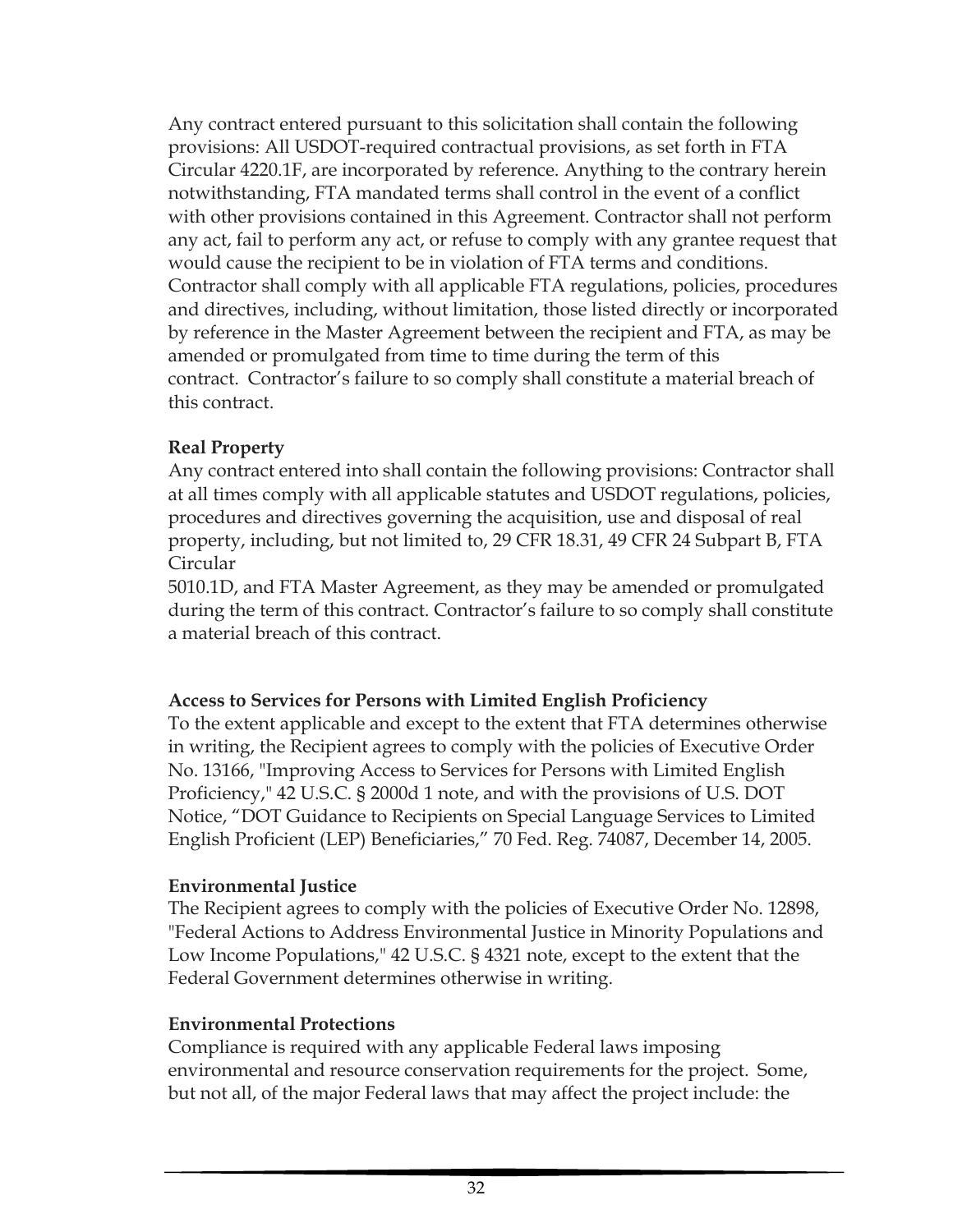National Environmental Policy Act of 1969; the Clean Air Act; the Resource Conservation and Recovery Act; the comprehensive Environmental response, Compensation and Liability Act; as well as environmental provisions with Title 23 U.S.C., and 49 U.C. chapter 53. The U.S. EPA, FHWA and other federal agencies may issue other federal regulations and directives that may affect the project. Compliance is required with any applicable Federal laws and regulations in effect now or that become effective in the future.

#### **Geographic Information and Related Spatial Data**

Any project activities involving spatial data or geographic information systems activities financed with Federal assistance are required to be consistent with the National Spatial Data Infrastructure promulgated by the Federal Geographic Data Committee, except to the extent that FTA determines otherwise in writing.

#### **Federal Single Audit Requirements for State Administered Federally Aid**

**Funded** Projects Only Non Federal entities that expend \$500,000 or more in a year in Federal awards from all sources are required to comply with the Federal Single Audit Act provisions contained in U.S. Office of Management and Budget (OMB) Circular No. A 133, Audits of States, Local Governments, and Non Profit Organizations. Non Federal entities that expend Federal awards from a single source may provide a program specific audit, as defined in the Circular. Non Federal entities that expend less than \$500,000 in a year in Federal awards from all sources are exempt from Federal audit requirements for that year, except as noted in '3052.215(a), but records must be available for review or audit by appropriate officials of the Federal and State agencies.

#### **Catalog of Federal Domestic Assistance (CFDA) Identification Number**

The municipal project sponsor is required to identify in its accounts all Federal awards received and expended, and the Federal programs under which they were received. Federal program and award identification shall include, as applicable, the CFDA title and number, award number and year, name of the Federal agency, and name of the pass through entity.

#### **CFDA number for the Federal Transportation Administration**

A Recipient covered by the Single Audit Act Amendments of 1996 and OMB Circular A-133, "Audits of States, Local Governments, and Non-Profit Organizations," agrees to separately identify the expenditures for Federal awards under the Recovery Act on the Schedule of Expenditures of Federal Awards (SEFA) and the Data Collection Form (SF-SAC) required by OMB Circular A-133. The Recipient agrees to accomplish this by identifying expenditures for Federal awards made under Recovery Act separately on the SEFA, and as separate rows under Item 9 of Part III on the SF-SAC by CFDA number, and inclusion of the prefix "ARRA" in identifying the name of the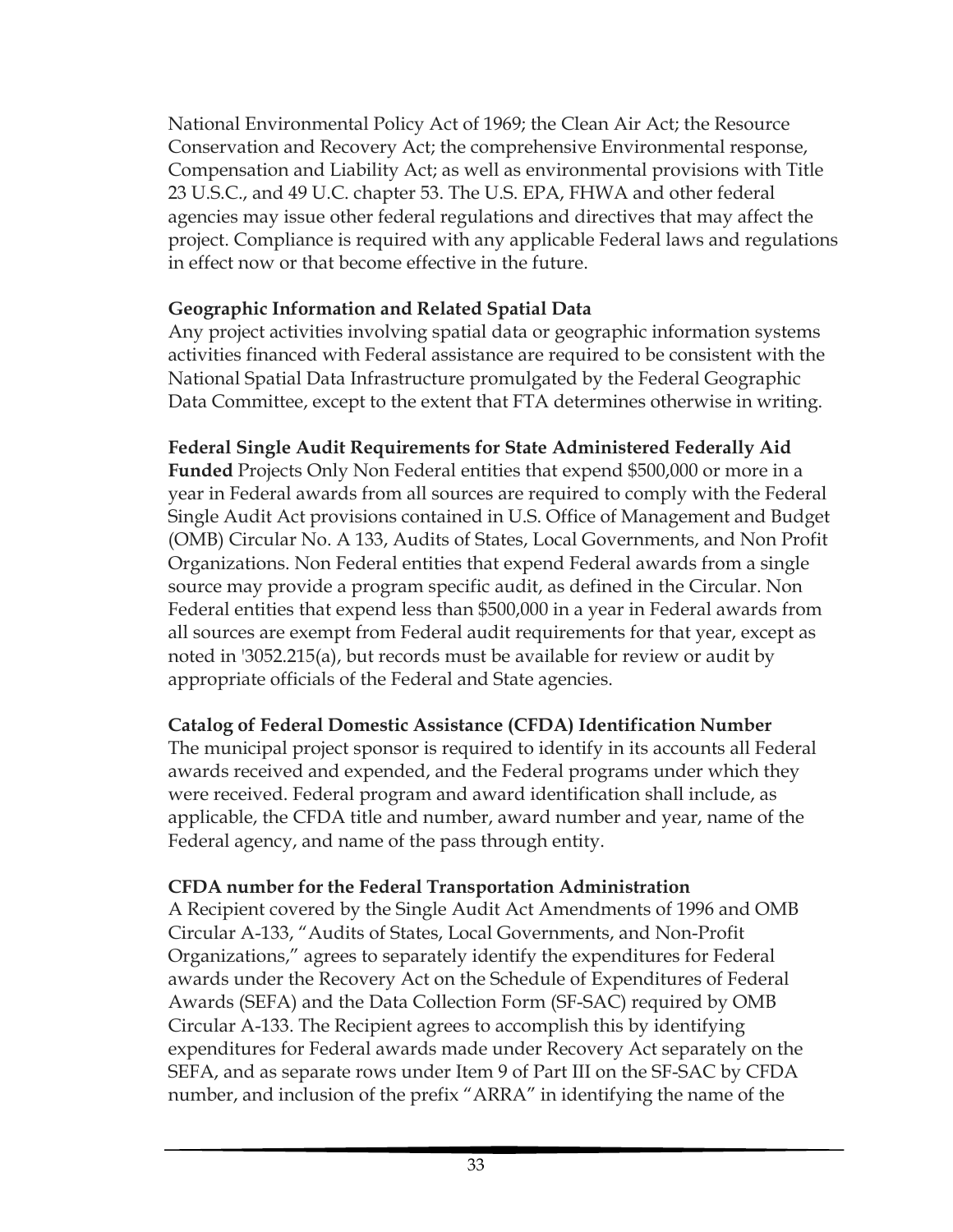Federal program on the SEFA and as the first characters in Item 9d of Part III on the SF-SAC.

#### **MTA PROPOSAL SECTION NUMBER 3**

#### **REQUIRED CONTRACT CERTIFICATIONS**

#### **Federal Certifications**

**Please note that many Federal Clauses will only apply to procurements with a total value (not per vehicle) of \$150,000 or greater. As MTA cannot know the total proposed costs, it has included all such Federal Clauses. If the total costs for the proposal is under \$150,000 those clauses so noted will not apply and the corresponding Federal Certification need not be completed.**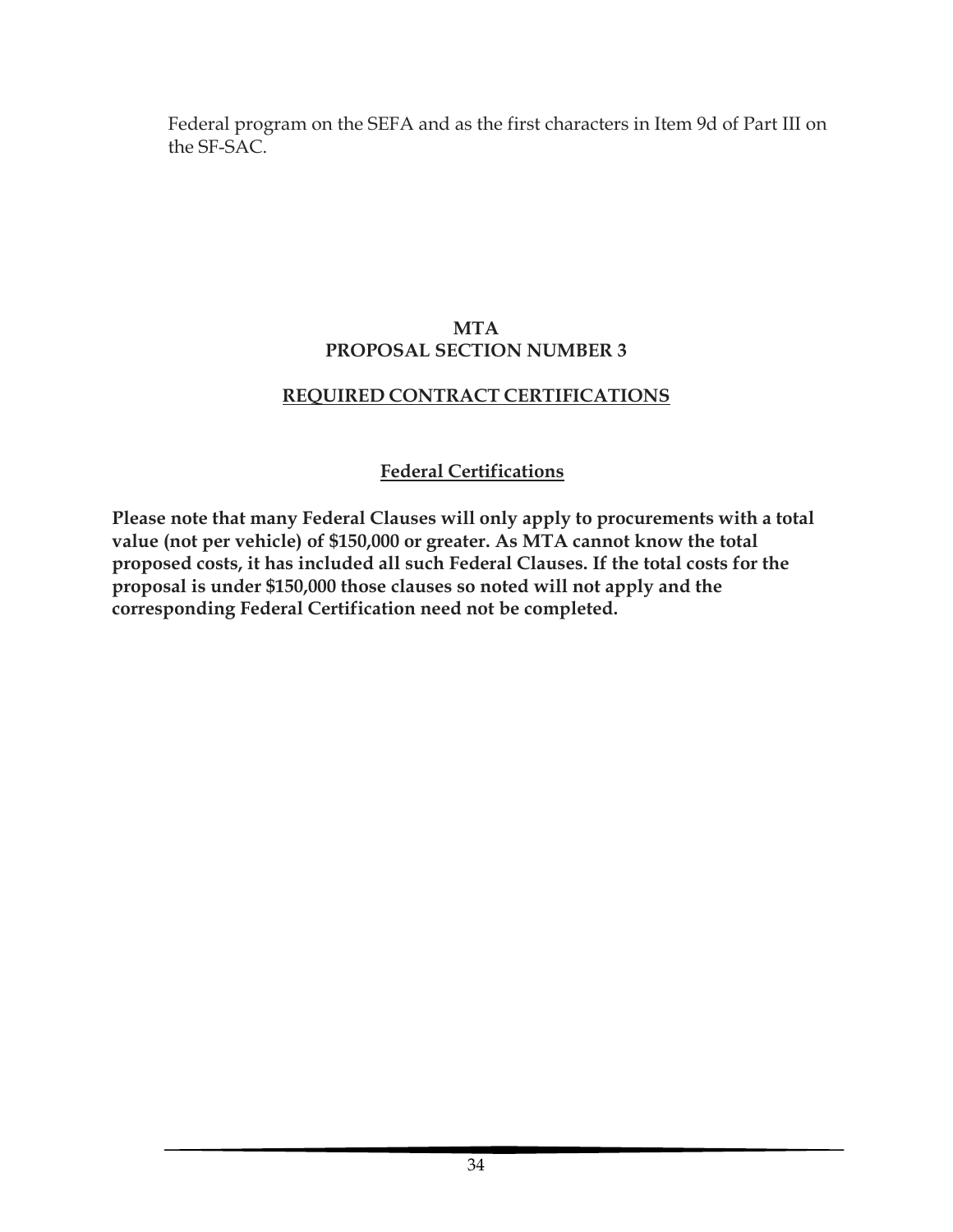

Please complete the provided excel "EXHIBIT A" document and return as part of your bid submission.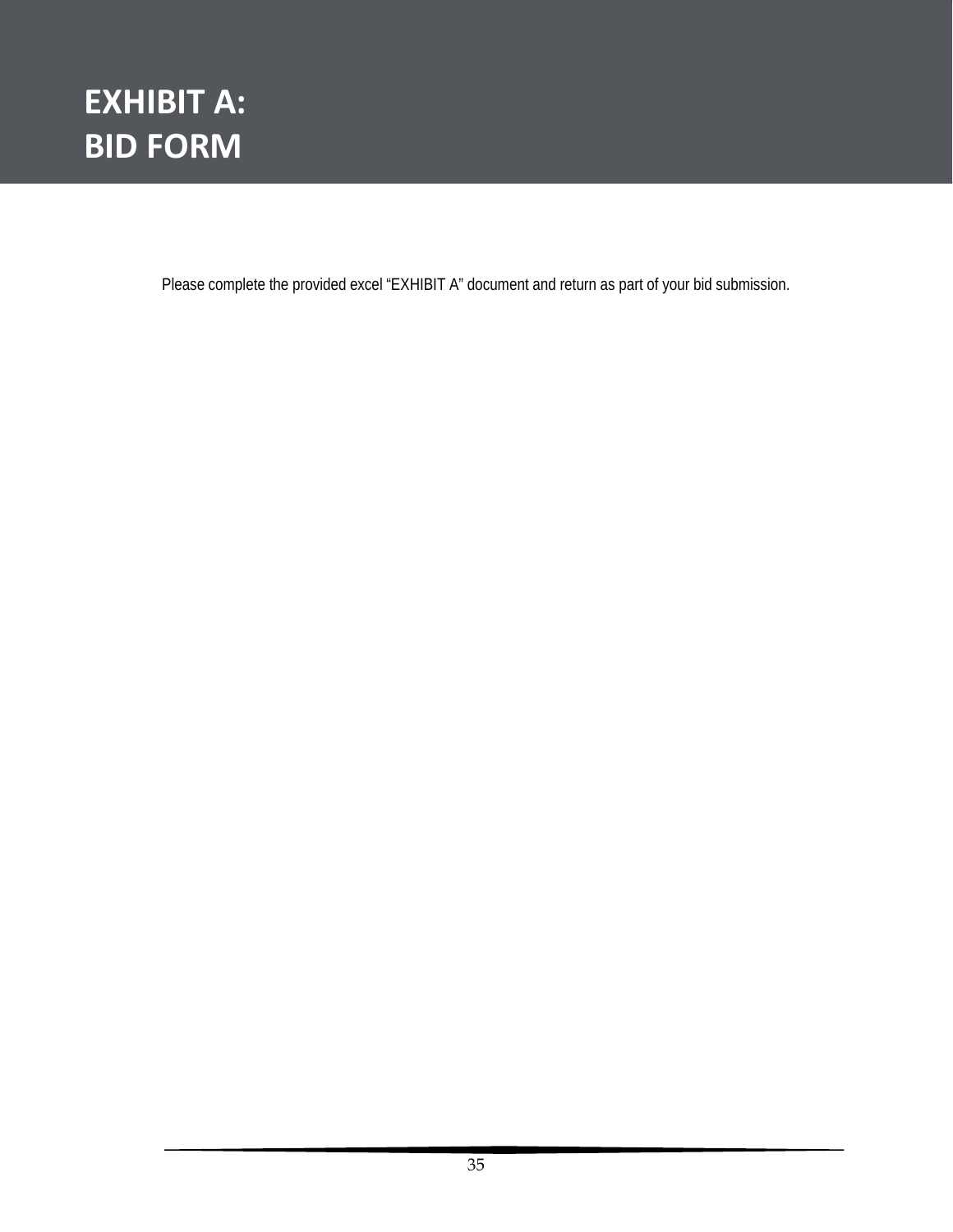# **EXHIBIT B: SUPPLEMENTAL DOCUMENTS**

**Insert any documents the owner or the architect has already designed. Could include a master plan, or facility assessments, programming meeting notes between ENERGY SERVICES OF NH and the owner, or full design documents depending on where you are at in the design process.**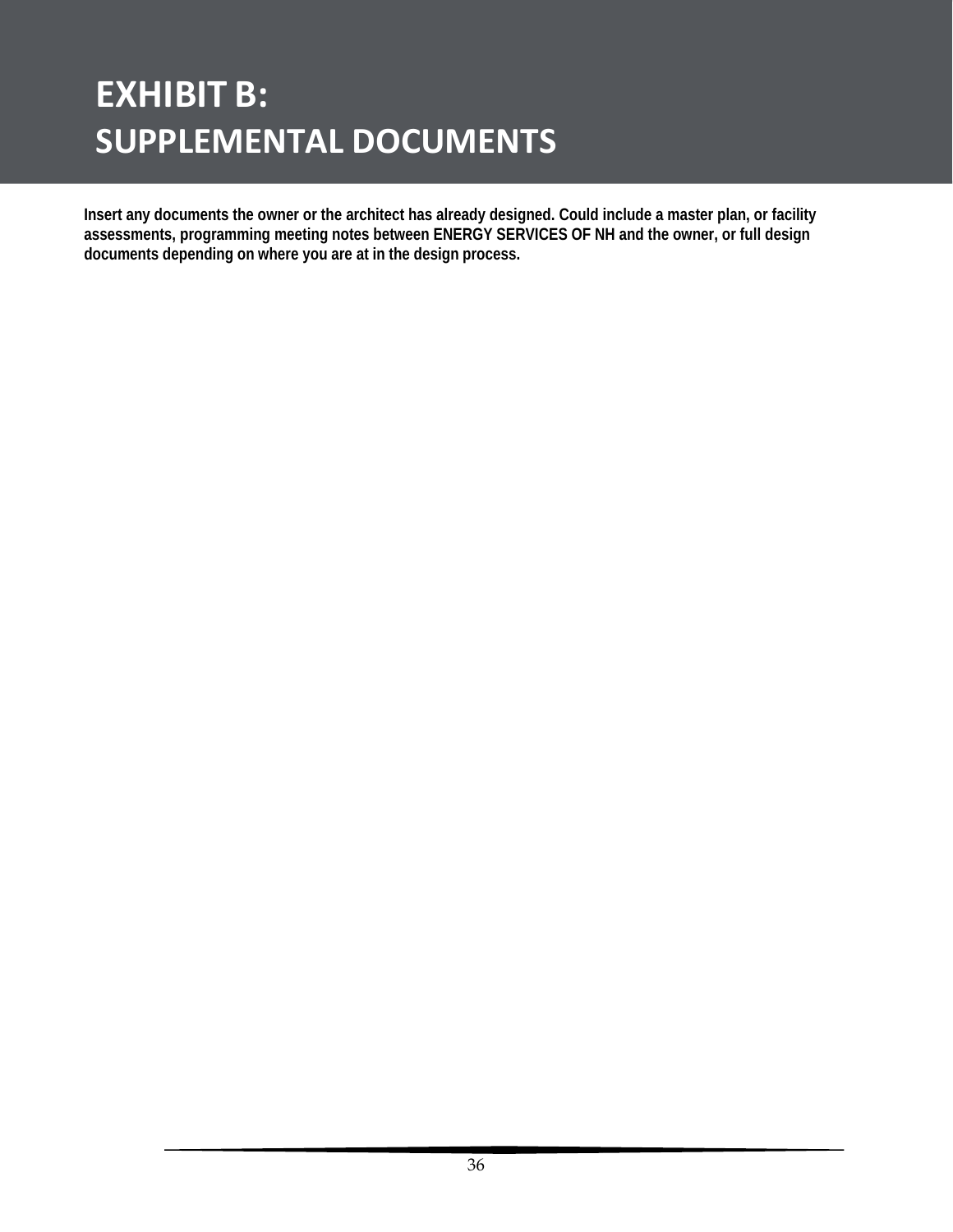### **New Equipment & Construction**

### **2021 HVAC Incentive**





| Section A: CUSTOMER INFORMATION                                                                                                                                                                                                                                                                                                                                                                                                                                                                                                                                                                                 |                                |                                |       |                         |                                                             |                |  |
|-----------------------------------------------------------------------------------------------------------------------------------------------------------------------------------------------------------------------------------------------------------------------------------------------------------------------------------------------------------------------------------------------------------------------------------------------------------------------------------------------------------------------------------------------------------------------------------------------------------------|--------------------------------|--------------------------------|-------|-------------------------|-------------------------------------------------------------|----------------|--|
| <b>Customer Name</b>                                                                                                                                                                                                                                                                                                                                                                                                                                                                                                                                                                                            | <b>Electric Account Number</b> |                                | Rate  |                         | <b>Application Number</b>                                   |                |  |
|                                                                                                                                                                                                                                                                                                                                                                                                                                                                                                                                                                                                                 |                                |                                |       |                         |                                                             |                |  |
| <b>Facility Address</b>                                                                                                                                                                                                                                                                                                                                                                                                                                                                                                                                                                                         | City                           |                                | State |                         | Zip Code                                                    |                |  |
| Service Location Identification                                                                                                                                                                                                                                                                                                                                                                                                                                                                                                                                                                                 |                                | Email                          |       |                         |                                                             |                |  |
|                                                                                                                                                                                                                                                                                                                                                                                                                                                                                                                                                                                                                 |                                |                                |       |                         |                                                             |                |  |
| Mailing Address (if different from above)                                                                                                                                                                                                                                                                                                                                                                                                                                                                                                                                                                       | City                           |                                |       | State                   | Zip Code                                                    |                |  |
|                                                                                                                                                                                                                                                                                                                                                                                                                                                                                                                                                                                                                 |                                |                                |       |                         |                                                             |                |  |
| <b>Contact Person/Title</b>                                                                                                                                                                                                                                                                                                                                                                                                                                                                                                                                                                                     | Telephone Number               |                                |       | $\Box$ Yes              | Incorporated? (Check one)<br>$\bigcirc$ No<br>$\Box$ Exempt |                |  |
| Please Assign Payment to Contractor.                                                                                                                                                                                                                                                                                                                                                                                                                                                                                                                                                                            | Additional Information         |                                |       |                         | Incentive Payment Preference (Check one.)                   |                |  |
|                                                                                                                                                                                                                                                                                                                                                                                                                                                                                                                                                                                                                 |                                |                                |       | $\Box$                  | O                                                           |                |  |
| <b>Customer Signature:</b>                                                                                                                                                                                                                                                                                                                                                                                                                                                                                                                                                                                      |                                |                                |       |                         | <b>Pay Customer</b>                                         | Pay Contractor |  |
|                                                                                                                                                                                                                                                                                                                                                                                                                                                                                                                                                                                                                 |                                |                                |       |                         |                                                             |                |  |
|                                                                                                                                                                                                                                                                                                                                                                                                                                                                                                                                                                                                                 |                                |                                |       |                         |                                                             |                |  |
| <b>Contractor Name</b>                                                                                                                                                                                                                                                                                                                                                                                                                                                                                                                                                                                          |                                | Contact Person/Title (Print)   |       |                         | Contact Person Signature                                    |                |  |
|                                                                                                                                                                                                                                                                                                                                                                                                                                                                                                                                                                                                                 |                                |                                |       |                         |                                                             |                |  |
| <b>Mailing Address</b>                                                                                                                                                                                                                                                                                                                                                                                                                                                                                                                                                                                          |                                | City                           |       | State                   | Zip Code                                                    |                |  |
|                                                                                                                                                                                                                                                                                                                                                                                                                                                                                                                                                                                                                 |                                |                                |       |                         |                                                             |                |  |
| Email                                                                                                                                                                                                                                                                                                                                                                                                                                                                                                                                                                                                           | Telephone Number               | <b>Additional Information</b>  |       |                         | Incorporated? (Check one)                                   |                |  |
|                                                                                                                                                                                                                                                                                                                                                                                                                                                                                                                                                                                                                 |                                |                                |       | Yes                     | No                                                          | Exempt         |  |
|                                                                                                                                                                                                                                                                                                                                                                                                                                                                                                                                                                                                                 |                                |                                |       |                         |                                                             |                |  |
|                                                                                                                                                                                                                                                                                                                                                                                                                                                                                                                                                                                                                 |                                | Section C: DOCUMENT APPROVALS  |       |                         |                                                             |                |  |
|                                                                                                                                                                                                                                                                                                                                                                                                                                                                                                                                                                                                                 |                                |                                |       |                         |                                                             |                |  |
| <b>Utility Signature</b>                                                                                                                                                                                                                                                                                                                                                                                                                                                                                                                                                                                        |                                | Date                           |       |                         |                                                             |                |  |
|                                                                                                                                                                                                                                                                                                                                                                                                                                                                                                                                                                                                                 |                                |                                |       |                         |                                                             |                |  |
| PRE-APPROVAL OFFER                                                                                                                                                                                                                                                                                                                                                                                                                                                                                                                                                                                              |                                |                                |       |                         |                                                             |                |  |
| Technical Review - Utility Signature                                                                                                                                                                                                                                                                                                                                                                                                                                                                                                                                                                            |                                | Date                           |       |                         |                                                             |                |  |
| <b>Utility Signature</b>                                                                                                                                                                                                                                                                                                                                                                                                                                                                                                                                                                                        |                                |                                |       |                         |                                                             |                |  |
|                                                                                                                                                                                                                                                                                                                                                                                                                                                                                                                                                                                                                 |                                |                                |       |                         |                                                             |                |  |
|                                                                                                                                                                                                                                                                                                                                                                                                                                                                                                                                                                                                                 | Date                           | Amount of Incentive Offer (\$) |       | Offer Valid Through:    |                                                             |                |  |
| By signing and dating below, customer accepts this Incentive offer and agrees to the Utility Terms and Conditions available from your Utility. Pursuant to a<br>Commission order, customers also agree that the utility alone may capture all kW and kWh savings and any ISO-NE capacity payments resulting from this<br>energy efficiency project. This agreement is contingent upon continued approval and authorization by the Commission to recover said amounts from the<br>System Benefits Charge. The Incentive, in conjunction with all other sources of funding, cannot exceed the total project cost. |                                |                                |       |                         |                                                             |                |  |
| Customer Signature:                                                                                                                                                                                                                                                                                                                                                                                                                                                                                                                                                                                             |                                | Date:                          |       |                         |                                                             |                |  |
|                                                                                                                                                                                                                                                                                                                                                                                                                                                                                                                                                                                                                 |                                |                                |       |                         |                                                             |                |  |
| POST-INSTALLATION INSPECTION<br><b>Utility Signature</b>                                                                                                                                                                                                                                                                                                                                                                                                                                                                                                                                                        |                                | Date                           |       | Total Project Cost (\$) | Amount of Incentive (\$)                                    |                |  |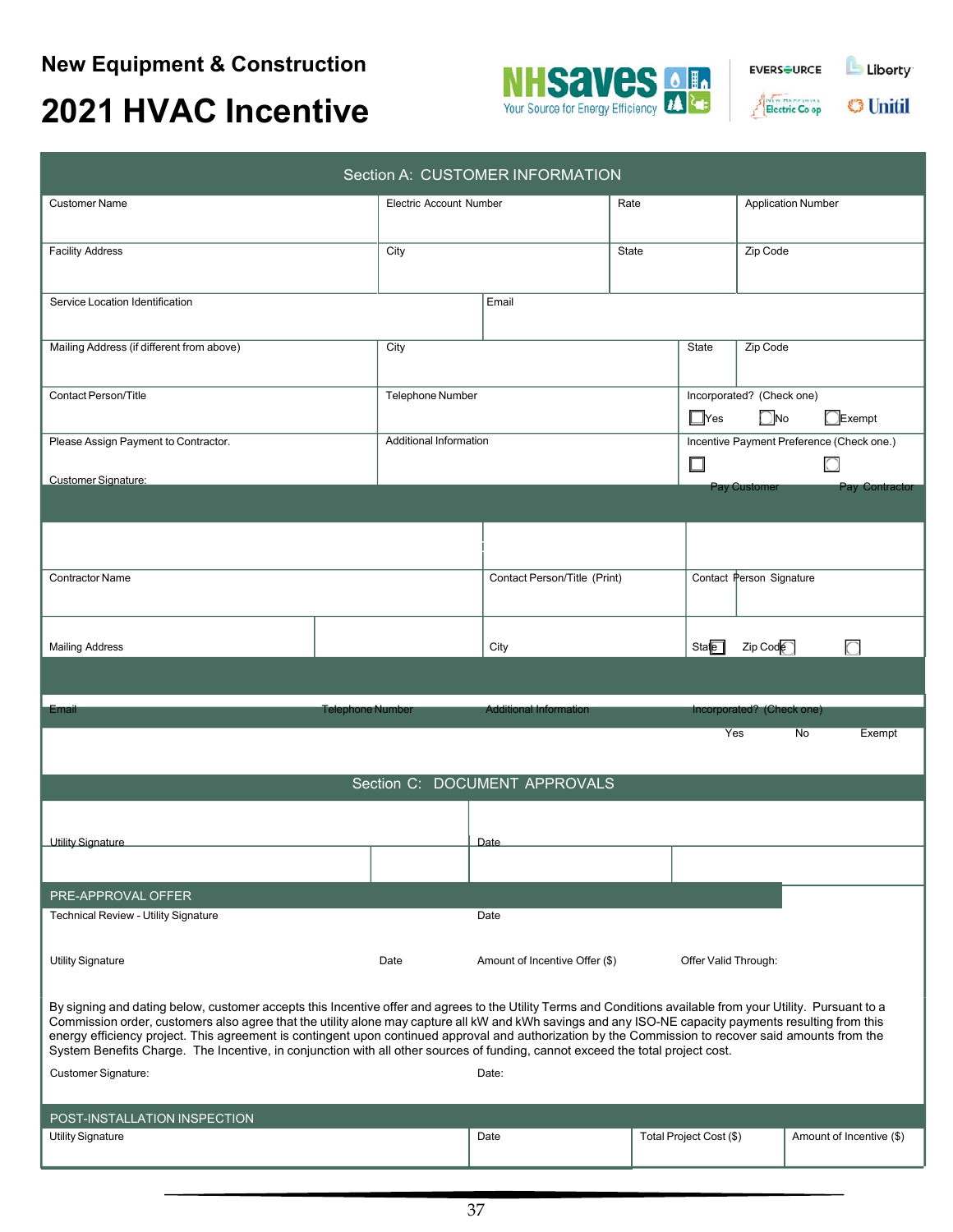| <b>Customer Signature</b> | Date |  |
|---------------------------|------|--|
|                           |      |  |
| MANAGEMENT APPROVAL       |      |  |
| <b>Utility Signature</b>  | Date |  |
|                           |      |  |

Form NHVAC2021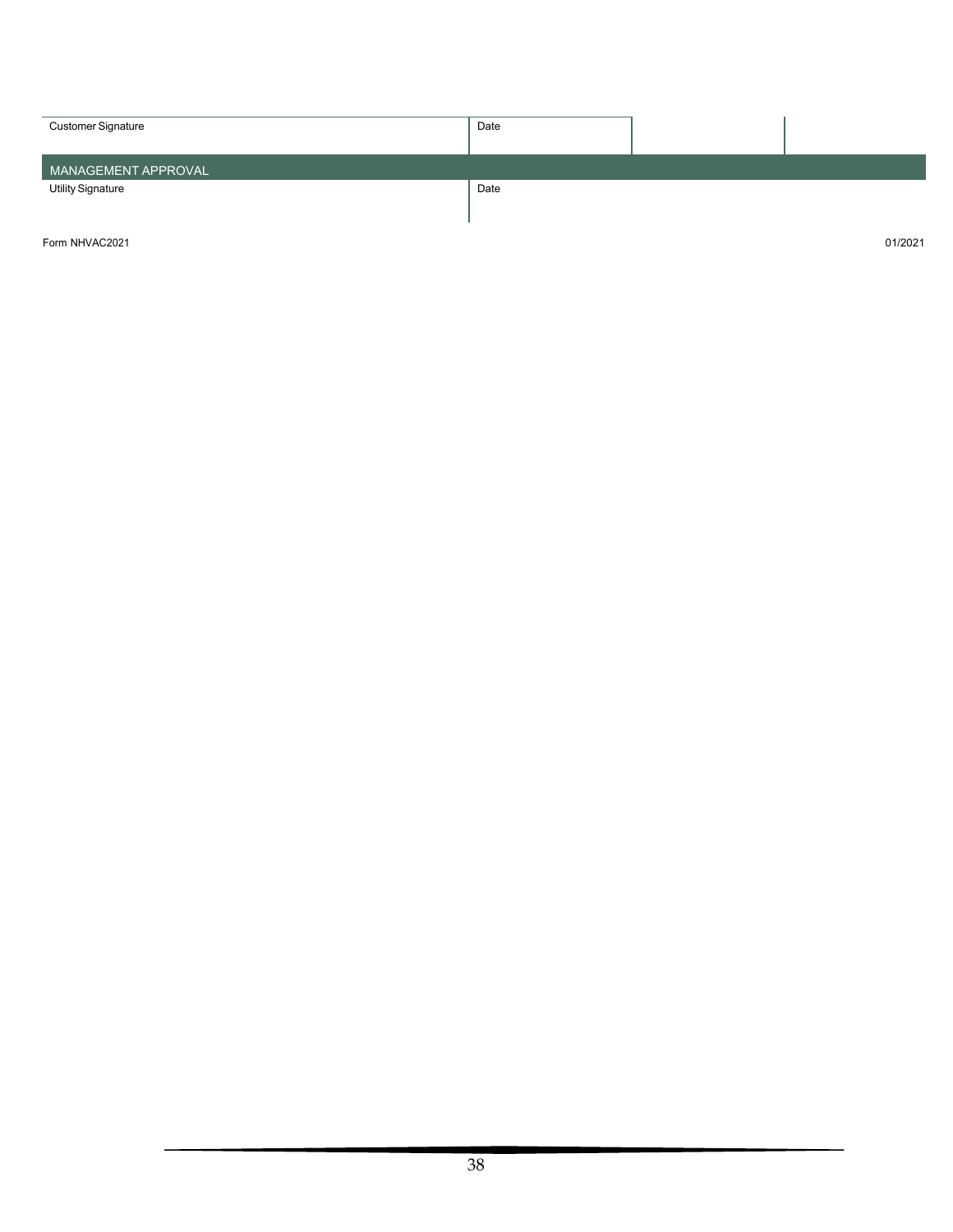| <b>NE&amp;C HVAC INCENTIVE WORKSHEET</b>                    |                                                                                                        |                                   |                                             |                                  |                                                    |                |                                       |  |  |
|-------------------------------------------------------------|--------------------------------------------------------------------------------------------------------|-----------------------------------|---------------------------------------------|----------------------------------|----------------------------------------------------|----------------|---------------------------------------|--|--|
| Unit<br><b>Type</b>                                         | <b>Building</b><br>Type:<br>Hospital<br><b>Office</b><br><b>Retail Store</b><br><b>School</b><br>Other | <b>Manufacture / Model Number</b> | <b>Unit</b><br><b>Size</b><br>(tons)<br>(A) | Unit<br><b>Efficiency</b><br>(B) | <b>Incentive</b><br>(\$/ton)<br>(see table)<br>(C) | Qty<br>(D)     | Total Incentive(\$)<br>$E = (AxCxD)$  |  |  |
| U                                                           | Office<br>ACME, HV1011                                                                                 |                                   | 10                                          | 11.6 EER                         | \$50                                               | $\overline{2}$ | $10 \times $50 \times 2 =$<br>\$1,000 |  |  |
|                                                             |                                                                                                        |                                   |                                             |                                  |                                                    |                |                                       |  |  |
|                                                             |                                                                                                        |                                   |                                             |                                  |                                                    |                |                                       |  |  |
|                                                             |                                                                                                        |                                   |                                             |                                  |                                                    |                |                                       |  |  |
| U=unitary H=heat pump S=split<br><b>TOTAL</b><br>Unit Type: |                                                                                                        |                                   |                                             |                                  |                                                    |                |                                       |  |  |

| MINIMUM EFFICIENCY LEVELS & INCENTIVES |                                             |                                             |                                                                                            |                                      |                                                  |                                      |  |  |
|----------------------------------------|---------------------------------------------|---------------------------------------------|--------------------------------------------------------------------------------------------|--------------------------------------|--------------------------------------------------|--------------------------------------|--|--|
|                                        |                                             |                                             | Tier 1                                                                                     |                                      | Tier 2                                           |                                      |  |  |
| <b>Tons</b>                            |                                             | <b>BTUH</b>                                 | <b>Minimum Efficiency</b><br>for Incentive                                                 | Tier 1<br><b>Incentive</b><br>\$/ton | <b>Minimum Efficiency</b><br>for Incentive       | Tier 2<br><b>Incentive</b><br>\$/ton |  |  |
|                                        |                                             |                                             | Unitary AC and Split Systems (new condenser and new coil)                                  |                                      |                                                  |                                      |  |  |
| < 5.4                                  |                                             | < 65,000<br>Split System<br>Packaged System | 14.0 SEER or 12.0 EER<br>14.0 SEER or 11.6 EER                                             | \$70                                 | 15.0 SEER or 12.5 EER<br>15.0 SEER or 12.0 EER   | \$125                                |  |  |
| $> 5.4$ to < 11.25                     |                                             | $> 65,000$ to < 135,000                     | 11.5 EER and 12.8 IEER                                                                     | \$50                                 | 12.0 EER and 13.8 IEER                           | \$80                                 |  |  |
| $> 11.25$ to < 20                      |                                             | $>$ 135,000 to < 240,000                    | 11.5 EER and 12.3 IEER                                                                     | \$50                                 | 12.0 EER and 13.0 IEER                           | \$80                                 |  |  |
| $> 20$ to < 63                         |                                             | > 240,000 to < 760,000                      | 10.3 EER and 11.1 IEER                                                                     | \$30                                 | 10.6 EER and 12.1 IEER                           | \$50                                 |  |  |
| $\geq 63$                              |                                             | > 760,000                                   | 10.2 EER and 11.4 IEER                                                                     | \$50                                 | N/A                                              | N/A                                  |  |  |
|                                        |                                             |                                             | Air to Air Heat Pump Systems                                                               |                                      |                                                  |                                      |  |  |
| < 5.4                                  |                                             | < 65.000<br><b>Ductless Split System</b>    | >20.0 SEER and 9.6 HSPF                                                                    | \$200                                | >25.0 SEER and 12.0 HSPF                         | \$300                                |  |  |
| < 5.4                                  | < 65.000<br>Split System<br>Packaged System |                                             | 14.0 SEER and 8.5 HSPF<br>14.0 SEER and 8.0 HSPF                                           | \$70                                 | 15.0 SEER and 9.0 HSPF<br>15.0 SEER and 8.5 HSPF | \$125                                |  |  |
| $> 5.4$ to < 11.25                     |                                             | $> 65,000$ to < 135,000                     | 11.1 EER and 3.4 COP                                                                       | \$50                                 | 12.0 EER and 3.4 COP                             | \$80                                 |  |  |
| $> 11.25$ to < 20                      |                                             | $>$ 135,000 to < 240,000                    | 11.5 EER and 3.2 COP                                                                       | \$50                                 | 12.0 EER and 3.2 COP                             | \$80                                 |  |  |
| > 20                                   |                                             | > 240,000                                   | 10.5 EER and 3.2 COP                                                                       | \$30                                 | 10.8 EER and 3.2 COP                             | \$50                                 |  |  |
|                                        |                                             |                                             | <b>Water Source Heat Pumps</b>                                                             |                                      |                                                  |                                      |  |  |
| $\leq$ 11.25                           |                                             | < 135,000                                   | 14.0 EER and 4.6 COP                                                                       | \$80                                 | N/A                                              | N/A                                  |  |  |
|                                        |                                             |                                             | Ground Water - Water Source Heat Pump Equipment (Open Loop)                                |                                      |                                                  |                                      |  |  |
| < 11.25                                |                                             | < 135,000                                   | 18.0 EER and 4.0 COP                                                                       | \$150                                | N/A                                              | N/A                                  |  |  |
|                                        |                                             |                                             | Ground Water - Water Source Heat Pump Equipment (Closed Loop)                              |                                      |                                                  |                                      |  |  |
| $5 - 11.25$                            |                                             | < 135,000                                   | 15.0 EER and 3.2 COP                                                                       | \$150                                | N/A                                              | N/A                                  |  |  |
|                                        |                                             |                                             | Energy Saving Control Options (when installed with new & qualifying Tier 1 or 2 equipment) |                                      |                                                  |                                      |  |  |
| Dual Enthalpy Economizer               |                                             |                                             | Outside air economizer utilizing two enthalpy sensors (1 for outdoor & 1 for return air)   |                                      |                                                  | \$250 per                            |  |  |
| <b>Demand Control Ventilation</b>      |                                             |                                             | Outside air intake controlled based on CO2 sensor in space or return air                   |                                      |                                                  | \$200 per                            |  |  |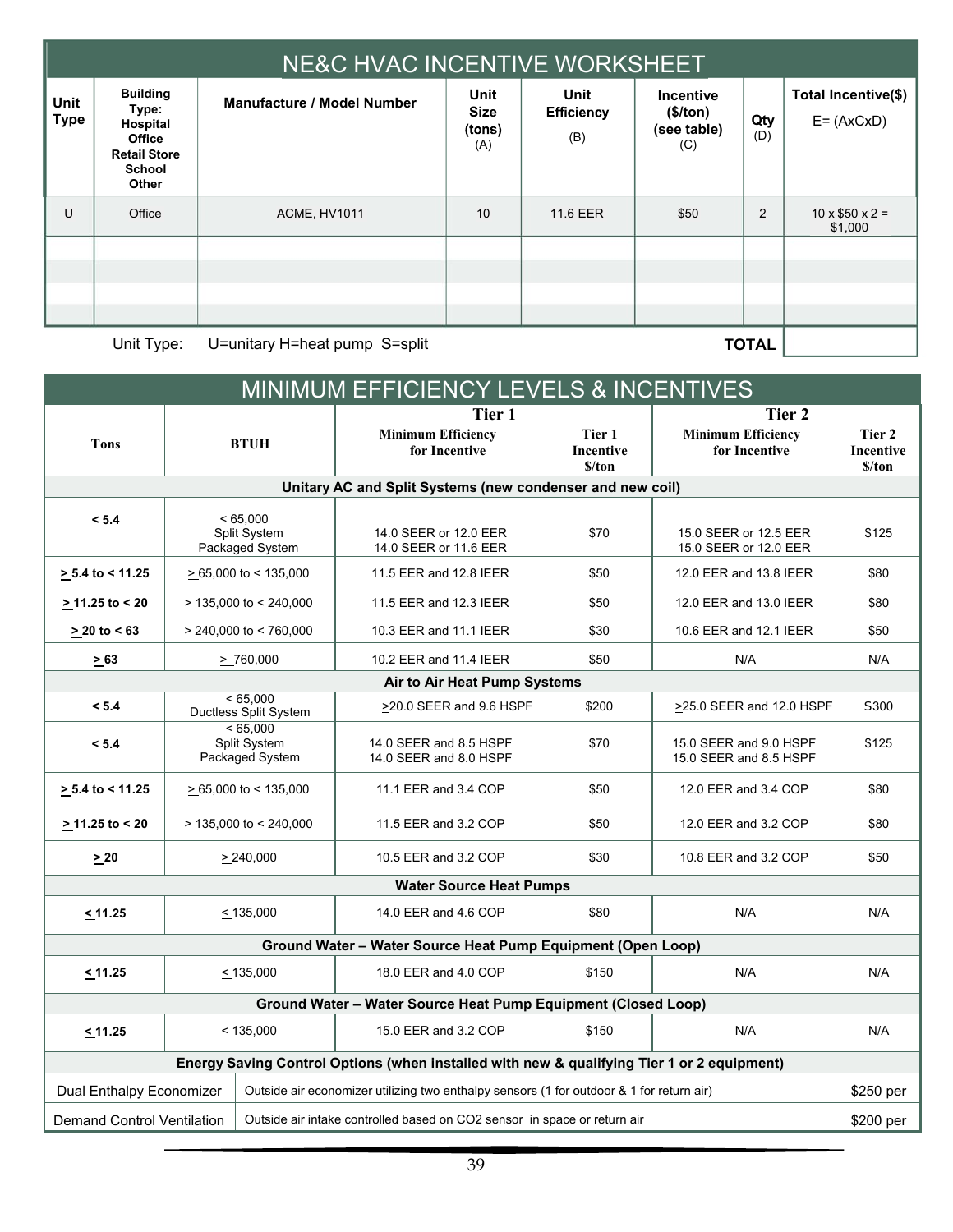Abbreviations: EER – Energy Efficiency Ratio HSPF – Heating Seasonal Performance Factor

SEER – Seasonal Energy Rating COP – Coefficient of Performance IEER- Integrated Energy Efficiency Ratio FL – Full Load

Form NHVACR2021 01/2021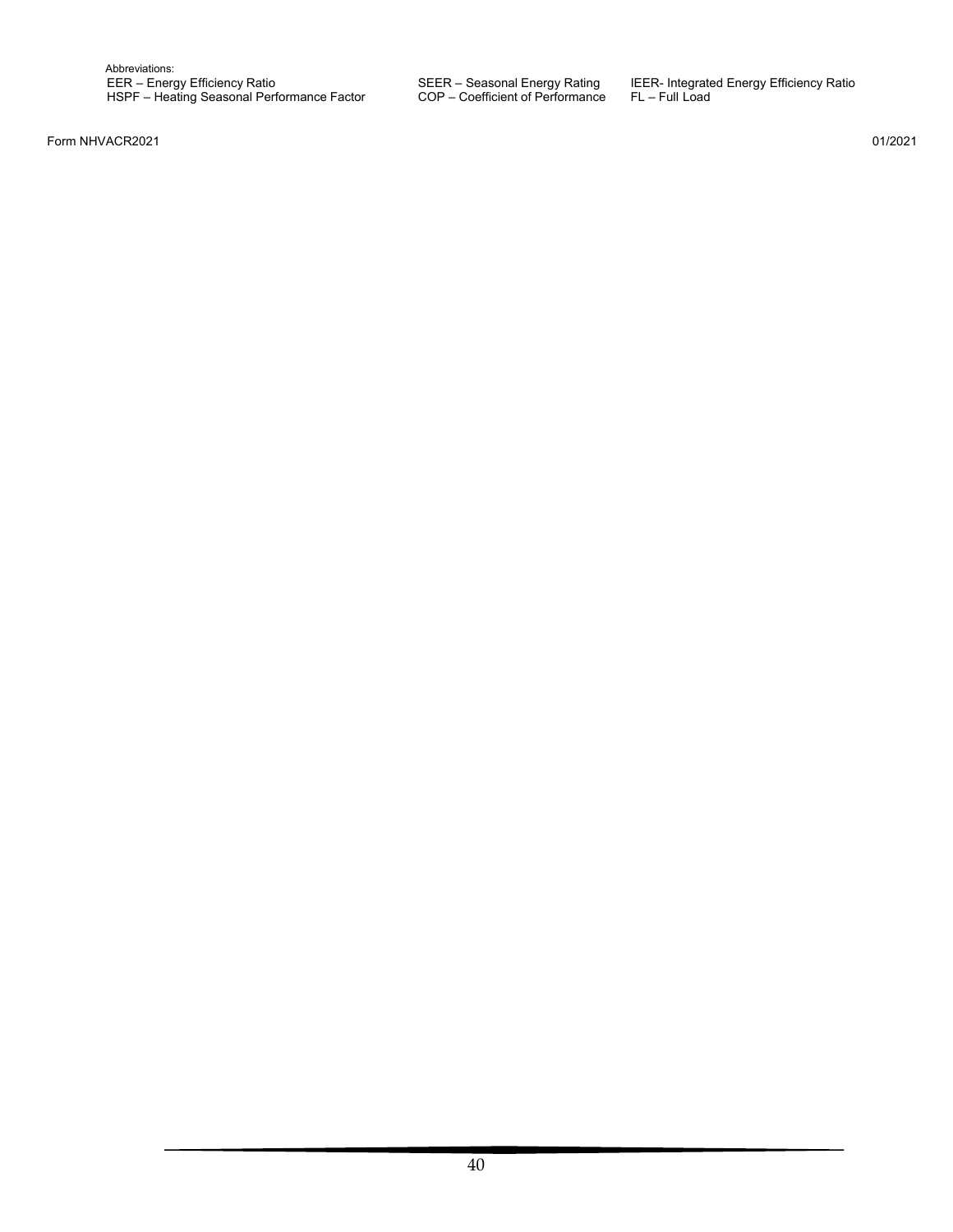# COMMERCIAL & INDUSTRIAL **EQUIPMENT NATURAL GAS** ACT<br>
Production of the second contract of the second contract of the second contract of the second contract of the<br> **Example** cupplies



### **Reduce the cost difference between standard-efficiency and high-efficiency equipment.**

**ACT**

**LAST!**

**SUPP[IES**

- High-Efficiency Heating Equipment
- Aftermarket Boiler Reset Controls
- Programmable Thermostats
- Steam Traps

Learn more at **NHSaves.com** libertyutilities.com I unitil.com

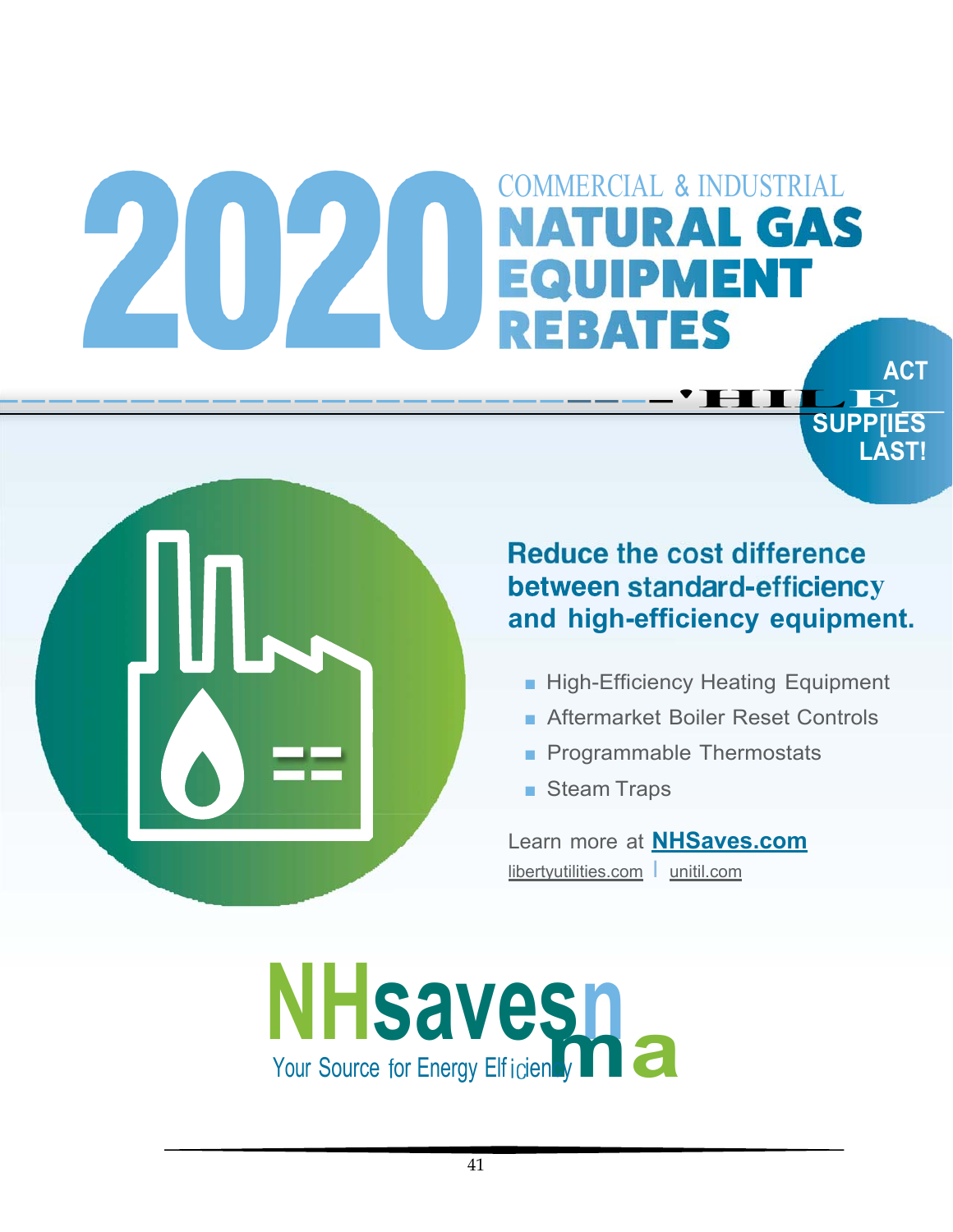### **NEW HAMPSHIRE HIGH-EFFICIENCY EQUIPMENT REBATES** FOR CUSTOMERS OF LIBERTY UTILITIES AND UNITIL

Powered by:  $=$  Liberty Utilities ( **UNITII** 

Rebates are served to custamers with a valid account number on a first-come, first-served basis. Rebates are subject to change at any time without notice.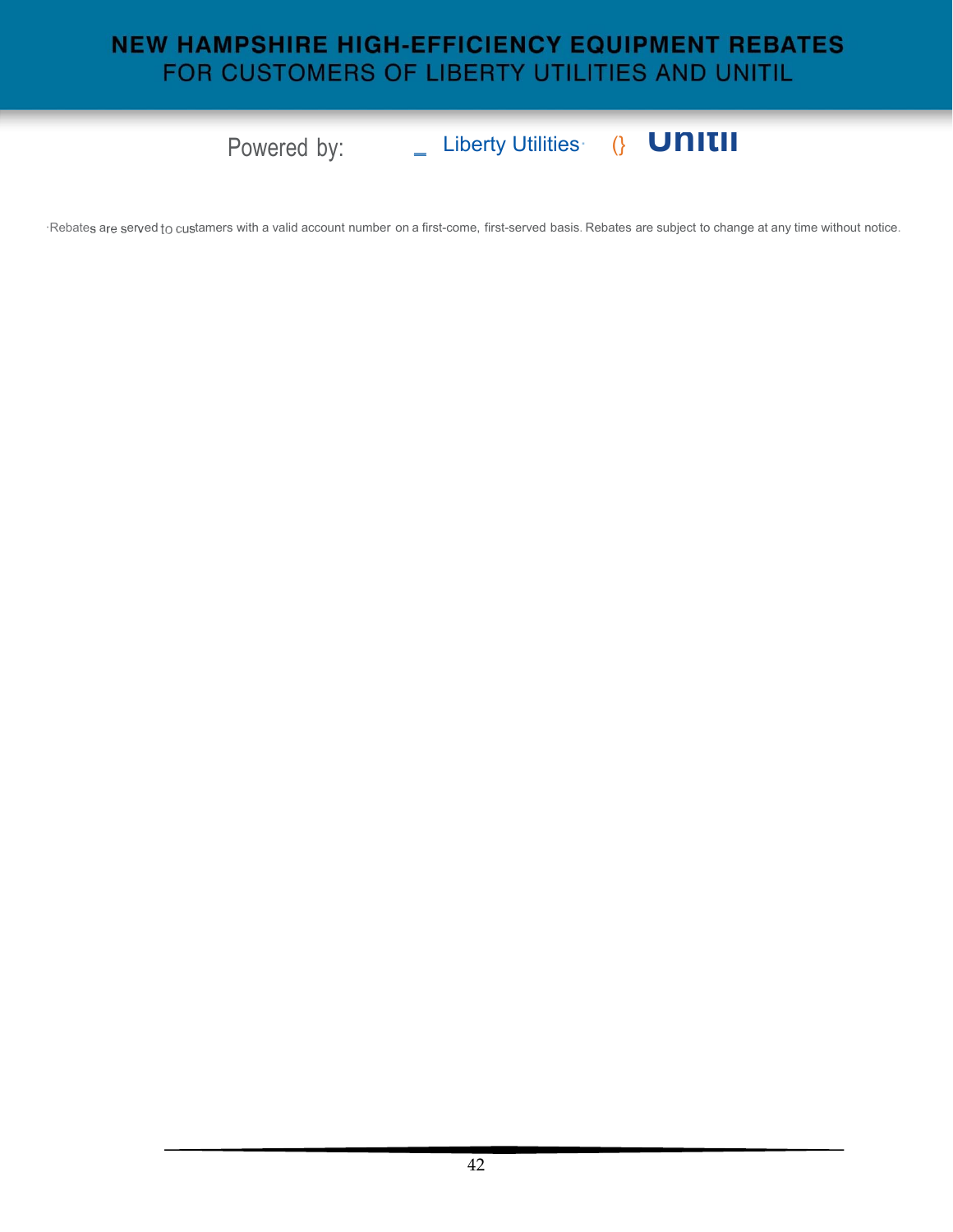### **SAVE ENERGY WITH HIGH-EFFICIENCY**

### **2020 NEW HAMPSHIRE NATURAL GAS COMMERCIAL REBATES**

#### **APPLICATION INSTRUCTIONS**

**1.** Purchase and install the qualifying equipment. **Must be installed between 1/1/2020 and 12/31/2020.**

- **2.** Return the completed application along with the following items:
	- **A.** Completed and signed application
	- **B.** Manufacturer's technical specification sheets ("cut sheets") for each type of eligible equipment purchased
	- **C.** Copy of a dated work order / paid-in-full invoice / receipt that identifies:
		- Equipment or Measure Installed Manufacturer Model & Serial Number
		-
- 
- 
- Contractor Contractor Address Equipment & Installation Costs

----

#### *All are required to* **process** *application.*

**3.** Apply online at **https://frontdoor.portal.poweredbyefi.org/initiative/nhrebates/program/kspnc** or complete this application and scan/email the signed and completed application to **rebates@efi.org,** or mail the signed and completed application to:

**NHSaves Rebates P.O. Box 2528 Manchester, CT 06045**

*Program Details:* This rebate program applies to equipment purchased and installed between January 1, 2020 and December 31, 2020. Applications must be postmarked, emailed or submitted online by Jaunuary 31, 2021. Please allow 6-8 weeks' processing time.

*Reminder: Retain* **a** *copy of the completed rebate form for your records.*

### **2020 NEW HAMPSHIRE HIGH-EFFICIENCY NATURAL GAS EQUIPMENT REBATES**

#### **HEATING EQUIPMENT**

| <b>RATING</b>                     | <b>REBATE</b> | <b>INFRARED HEATERS</b>                     | <b>RATING</b>        | <b>REBATE</b> |  |
|-----------------------------------|---------------|---------------------------------------------|----------------------|---------------|--|
| 90% Thermal Efficiency or greater | \$10,000      | All Sizes                                   | Low Intensity        | \$750         |  |
| 90% Thermal Efficiency or greater | \$7,500       |                                             |                      |               |  |
| 90% Thermal Efficiency or greater | \$4,000       | <b>BOILER/WATER HEATER</b>                  | <b>RATING</b>        | <b>REBATE</b> |  |
| 90% Thermal Efficiency or greater | \$2,000       | Integrated Condensing                       | 95% AFUE* or greater | \$1,500       |  |
| 95% AFUE* or greater              | \$1,500       | with On-Demand Hot Water                    | 90% AFUE* or greater | \$1,000       |  |
| 90% AFUE* or greater              | \$1,000       | Must be considered one unit by manufacturer |                      |               |  |
|                                   |               |                                             |                      |               |  |

| <b>FURNACE</b> | <b>RATING</b>                    | <b>REBATE</b> | <b>CONDENSING UNIT HEATER</b> | <b>RATING</b>                     | <b>REBATE</b> |
|----------------|----------------------------------|---------------|-------------------------------|-----------------------------------|---------------|
| Upto 150 MBH   | 97% AFUE* or greater & ECM motor | \$450         | Up to 300 MBH                 | 90% Thermal Efficiency or greater | \$750         |
| Upto 150 MBH   | 95% AFUE* or greater & ECM motor | \$300         |                               |                                   |               |

#### **CONTROLS AND STEAM TRAPS**

|                                   | <b>REBATE</b> |                                    | <b>REBATE</b> |
|-----------------------------------|---------------|------------------------------------|---------------|
| AFTERMARKET BOILER RESET CONTROLS | \$225         | PROGRAMMABLE THERMOSTAT (NEW ONLY) | up to $$25$   |
| <b>STEAM TRAPS</b>                | \$50          |                                    |               |

*\*AFUE* = *Annual Fuel Utilization Efficiency, MBH levels are based on the unit's input.*

*Equipment must meet program guidelines. Rebates are given on a per-unit basis not to exceed purchase price.*

A list of qualifying heating equipment is available at **ahridirectory.org I (866) 716-9334**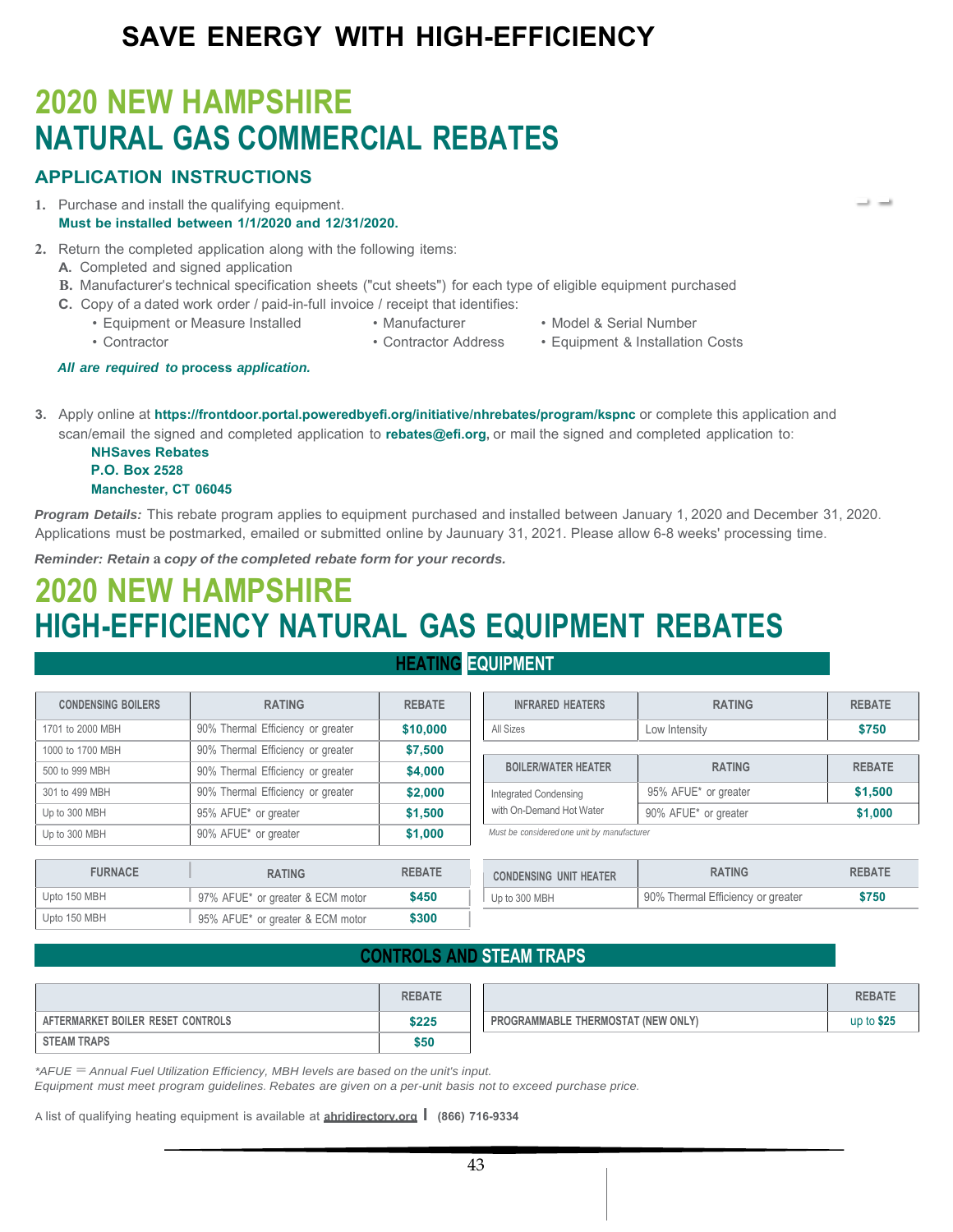

**Powered by:**

 $\mathbb{R}^2$ 

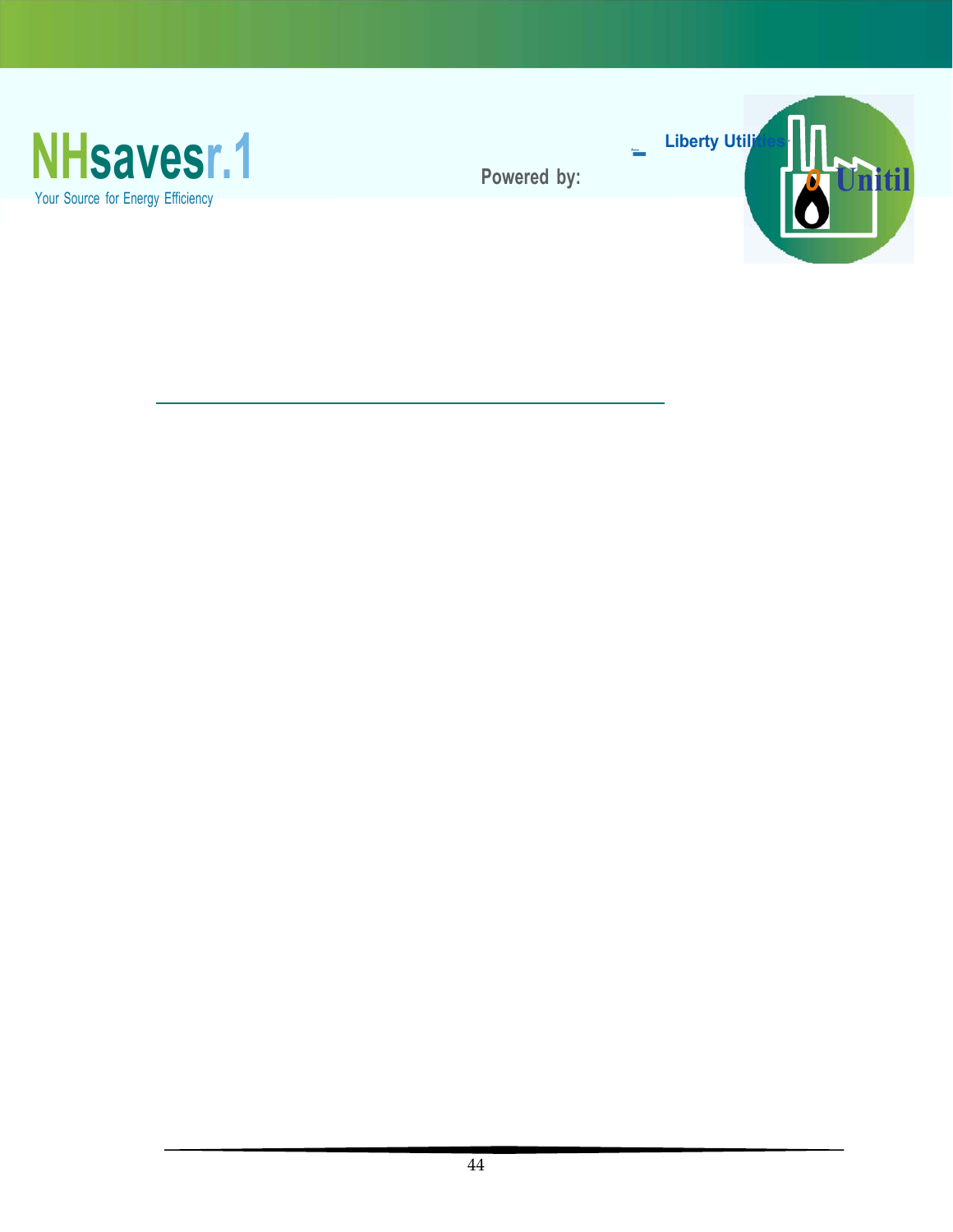### **2020 NEW HAMPSHIRE NATURAL GAS COMMERCIAL APPLICATION Liberty Utilities OUnitil**

|                                                                                                 |                                                                                                                            | <b>ACCOUNT HOLDER INFORMATION</b> (Account Number must match Installation Address)                             |                                                                                                                 |                                                                                                                                                                                                                                                                                                                         |
|-------------------------------------------------------------------------------------------------|----------------------------------------------------------------------------------------------------------------------------|----------------------------------------------------------------------------------------------------------------|-----------------------------------------------------------------------------------------------------------------|-------------------------------------------------------------------------------------------------------------------------------------------------------------------------------------------------------------------------------------------------------------------------------------------------------------------------|
| Form must be completed in its entirety.                                                         |                                                                                                                            |                                                                                                                |                                                                                                                 |                                                                                                                                                                                                                                                                                                                         |
|                                                                                                 |                                                                                                                            | Liberty Utilities (NH Only) $\#$                                                                               |                                                                                                                 |                                                                                                                                                                                                                                                                                                                         |
|                                                                                                 |                                                                                                                            |                                                                                                                |                                                                                                                 |                                                                                                                                                                                                                                                                                                                         |
|                                                                                                 |                                                                                                                            |                                                                                                                |                                                                                                                 |                                                                                                                                                                                                                                                                                                                         |
|                                                                                                 |                                                                                                                            | Account Holder/Company Name: Mannell Account Account Account Holder/Company Name: Management Account Account A |                                                                                                                 |                                                                                                                                                                                                                                                                                                                         |
|                                                                                                 |                                                                                                                            |                                                                                                                |                                                                                                                 |                                                                                                                                                                                                                                                                                                                         |
|                                                                                                 |                                                                                                                            |                                                                                                                |                                                                                                                 |                                                                                                                                                                                                                                                                                                                         |
|                                                                                                 |                                                                                                                            |                                                                                                                |                                                                                                                 |                                                                                                                                                                                                                                                                                                                         |
|                                                                                                 |                                                                                                                            |                                                                                                                |                                                                                                                 |                                                                                                                                                                                                                                                                                                                         |
| <b>Building Type (Select One)</b>                                                               |                                                                                                                            |                                                                                                                |                                                                                                                 |                                                                                                                                                                                                                                                                                                                         |
| [El Assembly<br><b>ID</b> Automobile<br>a Big Box<br><b>1B Community College</b><br>a Dormitory | <b>Iol Fast Food</b><br><b>lol Full-Service Restaurant</b><br>[El Grocery<br>$1\mathrm{B}$ Heavy Industrial<br>1B Hospital | [El Hotel<br>lo Large Refrigerated Space<br><b>lo</b> Large Office<br><b>lo</b> Light Industrial<br>lo Motel   | lo Multistory Retail<br>lo Multifamily High-Rise<br>lo Multifamily Low-Rise<br>[El Religious<br>la K-12 Schools | lo Small Office<br>[o Small Retail<br>[E] University<br><b>IEI</b> Warehouse<br><sup>o</sup> Other and the Other and the Contract of the Contract of the Contract of the Contract of the Contract of the Contract of the Contract of the Contract of the Contract of the Contract of the Contract of the Contract of th |
|                                                                                                 |                                                                                                                            | <b>ELECTRIC UTILITY INFORMATION</b> (Required for ECM Furnace Rebate Only)                                     |                                                                                                                 |                                                                                                                                                                                                                                                                                                                         |
| Liberty Utilities (NH Only)#                                                                    |                                                                                                                            |                                                                                                                |                                                                                                                 | <b>Municipal Electric Company</b>                                                                                                                                                                                                                                                                                       |
|                                                                                                 |                                                                                                                            |                                                                                                                |                                                                                                                 |                                                                                                                                                                                                                                                                                                                         |
|                                                                                                 |                                                                                                                            | Unitil Electric (NH) $\frac{\#}{\#}$                                                                           |                                                                                                                 |                                                                                                                                                                                                                                                                                                                         |
| <b>PAYEE INFORMATION</b>                                                                        |                                                                                                                            |                                                                                                                | Choose One: Account Holder                                                                                      | Lender Vendor/Installer Landlord                                                                                                                                                                                                                                                                                        |
|                                                                                                 |                                                                                                                            |                                                                                                                |                                                                                                                 |                                                                                                                                                                                                                                                                                                                         |
|                                                                                                 |                                                                                                                            |                                                                                                                |                                                                                                                 | Zip:______________                                                                                                                                                                                                                                                                                                      |
|                                                                                                 |                                                                                                                            |                                                                                                                |                                                                                                                 |                                                                                                                                                                                                                                                                                                                         |
| <b>CONTRACTOR INFORMATION</b>                                                                   |                                                                                                                            |                                                                                                                |                                                                                                                 |                                                                                                                                                                                                                                                                                                                         |
|                                                                                                 | Contractor Information is also required to be on the installation invoice.                                                 |                                                                                                                |                                                                                                                 |                                                                                                                                                                                                                                                                                                                         |
|                                                                                                 |                                                                                                                            |                                                                                                                |                                                                                                                 | Telephone: _________________________                                                                                                                                                                                                                                                                                    |
|                                                                                                 |                                                                                                                            |                                                                                                                |                                                                                                                 |                                                                                                                                                                                                                                                                                                                         |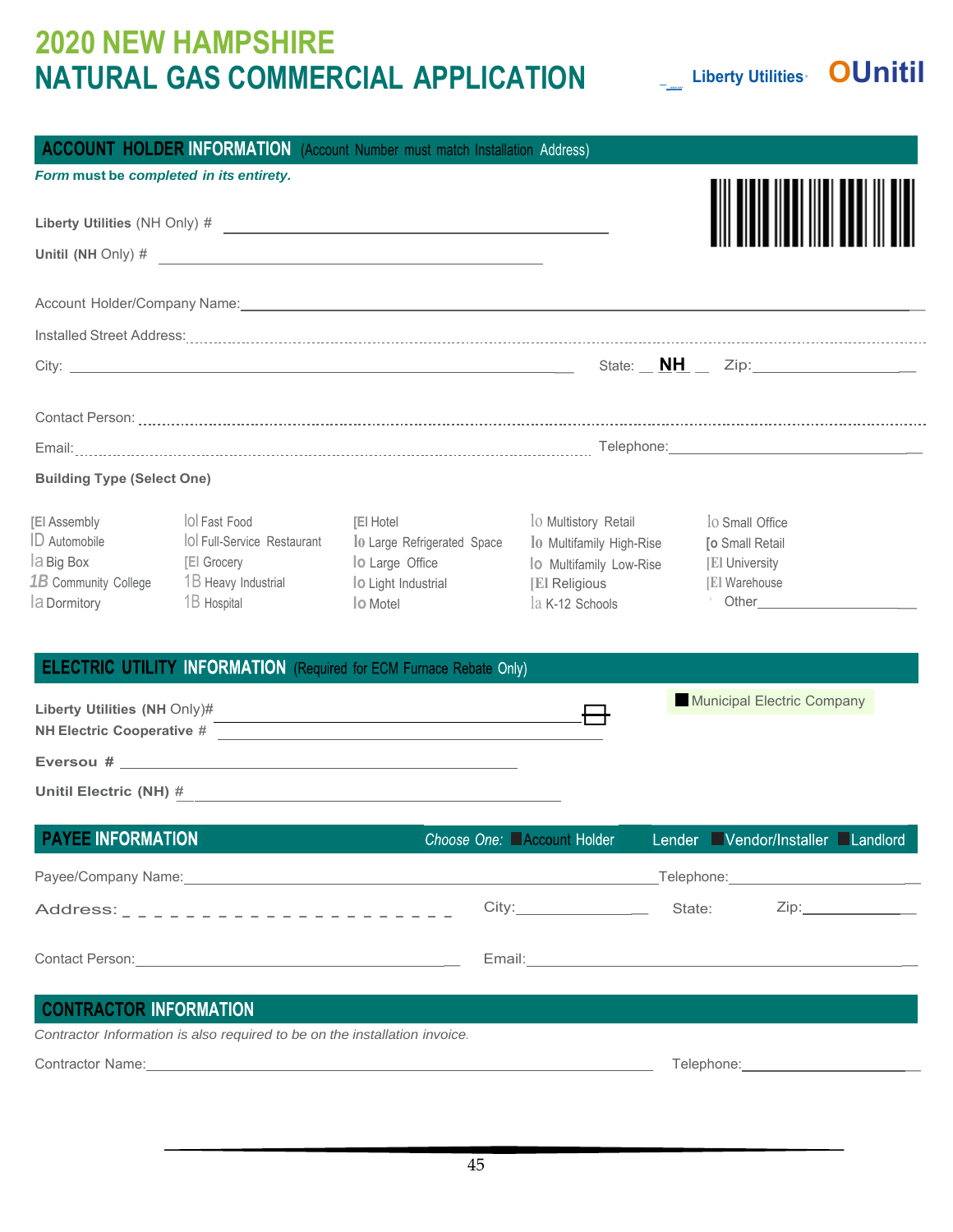| Address: _________________                                                                                                                                                                                                                                                                                                                                                                                                                                                      | City: the contract of the contract of the contract of the contract of the contract of the contract of the contract of the contract of the contract of the contract of the contract of the contract of the contract of the cont | Zip:<br>State: |  |  |  |  |  |  |  |
|---------------------------------------------------------------------------------------------------------------------------------------------------------------------------------------------------------------------------------------------------------------------------------------------------------------------------------------------------------------------------------------------------------------------------------------------------------------------------------|--------------------------------------------------------------------------------------------------------------------------------------------------------------------------------------------------------------------------------|----------------|--|--|--|--|--|--|--|
|                                                                                                                                                                                                                                                                                                                                                                                                                                                                                 |                                                                                                                                                                                                                                |                |  |  |  |  |  |  |  |
| <b>ACCEPTANCE OF TERMS</b>                                                                                                                                                                                                                                                                                                                                                                                                                                                      |                                                                                                                                                                                                                                |                |  |  |  |  |  |  |  |
| I hereby request a Rebate for the equipment listed. Attached are copies of all receipts or invoices. I have read and agree to the Terms and Conditions on the reverse of this form. I certify that a licensed contractor<br>has installed the listed equipment (whenapplicable) in accordance with Program Guidelines and Terms and Conditions. I certify that I have seen the Energy-Efficient Measures that have beeninstalled and I am<br>satisfied with their installation. |                                                                                                                                                                                                                                |                |  |  |  |  |  |  |  |
|                                                                                                                                                                                                                                                                                                                                                                                                                                                                                 |                                                                                                                                                                                                                                |                |  |  |  |  |  |  |  |
| <b>DATE</b><br><b>PRINT NAME</b>                                                                                                                                                                                                                                                                                                                                                                                                                                                | AUTHORIZED SIGNATURE                                                                                                                                                                                                           |                |  |  |  |  |  |  |  |

*The Customer must send* a *complete, signed Rebate form along with copy of dated receipts and any other required information or documentation to the Program Administrator by 1/31/2021.*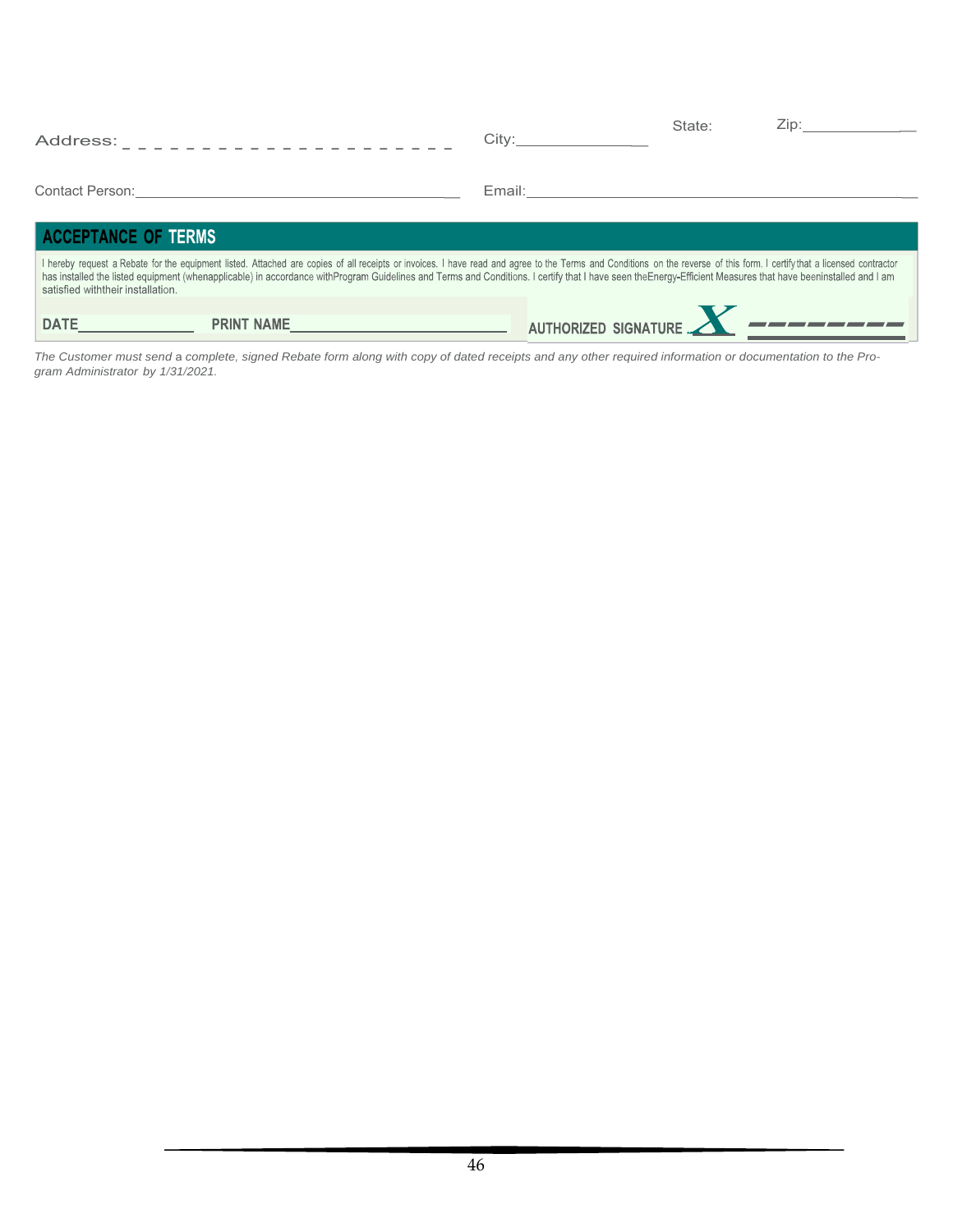### **2020 NEW HAMPSHIRE NATURAL GAS COMMERCIAL APPLICATION**

 $\equiv$  Liberty Utilities  $\quad$  **O**  $\quad$  Unitil

The same *information* must a/so be *included on your invoice.*

| <b>MEASURE INFORMATION -</b>                                                                                               |                                 | <b>HEATING EQUIPMENT</b> |                               |                                                          |                                 |                          |                          |                          |
|----------------------------------------------------------------------------------------------------------------------------|---------------------------------|--------------------------|-------------------------------|----------------------------------------------------------|---------------------------------|--------------------------|--------------------------|--------------------------|
| <b>TYPE OF EQUIPMENT</b>                                                                                                   | <b>DATE</b><br><b>INSTALLED</b> | <b>MANUFACTURER</b>      | <b>MODEL</b><br><b>NUMBER</b> | RATING (thermal<br>efficiency, AFUE<br>or energy factor) | <b>MBH</b><br><b>INPUT SIZE</b> | <b>INSTALLED</b><br>COST | *QTY<br><b>INSTALLED</b> | *REBATE<br><b>AMOUNT</b> |
| Condensing Boiler 1701 to 2000 MBH<br>90% Thermal Efficiency or greater \$10,000                                           |                                 |                          |                               |                                                          |                                 |                          |                          | \$0                      |
| Condensing Boiler 1000 to 1700 MBH<br>90% Thermal Efficiency or greater \$7,500                                            |                                 |                          |                               |                                                          |                                 |                          |                          | \$0                      |
| Condensing Boiler 500 to 999 MBH<br>90% Thermal Efficiency or greater \$4,000                                              |                                 |                          |                               |                                                          |                                 |                          |                          | \$0                      |
| Condensing Boiler 301 to 499 MBH<br>90% Thermal Efficiency or greater \$2,000                                              |                                 |                          |                               |                                                          |                                 |                          |                          | \$0                      |
| Condensing Boiler up to 300 MBH<br>95% AFUE* or greater \$1,500                                                            |                                 |                          |                               |                                                          |                                 |                          |                          | \$0                      |
| Condensing Boiler up to 300 MBH<br>90% AFUE* or greater \$1,000                                                            |                                 |                          |                               |                                                          |                                 |                          |                          | \$0                      |
| ECM Furnace up to 150 MBH<br>97% AFUE* or greater & ECM Motor \$450                                                        |                                 |                          |                               |                                                          |                                 |                          |                          | \$0                      |
| <b>ECM Furnace</b> up to 150 MBH<br>95% AFUE* or greater & ECM Motor \$300                                                 |                                 |                          |                               |                                                          |                                 |                          |                          | \$0                      |
| <b>Condensing Unit Heater</b><br>\$750                                                                                     |                                 |                          |                               |                                                          |                                 |                          |                          | \$0                      |
| <b>Infrared Heater</b><br>\$750                                                                                            |                                 |                          |                               |                                                          |                                 |                          |                          | \$0                      |
| <b>Integrated Condensing Boiler/Water</b><br><b>Heater with On-Demand Hot Water</b><br>Minimum AFUE* Rating of 95% \$1,500 |                                 |                          |                               |                                                          |                                 |                          |                          | \$0                      |
| <b>Integrated Condensing Boiler/Water</b><br><b>Heater with On-Demand Hot Water</b><br>Minimum AFUE* Rating of 90% \$1,000 |                                 |                          |                               |                                                          |                                 |                          |                          | \$0                      |

*\*Projects that are expected to exceed ten pieces of qualifying equipment and/or \$25,000 in rebates will require pre-approval from your gas company.*

| <b>MEASURE INFORMATION - OTHER EQUIPMENT</b> |                                 |                     |                     |                               |                          |                          |                          |
|----------------------------------------------|---------------------------------|---------------------|---------------------|-------------------------------|--------------------------|--------------------------|--------------------------|
| <b>TYPE OF EQUIPMENT</b>                     | <b>DATE</b><br><b>INSTALLED</b> | <b>MANUFACTURER</b> | <b>MODEL NUMBER</b> | SIZE OF UNIT CONTROLLED (BTU) | <b>INSTALLED</b><br>COST | *QTY<br><b>INSTALLED</b> | *REBATE<br><b>AMOUNT</b> |
| Aftermarket Boiler Reset Controls<br>\$225   |                                 |                     |                     |                               |                          |                          | \$0                      |
| <b>Steam Traps</b><br>\$50                   |                                 |                     |                     |                               |                          |                          | \$0                      |

*\*Projects that are expected to exceed 50 steam traps will require pre-approval from your gas company.*

| <b>MEASURE INFORMATION -THERMOSTAT REBATES</b> |                                 |                     |                     |                                                                |                                       |                          |                          |
|------------------------------------------------|---------------------------------|---------------------|---------------------|----------------------------------------------------------------|---------------------------------------|--------------------------|--------------------------|
| <b>TYPE OF EQUIPMENT</b>                       | <b>DATE</b><br><b>INSTALLED</b> | <b>MANUFACTURER</b> | <b>MODEL NUMBER</b> | <b>DOES THE THERMOSTAT</b><br><b>CONTROL AIR CONDITIONING?</b> | PURCHASE/<br><b>INSTALLED</b><br>COST | *QTY<br><b>INSTALLED</b> | *REBATE<br><b>AMOUNT</b> |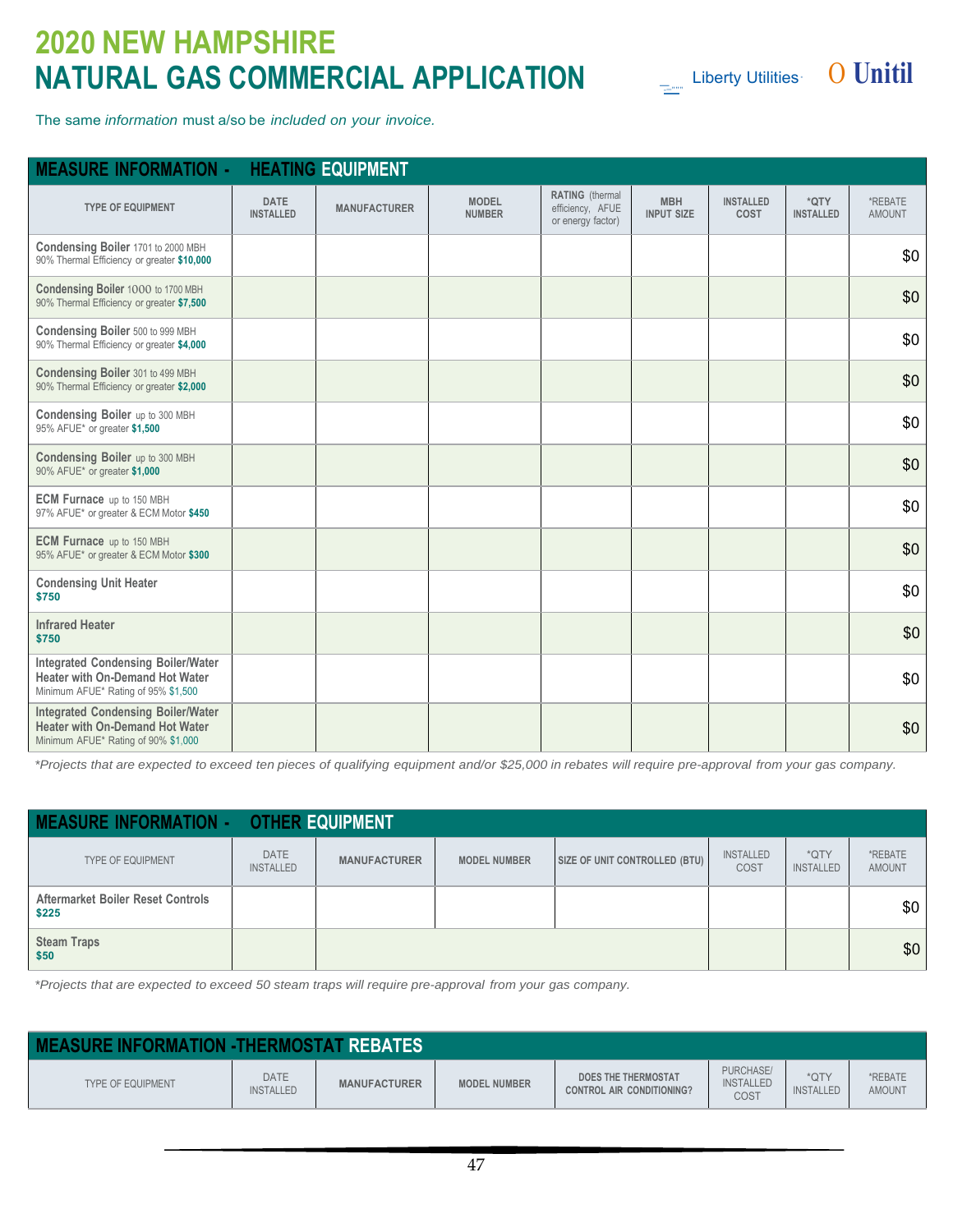| √ՕՆ |
|-----|
|-----|

**ANTICIPATED TOTAL REBATE**  $\boldsymbol{\$}$ \$0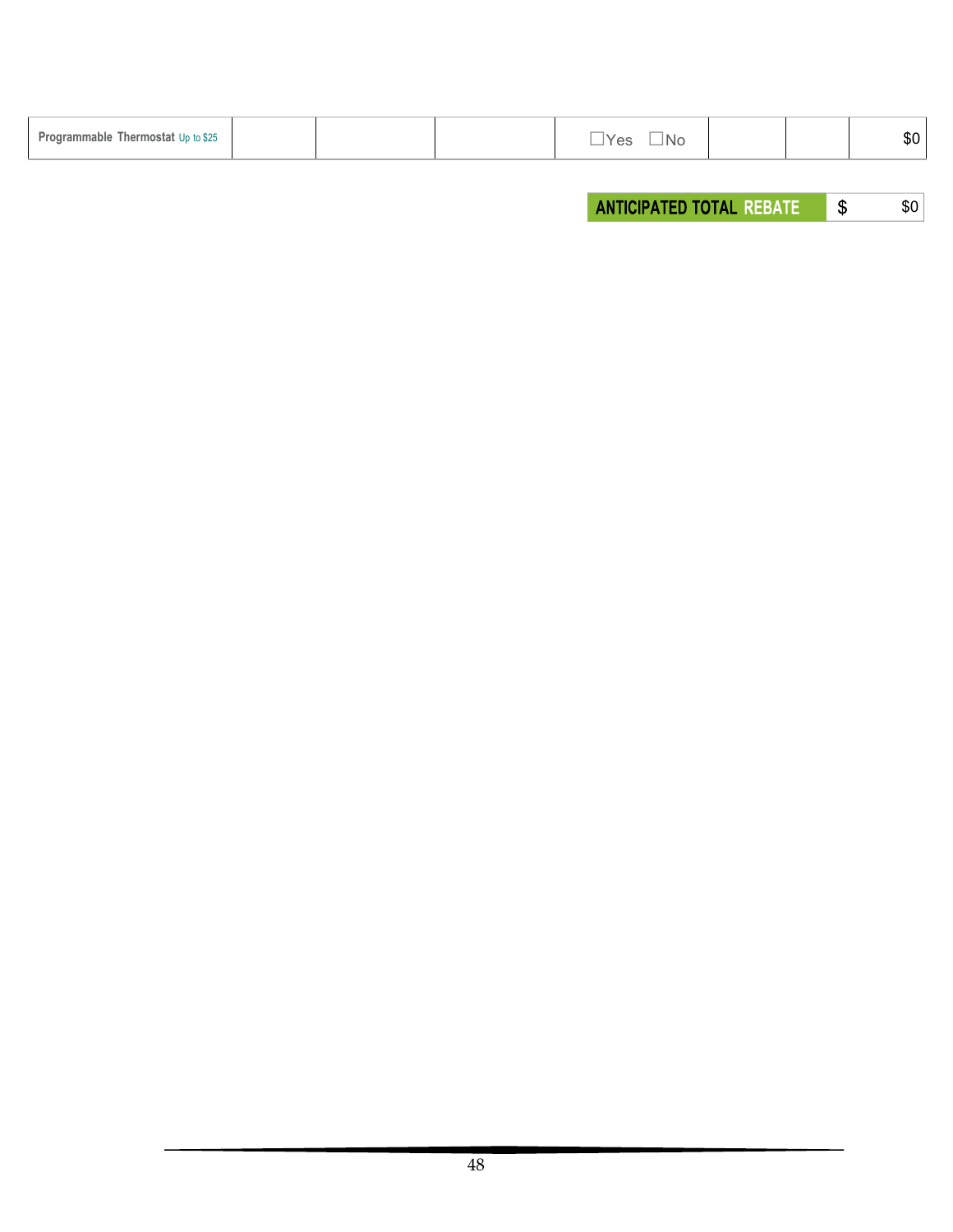### **TERMS AND CONDITIONS**

#### **1. DEFINITIONS**

- (a) "Program Administrator" means Liberty Utilities or Unitil, as applicable.
- (b) "Customers" are commercial natural gas customers in New Hampshire on a qualifying rate code.
- (c) "Rebate" means those payment(s) made by the Program Administrator to Customers pursuant to the Program and these Terms and Conditions.
- (d) "Program" means the energy efficiency program offered by the Program Administrator to Customers.
- (e) "EEMs" are those energy efficiency measures described in the Program Materials or other custom measures that may be approved, in writing, by the Program Administrator.
- (f) "ProgramMaterials" means the documents and information provided by the Program Administrator specifying the qualifying EEMs, technology requirements, costs, and other Program requirements.

#### **2. CUSTOMER ELIGIBILITY\***

- (a) You must be an eligible natural gas customer with a valid account number of a Program Administrator to participate and qualify for a Rebate.
- (b) Equipment purchases and installations made between **January 1, 2020** and **December 31, 2020** are eligible for Rebates. Rebates are available on a firstcome, first-served basis and are subject to change at any time without notice.
- (c) Equipment must be installed by a licensed heating or plumbing contractor at the Customer's address listed on the Rebate form.
- (d) The Customer must send a complete, signed Rebate form along with original dated receipts and any other required information or documentation to the Program Administrator by 1/31/2021.

#### **3. INSTALLATION VERIFICATION**

The Program Administrator is not obligated to pay any Rebate until the Program Administrator has performed a satisfactory pre-installation inspection (unless the Program Materials state such pre-inspectionis not required) and post-installation verification of the installation. The Program Administrator or its representatives reserve the right to perform pre- and post-installation monitoring and inspection of the installed equipment for a three-year period following the completion of the installation in order to determine the energy savings. If the Program Administrator determines that any EEMs were not installed in accordance with program requirements, the Program Administrator shall have the right to require modifications before having the obligation to make any Rebate payments. To the extent applicable, the Program Administrator may, at its sole discretion, withhold payment of any Rebate until the Program Administrator verifies that the Customer has received, as appropriate, final drawings, operation and maintenance manuals, operator training, and the Program Administrator has received documentation detailing the installation of the EEMs in accordance with these Terms and Conditions and the Program Materials. The Customer shall provide access and information to the Program Administrator and reasonably cooperate in good faith with the Program Administrator regarding such activity. The Customer understands that the scope of the review by the Program Administrator does not include any kind of safety, code, or other compliance review or inspection. Maximum rebate amount cannot exceed purchase price.

#### **4. NO WARRANTIES OR REPRESENTATIONS**

- (a) TO THE FULLEST EXTENT ALLOWED BY LAW, THE PROGRAM ADMINISTRATOR DOES NOT ENDORSE, GUARANTEE, OR WARRANT ANY CONTRACTOR, MANUFACTURER, OR PRODUCT, AND THE PROGRAM ADMINISTRATOR MAKES NO WARRANTIES OR GUARANTEES IN CONNECTION WITH ANY PROJECT OR ANY SERVICES PERFORMED IN CONNECTION HEREWITH OR THEREWITH, WHETHER STATUTORY, ORAL, WRITTEN, EXPRESS, OR IMPLIED, INCLUDING, WITHOUT LIMITATION, WARRANTIES OF MERCHANTABILITY AND FITNESS FOR A PARTICULAR PURPOSE. THIS DISCLAIMER SHALL SURVIVE ANY CANCELLATION, COMPLETION, TERMINATION, OR EXPIRATION OF THE CUSTOMER'SPARTICIPATION IN THE PROGRAM. CUSTOMER ACKNOWLEDGES AND AGREES THAT ANY WARRANTIES PROVIDED BY ORIGINAL MANUFACTURERS, LICENSORS, OR PROVIDERS OF MATERIAL, EQUIPMENT, OR OTHER ITEMS PROVIDED OR USED IN CONNECTION WITH THE PROGRAM UNDER THESE TERMS AND CONDITIONS, INCLUDING ITEMS INCORPORATED IN THE PROGRAM ("THIRD-PARTY WARRANTIES"), ARE NOT TO BE CONSIDERED WARRANTIES OF THE PROGRAM ADMINISTRATOR AND THE PROGRAM ADMINISTRATOR MAKES NO REPRESENTATIONS, GUARANTEES, OR WARRANTIES AS TO THE APPLICABILITY OR ENFORCEABILITY OF ANY SUCH THIR-PARTY WARRANTIES. THE TERMS OF THIS SECTION SHALL GOVERN OVER ANY CONTRARY VERBAL STATEMENTS OR LANGUAGE APPEARING IN ANY PROGRAM ADMINISTRATOR'S OTHER DOCUMENTS.
- (b) Neither the Program Administrator nor any of its employees or contractors is responsible for determining that the design, engineering, or installation of the EEMs is proper or complies with any particular laws, codes, or industry standards. The Program Administrator does not make any representations of any kind regarding the benefits or energy savings to be achieved by the EEMs or the adequacy or safety of the EEMs.
- (c) Customer acknowledges and agrees that it is solely responsible (directly based on its own judgment or indirectly based on the advice of its independent expert, not the Program Administrator) for all aspects of the EEMs and related work including, but not limited to: selecting the equipment; selecting contractors to perform the work; inspecting the work and the equipment; ensuring that the equipment is in good working order and condition; ensuring that the equipment is of the manufacture, design specifications, size, and capacity selected by the Customer and that the same is properly installed and suitable for Customer's purposes; and determining if work was properly performed and meets Program requirements and applicable laws, regulations, and codes.
- (d) Customer agrees and acknowledges that Program Administrator is not a manufacturer of, or regularly engaged in the sale or distribution of, or an expert with regard to, any equipment or work.
- (e) The provisions of this Section 4 shall survive the termination, cancellation, or completion of the Customer's participation in the Program.

#### **5. CHANGES TO HIGH-EFFICIENCY EQUIPMENT REBATE PROGRAM**

The Customer understands that the Program is subject to change by the Program Administrator, at its sole discretion, without prior notice to the Customer. The Customer further understands that Rebate offers may increase or decrease at any time.

#### **6. TAX LIABILITY**

Participants in the Program may be subject to tax liability for the value of goods and services received through the Program pursuant to state or federal income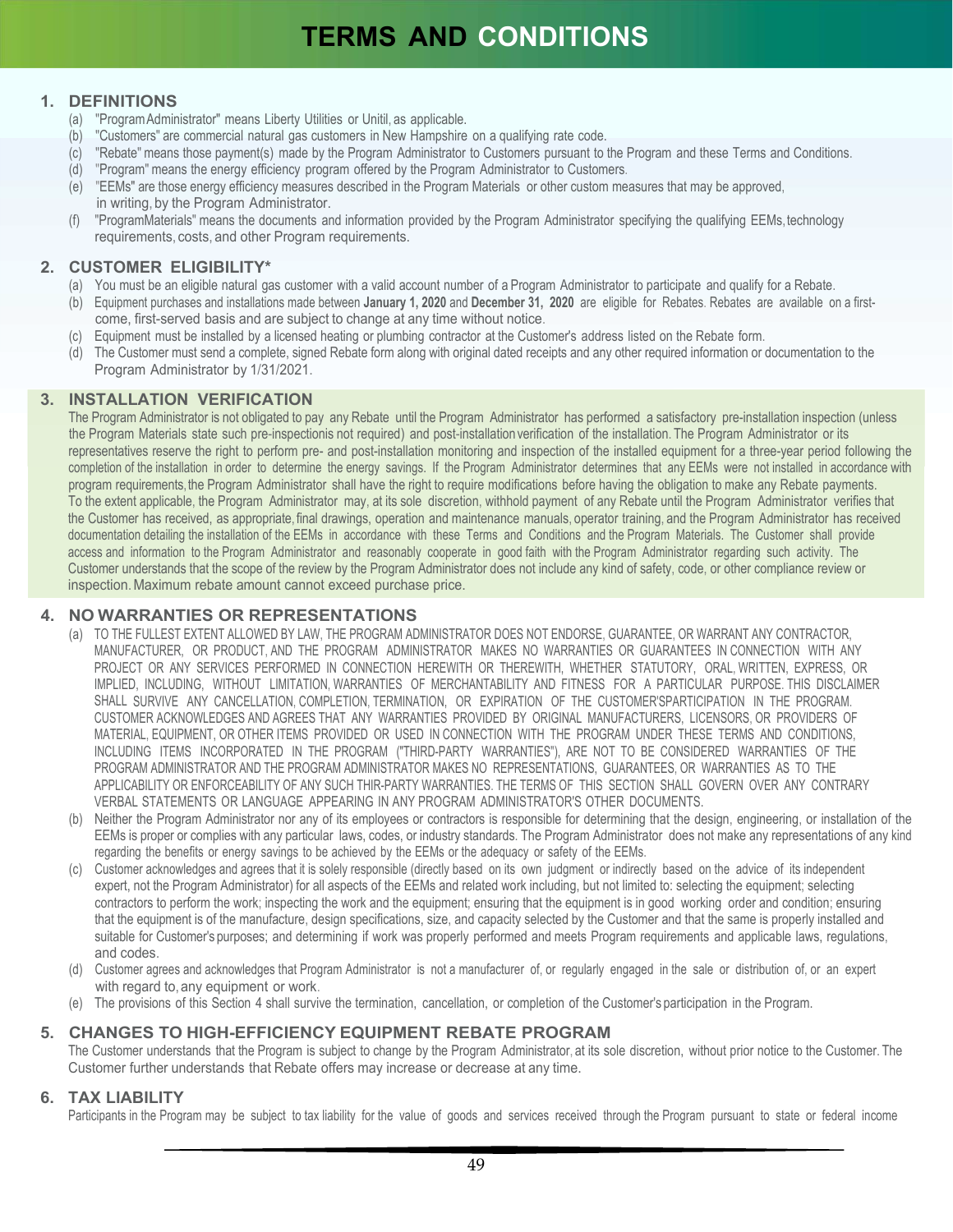tax codes. The Program Administrator and the rebate administrator are not responsible for any tax liability that may be imposed as a result of receipt of the Rebates provided by the Program Administrator to the Customer.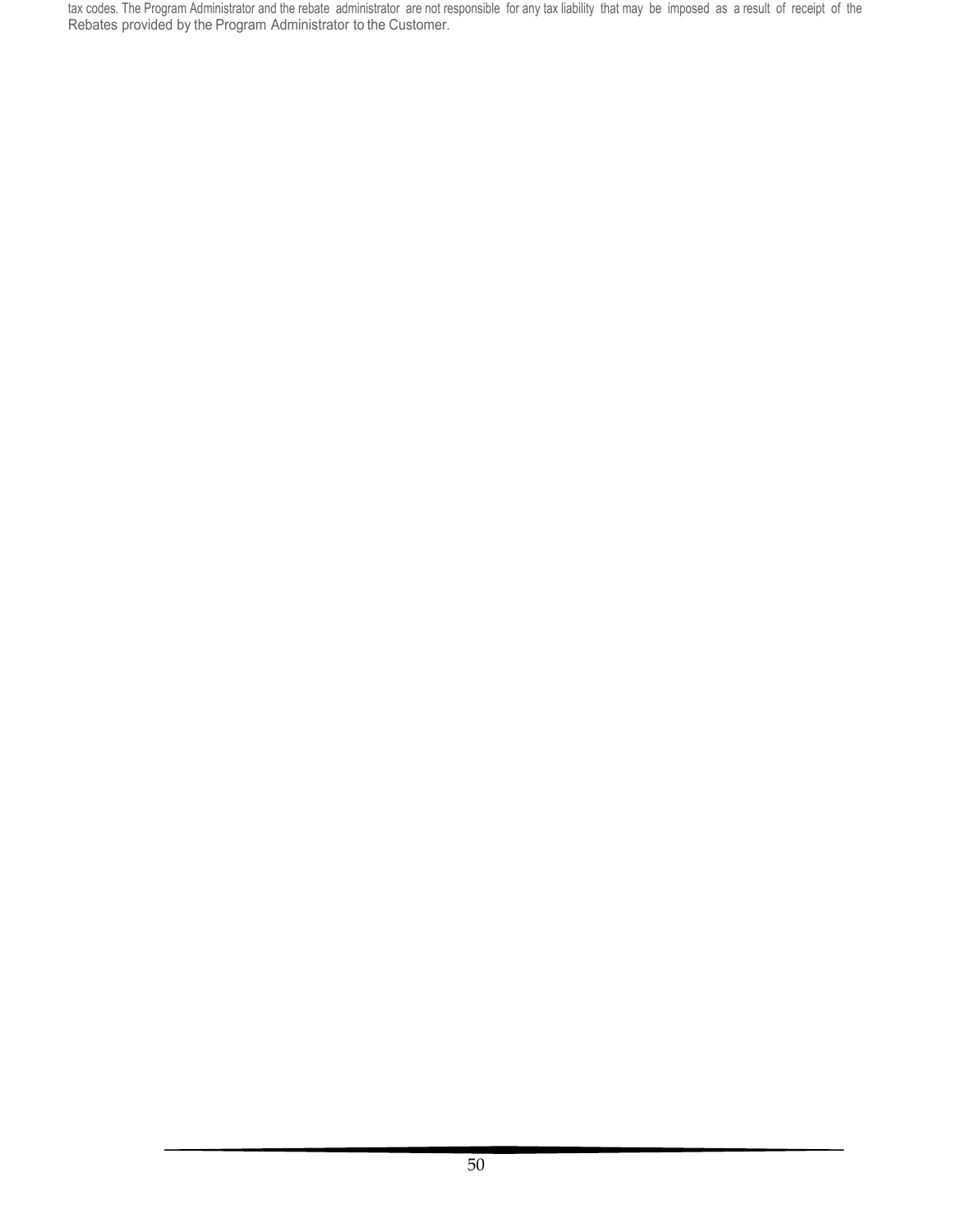#### **7. INDEMNIFICATION**

The Customer shall indemnify, defend, and hold harmless Program Administrator, its affiliates, and their respective contractors, officers, directors, employees, agents, representatives from and against any and all claims, damages, losses, and expenses, including reasonable attorneys' fees and costs incurred to enforce this indemnity, arising out of, resulting from, or related to the Program or the performance of any services or other work in connection with the Program ("Damages"), arising directly or indirectly out of or in connection with the installation or related services and material or caused or alleged to be caused in whole or in part by any actual or alleged act or omission of the Customer, any contractor, subcontractor, agent, third party, or anyone directly or indirectly employed by any of them or anyone for whose acts any of them may be liable. The provisions of this Section 7 shall survive the termination, cancellation, or completion of the Customer's participation in the Program.

#### **8. LIMITATION OF LIABILITY**

To the fullest extent allowed by law, the Program Administrator's liability shall be limited to paying approved Rebates in accordance with these Terms and Conditions and the Program Materials. The Program Administrator and its affiliates and their respective contractors, officers, directors, employees, agents, representatives shall have absolutely no liability to the Customer or any other party for any other obligation. In no event, whether as a result of breach of contract, tort (including negligence and strict liability), or any other theory of recovery shall the Program Administrator be liable in connection with this Agreement or the Program for any or all special, indirect, incidental, penal, punitive, or consequential damages of any nature whether or not (i) such damages were reasonably foreseeable or (ii) the Program Administrator was advised or aware that such damages might be incurred. The provisions of this Section 8 shall survive the termination, cancellation, or completion of the Customer's participation in the Program.

#### **9. RELEASE**

To the fullest extent allowed by law and as part of the consideration for participation in the Program, the Customer waives and releases the Program Administrator and its affiliates from all obligations (other than payment of a Rebate(s)), and for any liability or claim associated with the EEMs, the performance of the EEMs, the Program and associated work or items, or these Terms and Conditions. The provisions of this Section 9 shall survive the termination, cancellation, or completion of the Customer's participation in the Program.

#### **10. REBATE AMOUNTS**

The Program Administrator shall provide Rebate(s) for approved equipment up to the Rebate amount indicated in the Customer's application. Projects greater than ten (10) of the same units and/or \$25,000 in Rebates require pre-approval from the Program Administrator for rebate funds to be reserved. Please include any sponsor pre-approval with claim submission. The Company will not provide incentives that are more than the cost of equipment and installation, and will limit the incentive amounts per project at the discretion of the Program Administrator.

#### **11. MONITORING AND INSPECTION**

The Program Administrator or its representatives reserve the right to perform pre- and post-installation monitoring and inspection of the installed equipment for a three-year period following the completion of the installation in order to determine the energy savings. The Customer shall provide access and information to the Program Administrator and cooperate with the Program Administrator regarding such activity. The scope of the review by the Program Administrator does not include any kind of safety, code, or other compliance review or inspection. The provisions of this Section 11 shall survive the termination, cancellation, or completion of the Customer's participation in the Program.

#### **12. MISCELLANEOUS**

- (a) Paragraph headings are for the convenience of the parties only and are not to be construed as part of these Terms and Conditions.
- (b) If any provision of these Terms and Conditions is deemed invalid by any court or administrative body having jurisdiction, such ruling shall not invalidate any other provision, and the remaining provisions shall remain in full force and effect in accordance with their terms.
- (c) These Terms and Conditions shall be interpreted and enforced according to the laws of the State of New Hampshire.
- (d) In the event of any conflict or inconsistency between these Terms and Conditions and any Program Materials, these Terms and Conditions shall be controlling.
- (e) Except as expressly provided herein, there shall be no modification or amendment to these Terms and Conditions or the Program Materials unless such modification or amendment is in writing and signed by a duly authorized officer of the Program Administrator.
- The provisions of Sections 4, 6, 7, 8, 9, and 11, and any other provision that specifies by its terms that it survives termination, shall survive the termination or expiration of the Customer's participation in the Program.
- (g) Counterpart Execution; Scanned Copy. Any and all agreements and documents requiring signature related to the Program may be executed in several counterparts, each of which, when executed, shall be deemed to be an original, but all of which together shall constitute one and the same instrument. A scanned or electronically reproduced copy or image of such agreements and documents bearing the signatures of the parties shall be deemed an original and may be introduced or submitted in any action or proceeding as competent evidence of the execution, terms, and existence of such agreements and documents notwithstanding the failure or inability to produce or tender an original, executed counterpart of the same and without the requirement that the unavailability of such original, executed counterpart of the same first be proven.

#### **13. REBATE PAYMENT**

- (a) Pending approval, we will process and mail the rebate within **6-8 weeks** of receipt of the properly completed and signed application.
- (b) Participants who receive equipment incentives through another energy efficiency program offered by the participating utilities are not eligible to receive incentives directly through this Program for the same equipment.

#### **14. PAYMENTS ASSIGNABLE TO A THIRD PARTY**

(a) The Customer may request that the incentive be paid directly to a third party by so indicating in the Program Application. Notification of third-party payment will be sent to the Customer ("Account Holder") upon submission of the Program Application for the purpose of customer confirmation.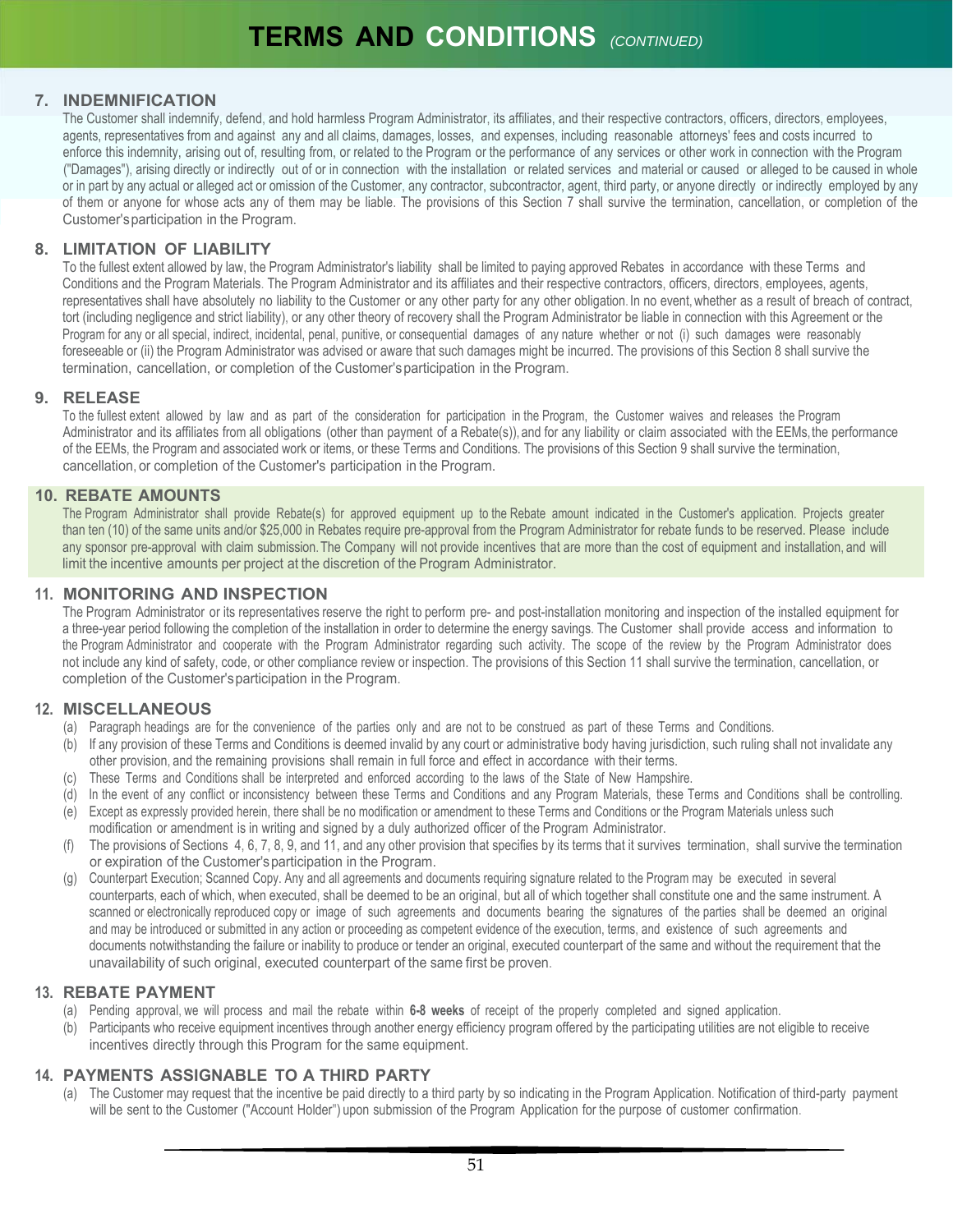(b) If no payment choice is made, the Company will send the incentive payment directly to the Customer ("Account Holder") at the address indicated in the Program Application.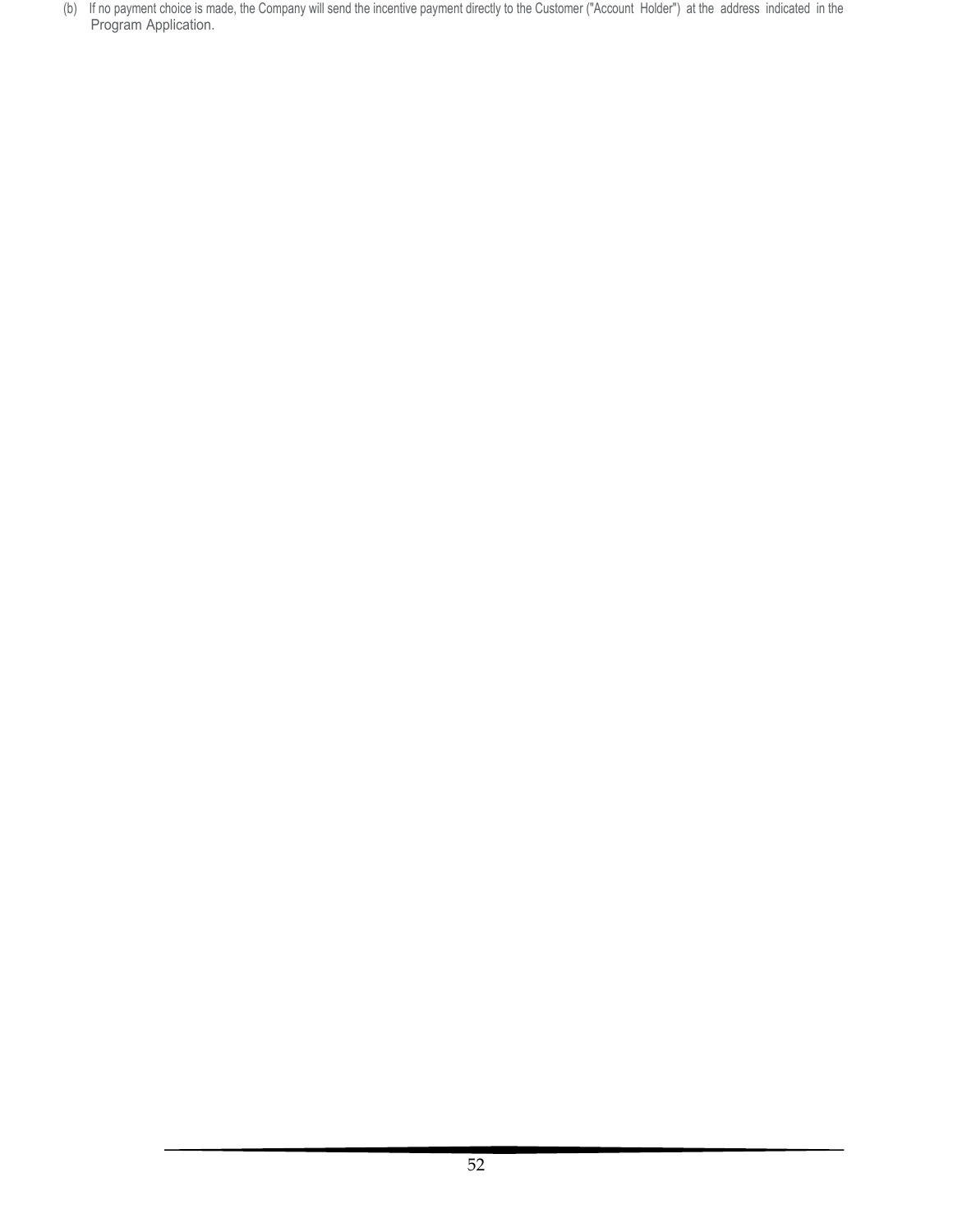### **EXHIBIT C: OWNER SAMPLE CONTRACT**

Find attached EXHIBIT C: Sample Contract